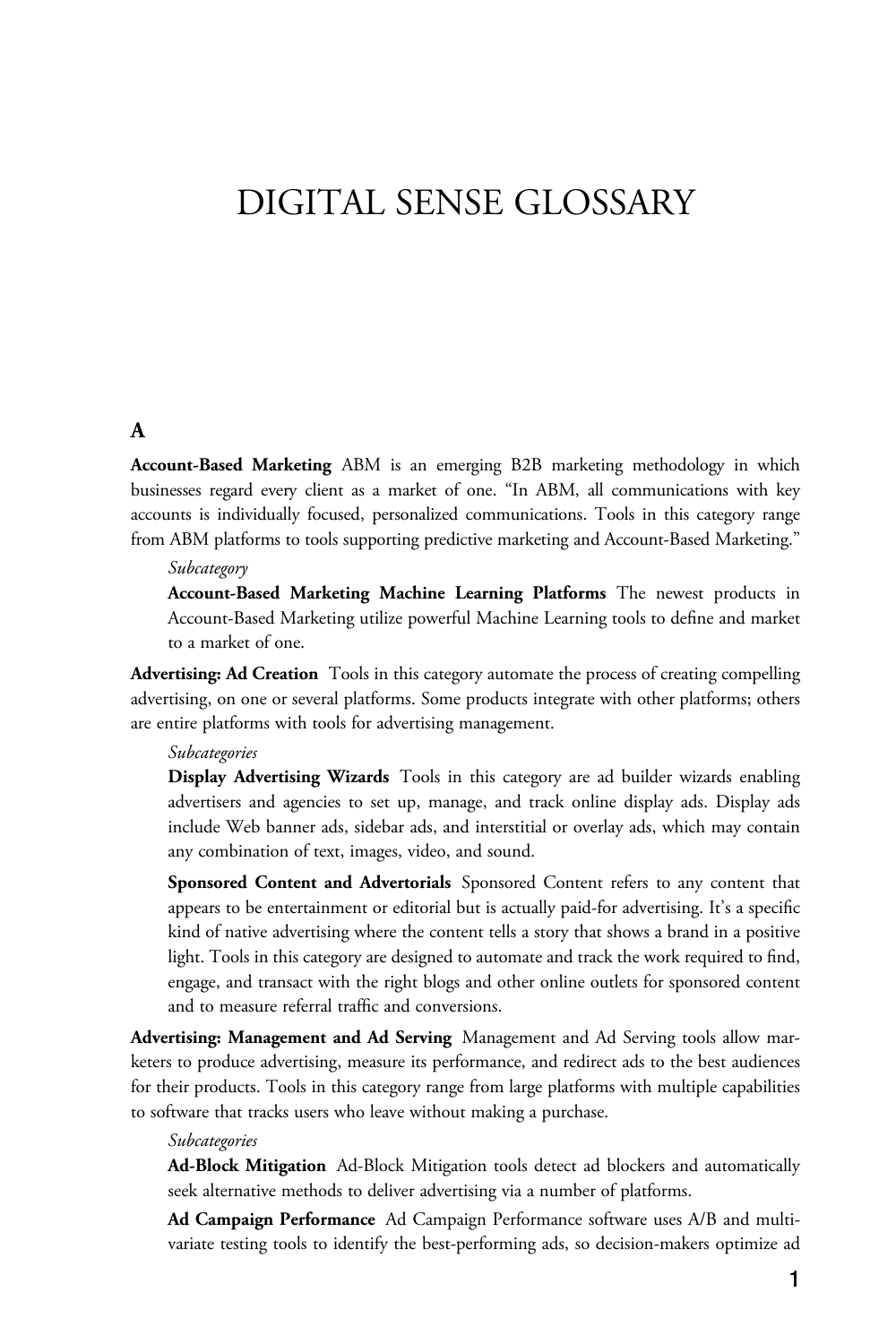spend. Ad Campaign Performance software is available stand-alone or bundled as part of an analytics package or as part of an all-in-one Advertising Management Platform.

**Ad Serving Software** An Ad Server is a large, high-capacity platform that stores, tracks, and exposes the ad content advertisers want displayed digitally. Ad Server software reports ad performance: user clicks, postclick and postimpression activities, enabling Networks and Exchanges to establish metrics-based pricing. Ad Serving can be managed by a standalone system, owned by an individual publisher, by an Ad Network, or via a module that's bundled into an all-in-one Advertising Management Platform.

**Advertising Automation Platform** Advertising Automation platforms are all-in-one solutions that enable marketing teams to efficiently manage a cross-channel campaign. Tools in this category promote collaboration from initial idea (whiteboarding) to postcampaign performance metrics sharing. An Advertising Automation Platform may be stand-alone or bundled as part of an advanced Marketing Automation package.

**Location-Based Advertising** Location-Based Advertising (LBA) tools are also called hyperlocal mobile advertising. Tools in this section use geolocation and personalized promotion, noting when consumers come within physical range of a buying opportunity. Beaconing, Geofencing, and Near Field Communication (NFC) are all emerging LBA tools, all designed to target proximity shoppers.

**Targeted Advertising** Tools in this category help marketers reach the right customer by serving ads to customers based on demographics, geolocation, device, or IP address.

**Advertising: Real-Time Bidding and Ad Buying** Real-Time Bidding allows advertisers to purchase an online ad for the best price via an online auction that is over in mere seconds. Tools in this category include Data Management Platforms (DMP) that integrate with Demand Side Platforms (DSP), which buy ad impressions via Ad Exchanges. Publishers use Supply Side Platforms to manage their side of the deal, also listed in this category.

*Subcategories* **Ad Buying Platforms** The tools in this section, often called Programmatic Advertising Platforms, automate the purchase and sale of digital advertising inventory either through auction-based Real-Time Bidding (RTB) or direct purchase.

**Ad Exchange** Ad Exchanges are online networks where advertisers and publishers may buy and sell advertising. Ad Exchanges integrate with advertiser-owned Demand Side Platforms and publisher-owned Supply Side Platforms.

**Ad Networks** An Ad Network specializes in aggregating ad space from a variety of online publishers and in coordinating to sell that space to advertisers. Ad Networks may operate alone or align as a group to form Ad Exchanges. Listed in this category are the Ad Networks used by publishers as well as the software platforms used by marketers to access those networks.

**Data Management Platform** Data Management Platform (DMP) software allows marketers to store audience intelligence and segment that information by demographics or other segments to optimize future ad buys. Data Management Platforms integrate with Demand Side Platforms, which purchase advertising based on DMP report results.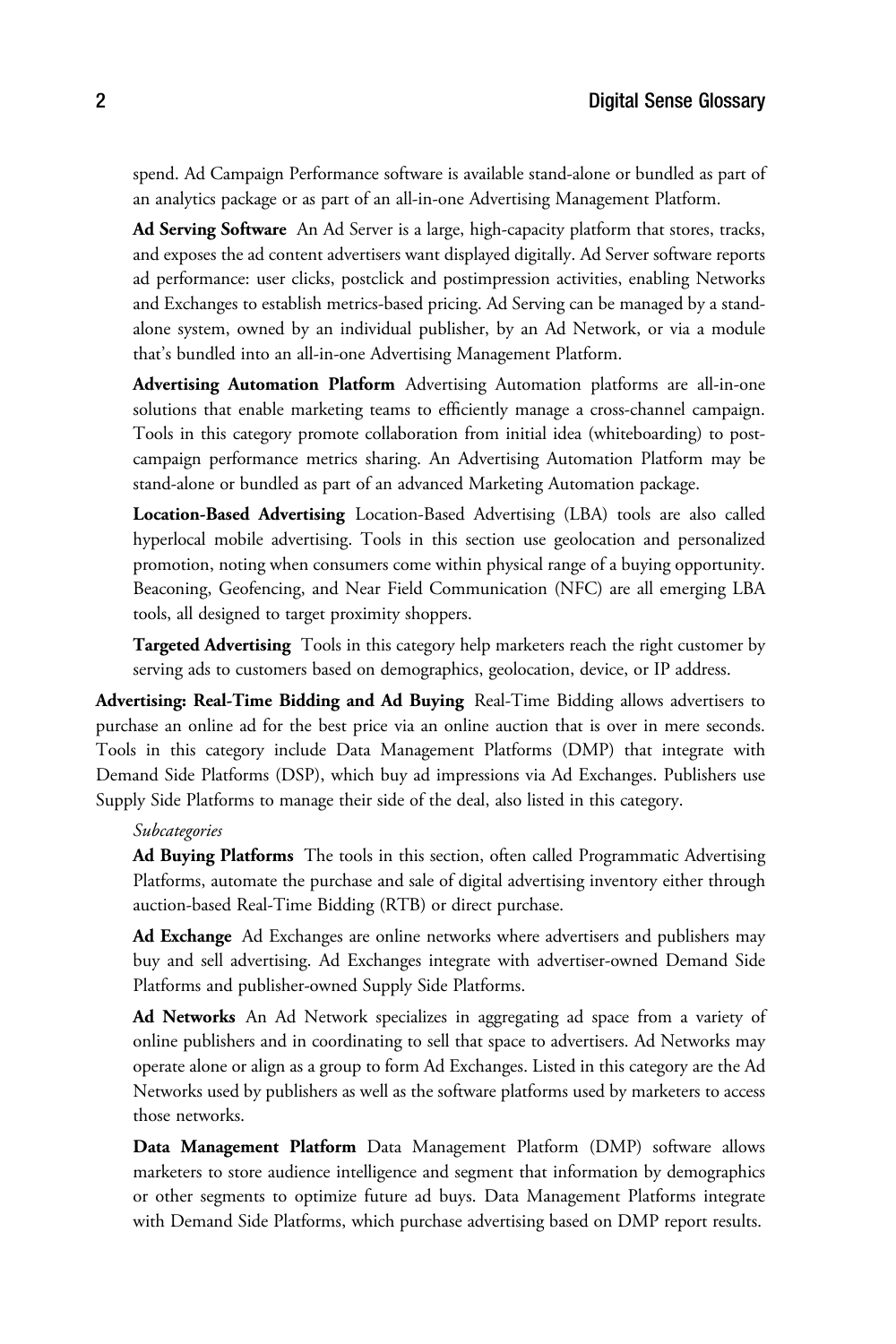**Demand Side Platform** Using a Demand Side Platform (DSP), advertisers buy and manage all of their various advertising through one central interface. The DSP automatically bids on ad impressions from an Ad Exchange. DSPs integrate also with Data Management Platforms (DMPs) and Ad Exchanges.

**Retargeting** When enabled on a website, Retargeting software tracks website visitors who click away from a brand website without making a purchase, later serving those same visitors relevant ads as they continue to browse other sites online. Tools in this section automate retargeting on one or multiple platforms. Packages may include analytics to monitor retargeting success.

**Supply Side Platform** Using a Supply Side Platform (SSP), publishers manage and sell online ad space. The SSP integrates with an online Ad Exchange, from which it receives bids for space.

**Advertising: by Medium** Advertising tools by medium automate processes that allow marketers to purchase online ads specific to one format. Where more than one medium is served, products are listed in multiple categories.

*Subcategories* **Broadcast and TV Advertising** Tools in this category help streamline and automate buying and selling of TV advertisements across all devices that now deliver TV content.

**Direct Mail** Direct Mail is the traditional and long-standing foundation of direct marketing. Direct Mail marketing campaigns include any printed promotional material delivered via the post directly to consumer homes and workplaces. Direct Mail marketing tools include software for creating promotional postcards and mailers, mailing software, list management, and direct mail tracking software.

**E-mail Advertising** E-mail advertising platforms enable marketers to reach new prospects through advertising in third party e-mail channels and newsletters.

**In-Game Advertising** In-Game Advertising (IGA) is served to computer or mobile players involved in a game (and not games created to promote a product). Tools in this category include game-specific intelligent ad serving platforms, ad networks, analytics, and in-game purchasing platforms.

**Mobile Advertising** Mobile Advertising tools are purpose-built for serving advertising on mobile devices. Tools in this category may also include functions for creating mobile advertising.

**Native Advertising** Native Advertising is specifically designed to blend seamlessly with the surrounding Web content. Tools in this category help with native ad planning, buying and selling, and overall native ad management.

**Print Media and Newspaper Advertising** Print Media and Newspaper Advertising describes the process of placing paid ads into a variety of printed media including newspapers, magazines, circulars, or any kind of specialized printed medium. Companies seeking to advertise in print first determine the targeted demographic or geographic audience. Online tools exist to help businesses of all kinds to place ads in national papers,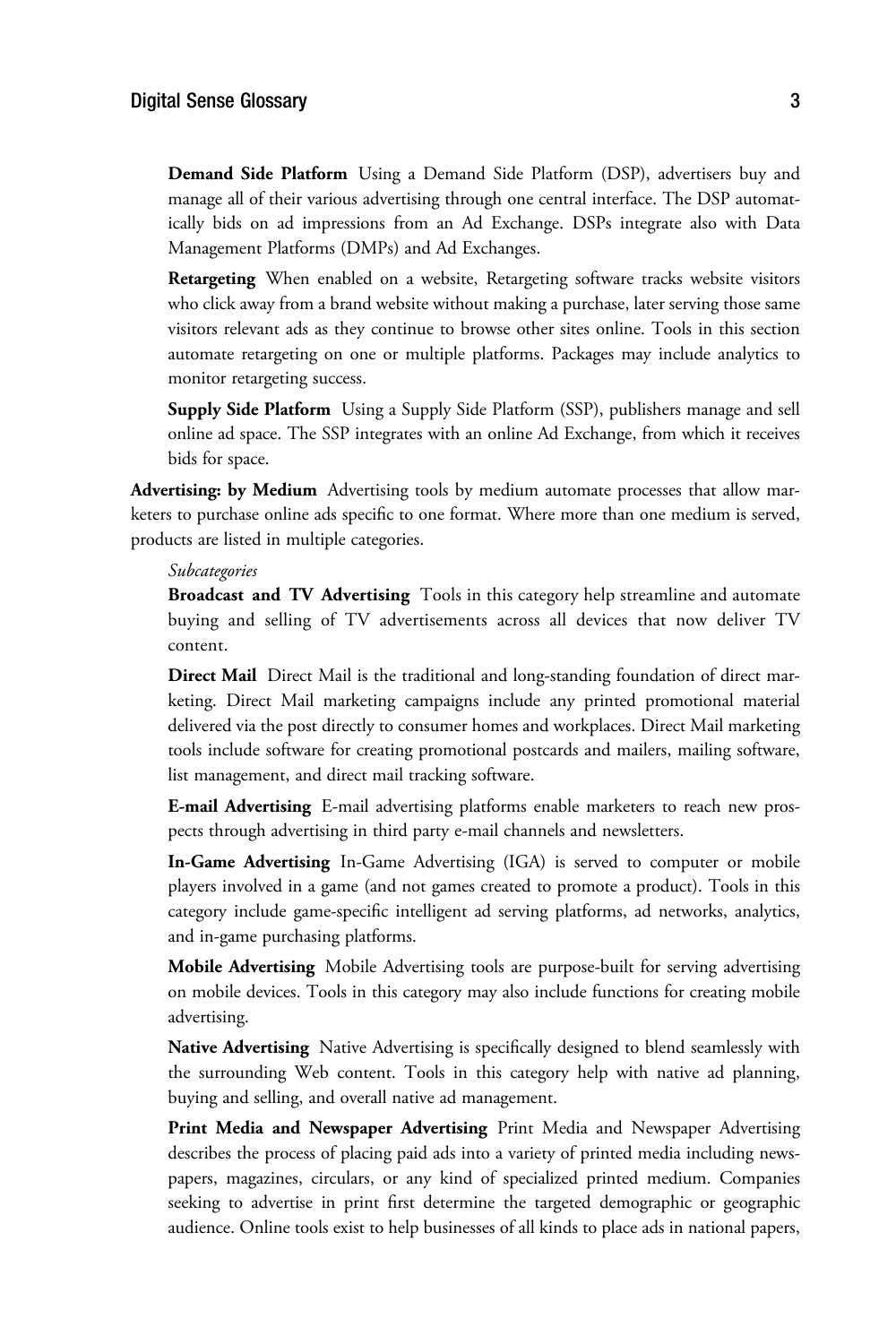metro publications, daily newspapers, college newspapers, community newspapers, specialty magazines, and more.

**Radio Advertising** Tools in this section help advertisers find and buy radio advertising.

**Social Media Advertising** Social Media Advertising tools automate the process of serving advertising on social media platforms. Tools in this category may include functions to create advertising for specific or multiple platforms.

**Video Advertising** Video Advertising tools enable advertisers to create, deliver, and measure video ad campaigns across devices, and to find and target audiences. Video Advertising describes various video-enabled Display Advertising methods (banner, sidebar, interstitial, or overlay) or any video ad served as part of streaming video, video-ondemand, digital subscription, and webcasts. Video ads are served as preroll units (before the video content begins), midroll, or postroll. The term sometimes extends to include Companion ads, the branded skin or content surrounding embedded video on any website. Today's feature-rich video marketing platforms enable tracking of ad view counts: how long each viewer let a video play, how many let it play to completion, and how well each video is contributing to sales goals.

**Affiliate and Network Marketing** Affiliate and Network Marketing describes the threeway performance-based transaction between a brand, a publisher, and the consumer. Put simply, a brand (the merchant) pays a publisher (the affiliate) an agreed-upon fee in exchange for the affiliate connecting the brand in some way with new customers. An industry-standard set of cost models guides the transactional relationship between the merchant and the affiliate, but generally the affiliate gets paid based upon some action taken by the consumer, such as a click-through or a sale—called a conversion, which the tools in this category track and report.

*Subcategories* **Affiliate Merchant** An Affiliate Merchant is any company or publisher that advertises or sells goods and services through an Affiliate program.

**Affiliate Network** Affiliate Networks are specialized advertising vendors that broker transactions between brands/advertiser and publishers (affiliates). Publishers are generally allowed to join Affiliate Networks at no cost. Brands pay a fee to participate in the network in exchange for making use of the network's advanced tracking and reporting tools, simplified payment processing, and access to a larger base of affiliates/publishers that they would otherwise be unable to reach. A standard set of cost models guides the transactional relationship, typically either revenue sharing, performance-based, or Costper-Impression (CPM) depending upon the terms of the affiliate program.

**Affiliate Platform** An Affiliate Platform enables Affiliate Networks, brands, and publishers to efficiently manage their transactional relationship in one platform.

**Group Buying** Group Buying platforms allow businesses to offer services at a steep discount, allowing the customer to recoup some of the funds lost when services (plane seats, hotel rooms) are not used. The discount is received by the buyer when a minimum number of users buys the same product within a time frame. Group Buying platforms are social, allowing new users to discover the products and services offered and share their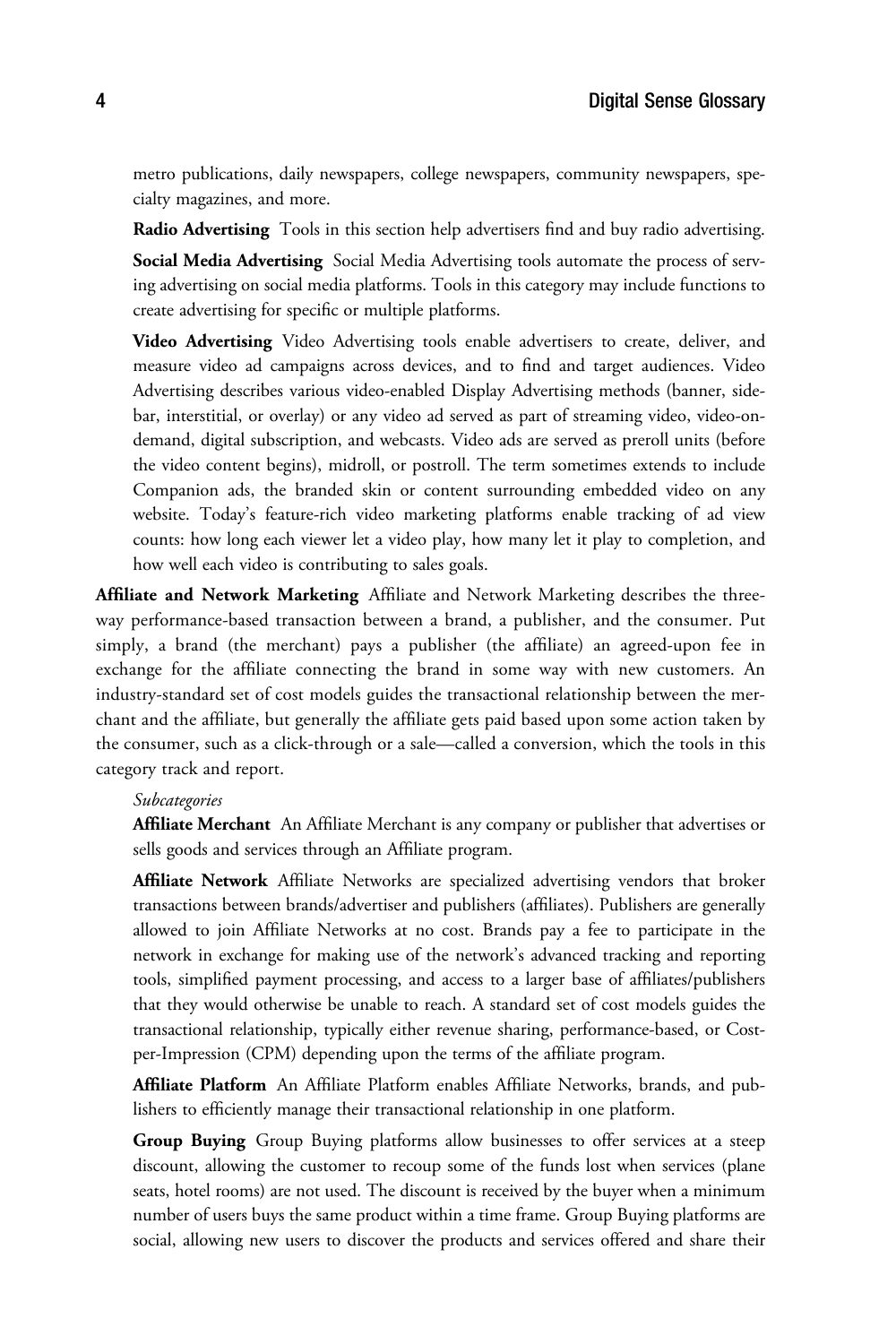## $J<sub>0</sub>$  and  $J<sub>0</sub>$  and  $J<sub>0</sub>$  and  $J<sub>0</sub>$  and  $J<sub>0</sub>$  and  $J<sub>0</sub>$  and  $J<sub>0</sub>$  and  $J<sub>0</sub>$  and  $J<sub>0</sub>$  and  $J<sub>0</sub>$  and  $J<sub>0</sub>$  and  $J<sub>0</sub>$  and  $J<sub>0</sub>$  and  $J<sub>0</sub>$  and  $J<sub>0</sub>$

finds on social media. Those owning the platform earn a percentage of each sale made by the business.

**Product Discovery Platform** Product Discovery describes product launch eCommerce websites, affiliate merchant sites with powerful product recommendation engines, and new product marketplaces that enable shoppers to find niche, undiscovered products created by independent, underrepresented creators and new venture business entrepreneurs.

**Analytics: Audience Segmentation** Audience Segmentation tools allow marketers to divide their audiences into homogenous groups by demographics, location, and even IP address to fine-tune a message directly to that group.

*Subcategory* **360° Customer View** Tools in this category analyze all touch points with a brand on the customer journey, on any device. The tools specialize in analyzing cross-channel, multidevice habits, synthesizing the various sources of data tracking a single customer who previously would have been viewed as two customers on two devices.

**Analytics: Behavioral and Engagement** Behavioral and Engagement Analytics track, record, and report consumer data captured while consumers are browsing a website or using a mobile application.

*Subcategories* **Behavioral Analytics** Behavioral Analytics tools are able to detect where users go first, what they click next, how long they linger at certain spots, and other in-session data points. When analyzed and interpreted over time, Behavioral Analytics help organizations to optimize their websites or apps for a better user experience, better engagement, and increased conversions. (*See also* Web Analytics and Optimization)

**Conversion Funnel Analysis** Tools for Conversion Funnel Analysis are designed to monitor consumers along the sales funnel, detect common traits amongst the customers who follow the entire sales funnel from the top all the way through to conversion, and reveal spots where prospectives hesitate or fall out of the funnel (click "no" for more information CTA, unsubscribe from an e-mail list, abandon a shopping cart).

**Retention and Churn** Retention and Churn tools interpret consumer data collected through Behavioral and Predictive Analytics, recognizing patterns to determine when and why consumers are leaving stores or abandoning eCommerce shopping carts, and suggest where and when proactive retention and engagement activities are needed.

**Visual Predictive Analytics** Visual Predictive Analytics tools enable advertisers and agencies to measure the visual performance of ad campaigns before they air by simulating human vision and predicting where users will focus their attention.

**Wearables** Marketing tools integrating with wearable technology allow marketers to collect location-based and behavioral data indicating state of mind of the customer. Tools in this category include both wearables and the marketing platforms providing analytics of wearable data.

**Analytics: Business Intelligence** Business Intelligence (BI) describes the ongoing collection of industry, market, and customer data; the analytics tools to extract meaningful patterns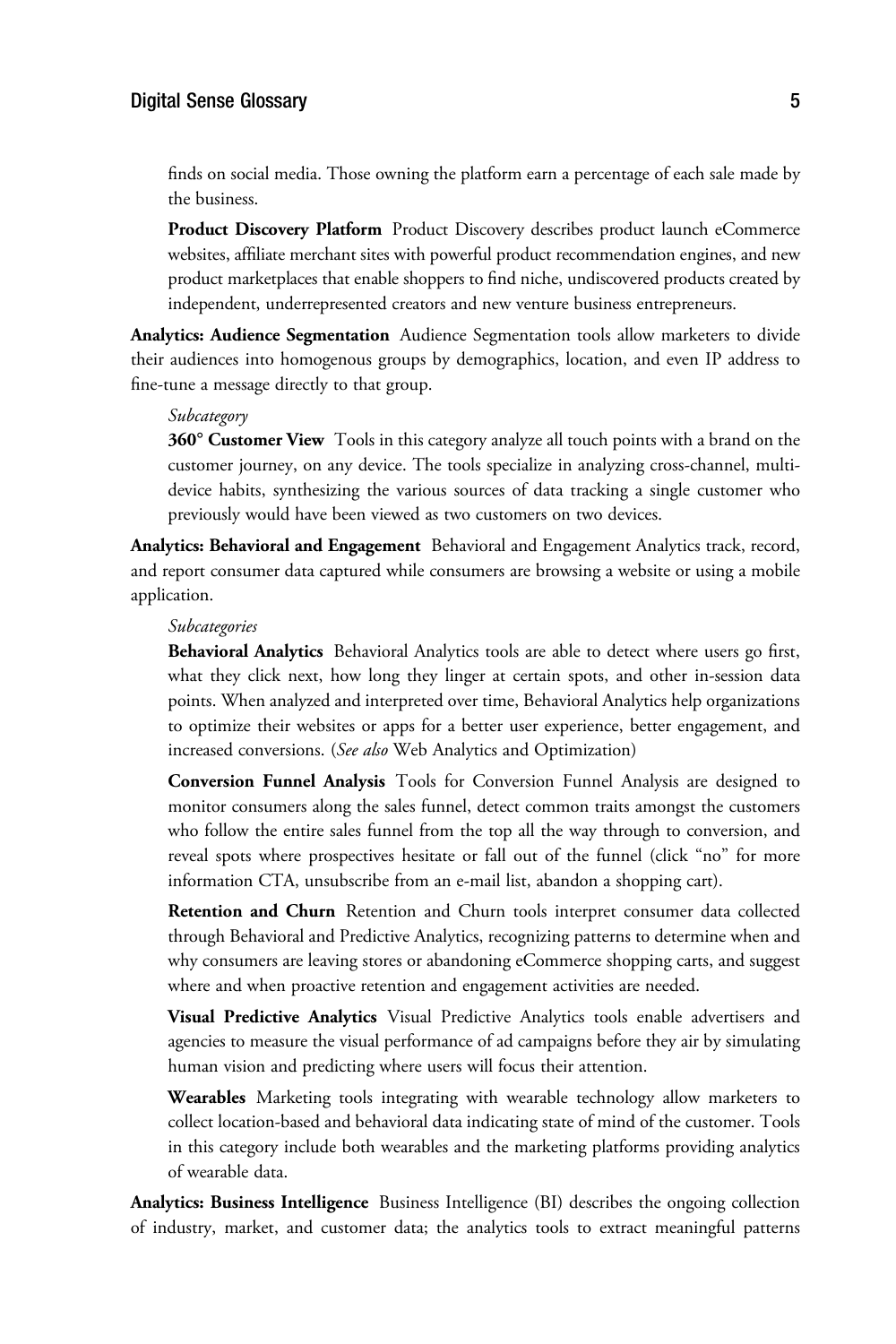within the data; and the methodology to interpret and present real-world scenarios that describe and predict key factors that impact business success. BI provides decision-makers with the historical and the predictive data they need to respond with improvements in business processes, systems, marketing, and resources.

*Subcategories* **Business Intelligence Platform** Business Intelligence (BI) platforms give companies the ability to create applications to analyze their data, and to produce their findings in reports or dashboards. BI platforms range from basic analysis and visualization tools to suites that include data warehousing, maps, encryption, and customizable user experiences.

**Data Integration** Also called Data Blending, Data Integration tools include any software that can collect raw data from a variety of different databases, spreadsheets, systems, and other repositories and consolidate it into a single data set for further analysis.

**Data Mining** Data Mining describes a highly specialized relational method of interpreting Analytics, namely merging internal and external data sets together, aligning the two sets along some common delineation, and developing intelligent queries to extract "if/then" real-world association between those two data sets. Data Mining is the method of data science at play whenever a business makes marketing decisions based upon external factors (for example, the weather or a holiday) as they relate to internal factors (for example, alcohol sales).

**Data Modeling** Data Modeling enables statisticians to explain complex analysis to business leaders so that they can understand the data that affects their decision-making. Modeling tools distill the vast data collected from analytics; enable statisticians to interpret them, extracting patterns that provide real-world, actionable insight; and present visual, graphic results, for example what internal business KPIs are affected by external factors over time.

**Data Visualization and Presentation** Data Visualization and Presentation tools organize, chart, graph, or otherwise visually present analytics results. Data may be presented in a variety of formats, generally selected based on its intended audience, which often includes nontechnical business and consumer users. The practice is highly specialized, incorporating elements of IT, business intelligence (BI), data analysis, and graphic design.

**Predictive Sales Analytics** Predictive Analytics is data mining that collects consumer data from a variety of sources, detects buyer behavior patterns on an individual or group (segmented) basis, and performs calculations that speculate on consumer future engagement. Sales forecasts gain accuracy from using Predictive Analytics to gauge the likelihood of consumers making a purchase.

Voice of the Customer Voice of the Customer tools are platforms to gather and analyze customer reviews of products and services. Time-consuming focus groups and customer interviews can be made to scale with Voice of the Customer tools. Packages include dashboards for customer satisfaction, and may include employee product and service reviews and detailed analytics of customer data.

**Analytics: Sentiment and Monitoring** Monitoring tools measure the number of times a brand, product, or service is mentioned in traditional media or social media. Sentiment tools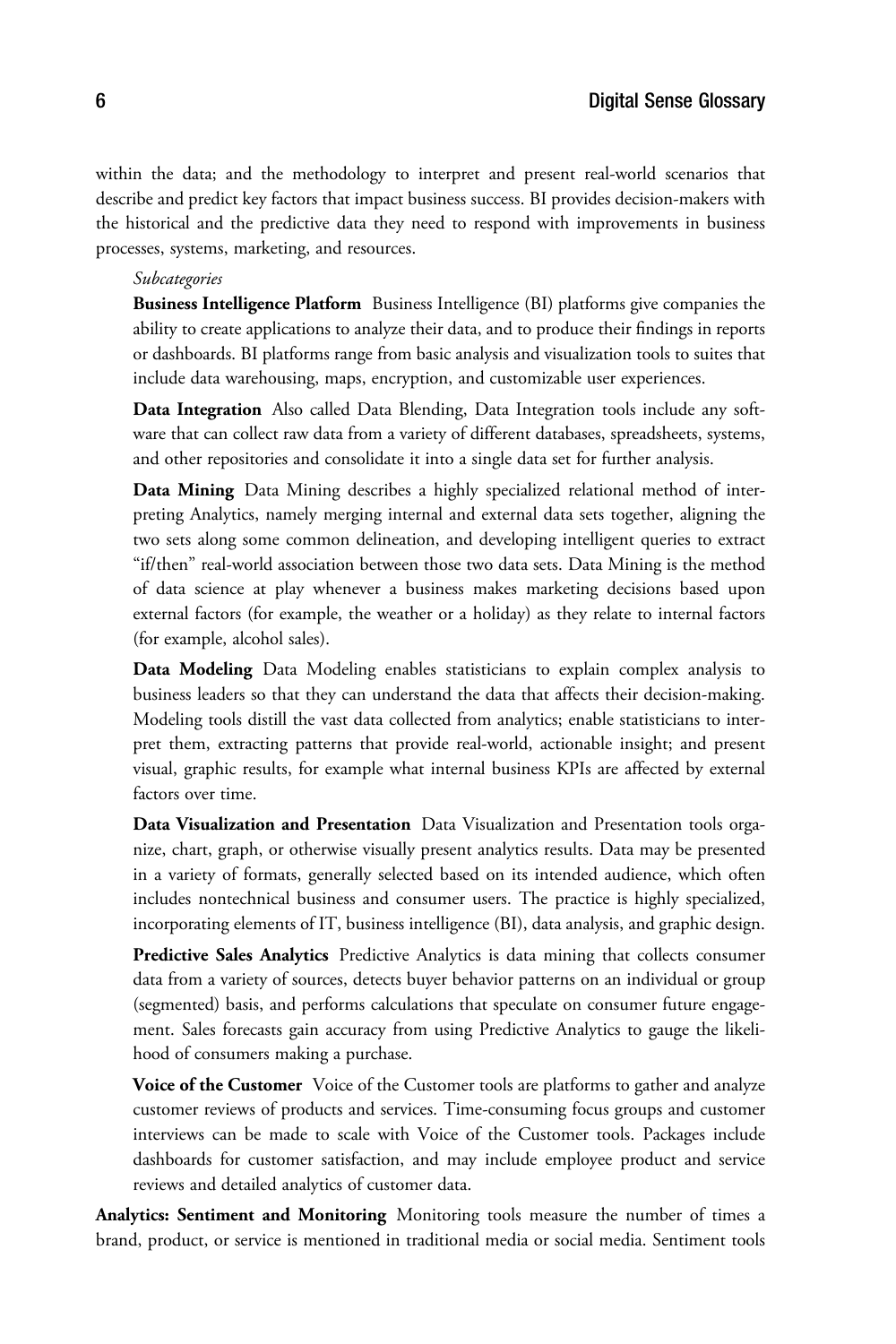## $J^{\text{max}}$  Sense Glossary 7.

measure attitudes of those discussing the brand, particularly on social media, where grammar and context are key in revealing nuances of negative or positive sentiment. Enterprises monitor their own mentions and those of competitors to garner intelligence on the marketplace.

*Subcategories* **Image Recognition** Image Recognition monitoring is used to search social media for images, logos particularly, that may not be mentioned in the text of social media posts. Image recognition software can be used for real-time tracking of what trademarked images are being shared.

**Media Monitoring** Tools in this category are Media Monitoring platforms that track brand activity across traditional and online media and social channels. (*See also* Listening)

**Social Media Analytics** Social media analytics are both the indicators being measured (audience profile, audience size) and the tools for insight and analysis of social media properties. Social Media Analytics tools range from free dashboards to suites reporting followers' habits, or integrate e-mail campaign reporting, and often include features such as the ability to post ahead of time.

**Social Media Monitoring** Social Media Monitoring tools automate the gathering and reporting of mentions from video, social networks, blogs, message boards and forums, user-generated reviews, or Tweets to unlock customer sentiment.

**Speech Analysis** Speech Analysis, sometimes called Audio Mining, is primarily a call center function carried out by software designed to analyze real-time or recorded conversations between call center agents and inbound or outbound callers. Speech Analysis covers a variety of technologies designed to detect and track predefined spoken words or phrases. Speech Analysis leads to actionable metrics that show customer satisfaction, agent performance, hold times, hang-ups, and any number of other KPIs.

**Text Analysis** Text Analysis tools allow businesses to monitor in real time the news and sentiment being shared about their brands, products, and services. These tools also allow users to mine opinions on industry trends and often come with other features, including image recognition.

## **B**

**Big Data** Big Data refers to the massive, complex sets of structured and unstructured data captured at a high rate of speed from billions of online sources and perpetual Internet activity. Big Data requires highly specialized, secure, and scalable information management technology to adequately capture, warehouse, and process relevant information for actionable insights, and advanced, feature-rich front-end user software to sort, sift, and make sense of so much data.

*Subcategories* **Big Data Management Platform** A Big Data Management Platform captures, warehouses, and processes massive, complex sets of structured and unstructured data for extraction as actionable analytics. Once the data is collected, a Big Data Management Platform enables analysts to create statistical models, predict buyer behavior, and better forecast sales.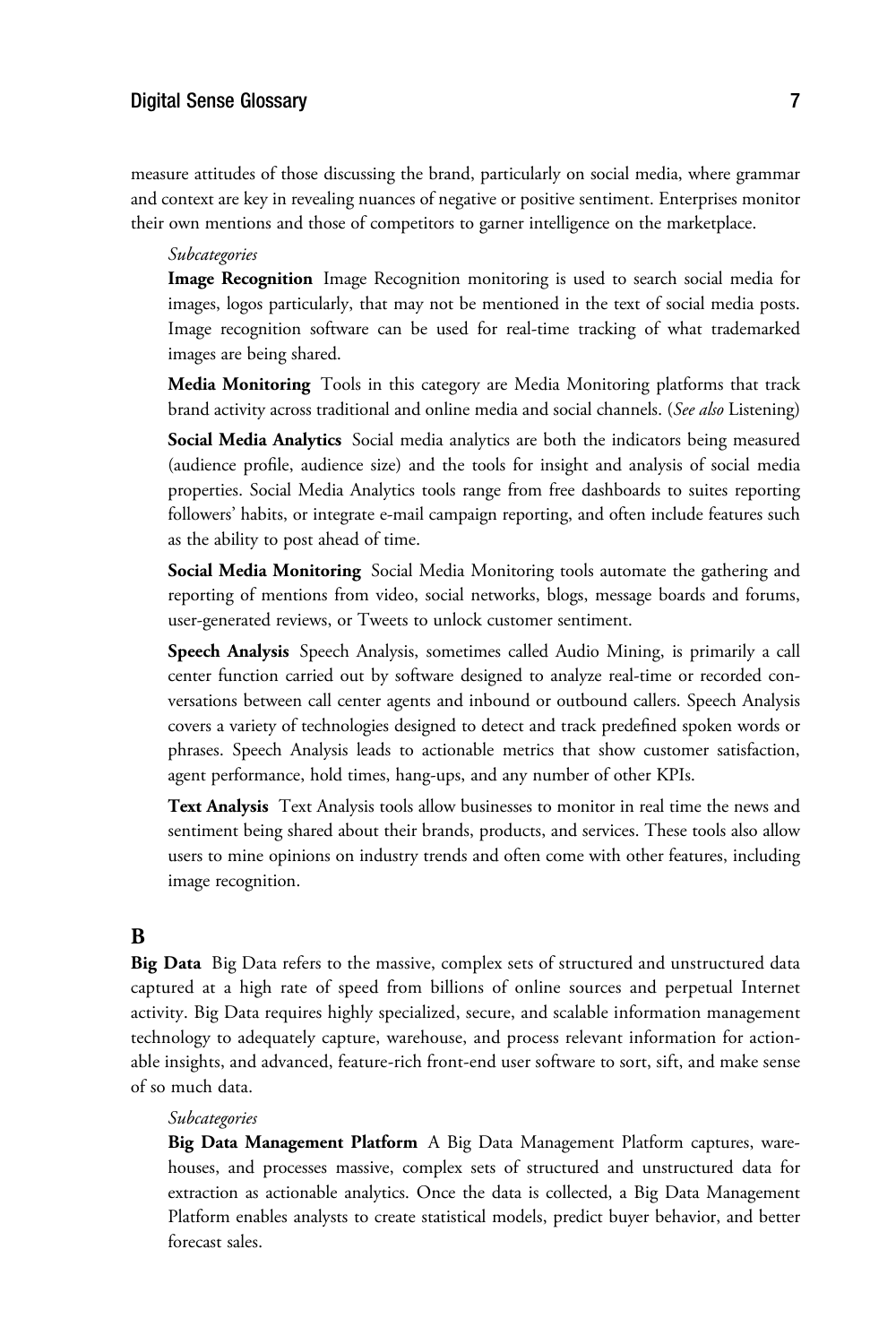**Big Data Services** Big Data Services include tools for analyzing data sets or adding them to an existing database. Included in this section are companies providing Big Data Sets, including contacts or market information.

**Data Security and Governance** Security and Governance software monitors the performance of the network and protects the system from attack or fraud.

**Data Storage and Archiving** Storage and Archiving includes the on-premise, cloudbased, or off-site warehousing, backup, and archiving of digital assets including documents, video, and high-resolution images, and also refers to the highly specialized RAID servers, JBODs, magnetic tape libraries, and other equipment on which the digital assets are stored. (*See also* Digital Asset Management)

**Database** A Database is the framework that is designed to contain an organized collection of related data. The tools in this category are blank databases that may be customized to serve marketing departments or entire enterprises.

**Tag Management** Tags—the code on digital products used to track customer behaviors—can now be managed with marketing technology and not IT support. Tools in this section allow marketers to choose what is tracked, measured through tags across channels, working across networks and even campaigns.

**Blogging** A blog is a website where entries appear in reverse chronological order, or with the newest entry first. Blogs are very often text but can include video, photos, and animations. Blogs are usually thematic about a product or represent a community and have features such as links and comments that allow the posts to be interactive.

*Subcategories* **Blogging: Commenting System** While most basic blog platforms allow comments, Blog Commenting Systems offer enhancements, including sponsored comments to allow native advertising, social media sharing, and authentication of commenters.

**Blogging: Platform** Blogging platforms allow users to quickly launch a blog on the Web. The most popular free platforms are not subject-specific; many cater to a specific industry. Blogging platforms allow the user to load his/her own text, photos, videos, and other content.

**Blogging: Scheduling and Sharing** Blog Scheduling and Sharing tools automatically publish prescheduled blog posts, cross-post the same content to multiple blogs and other social channels simultaneously, and connect bloggers with brands seeking content for new audiences.

**Brand Management** Brand Management is a specialized marketing discipline that owns the market research, positioning, and strategy for shaping consumer sentiment about a brand to define and popularize its public image.

*Subcategories* **Brand Implementation** Brand Implementation is centrally coordinated with partner marketing, partner relationship software, and digital asset management, and is the "real world" application phase of the branding cycle, unifying all of the previously performed research, planning, and creative design and actively putting the brand or rebrand out into the world in the form of visible, tangible items.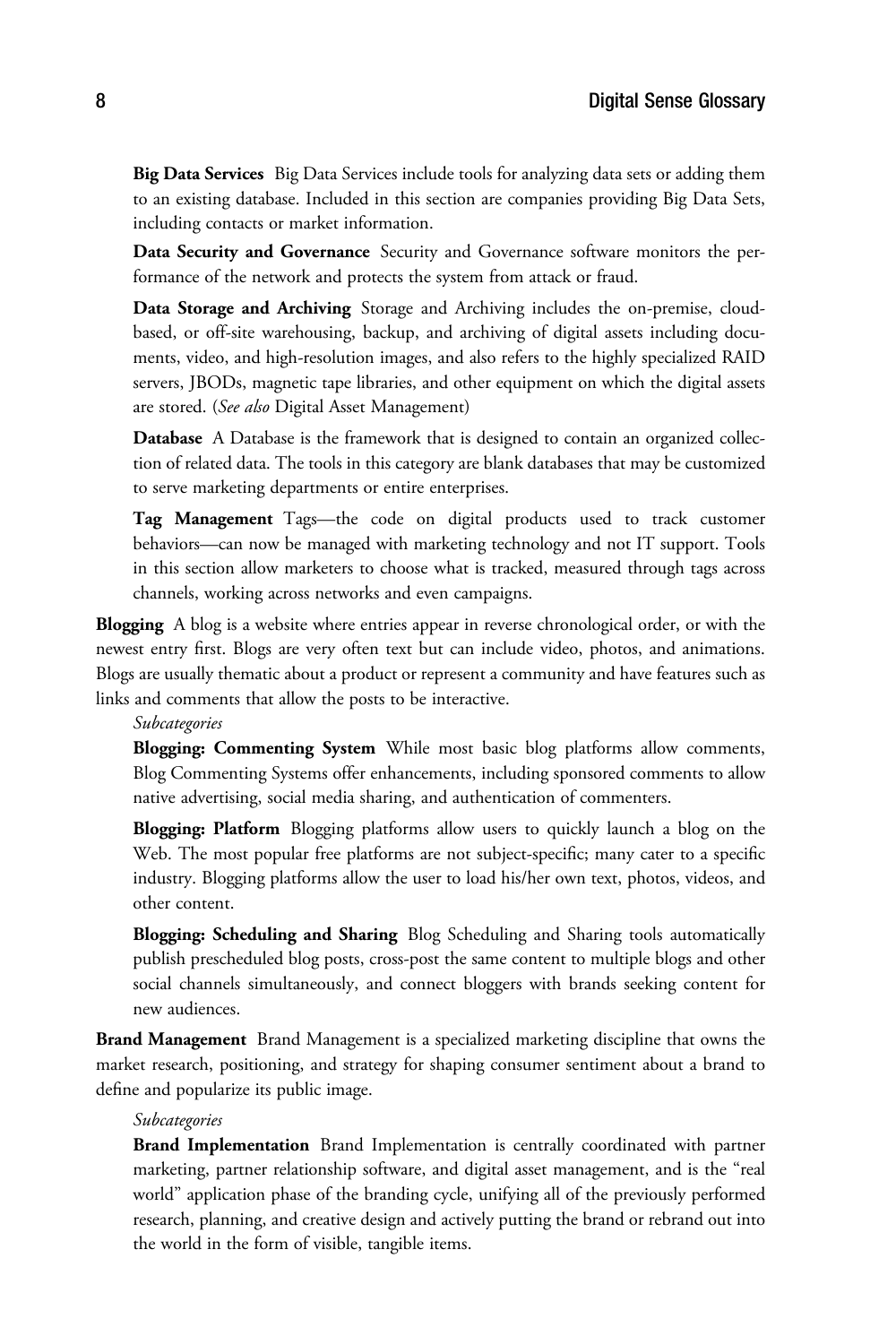Tools in this category include directories, libraries, style guides, and other repositories that contain a company's assets, including traditional printed items such as logos, fonts, and images, ensuring that printers, fabricators, and manufacturers are abiding by color specs, image size and placement standards, proper signage, sourcing and distributing of the right store displays, and consistency in required uniforms and other branded apparel and in the latest version of merchandise and promotional items and packaging; for some franchises, this category of assets may even include customized "branded" building construction.

**Font Management** Font Management describes any library system or repository that maintains a company's approved, licensed selection of typeface in indexed, shareable digital files. Fonts in use by a company or brand may be public-use, Web-safe fonts, commercially licensed fonts, or custom fonts created for and used exclusively by the brand. Font management platforms are available as stand-alone library systems or bundled as part of an overall Content Management System (CMS), Digital Asset Management (DAM) system, or brand implementation platform.

**Trademark, Copyright, and Patent Management** A Trademark identifies and protects usage of a "word, phrase, symbol, and/or design" and is administered by the United States Patent and Trademark Office (USPTO). A Patent, also administered by the USPTO, is "a limited duration property right relating to an invention."

## **C**

**Channel and Partner Marketing** The software for Channel Marketers helps brands share collateral that is adapted within the program by each Channel Partner. Channel Marketing software also helps onboard new partners, manage partner relationships, and assists in rebates and payment for targeted campaigns.

*Subcategories* **Channel Marketing Automation Software** Channel Marketing Automation Software helps brands manage their marketing relationships with partners who resell their products. These platforms provide the means to ensure that brand standards are maintained and that current marketing information is available to partners. Tools in this category are information hubs, asset libraries, microsite and landing page generators, marketing collateral repositories, and automation platforms that push syndicated content to partners. (*See also* Brand Management)

**Deal Registration System** A Deal Registration system is a feature of some Original Equipment Manufacturer (OEM) partner programs, wherein the OEM requires channel partners (dealer, reseller) to register all potential leads at the beginning of the sales process. The dealer can nurture the lead for a fixed amount of time, during which other partners aren't allowed to compete with the sale.

**Franchising** A franchise is a licensing agreement between a corporation or brand (the franchisor) and a person or company (the franchisee) who contracts to operate one or more regional, national, or global branded store locations, where every location operates according to the same business format. Tools in this category provide franchisees with dashboard-enabled central resources for, and access to, the latest company branding and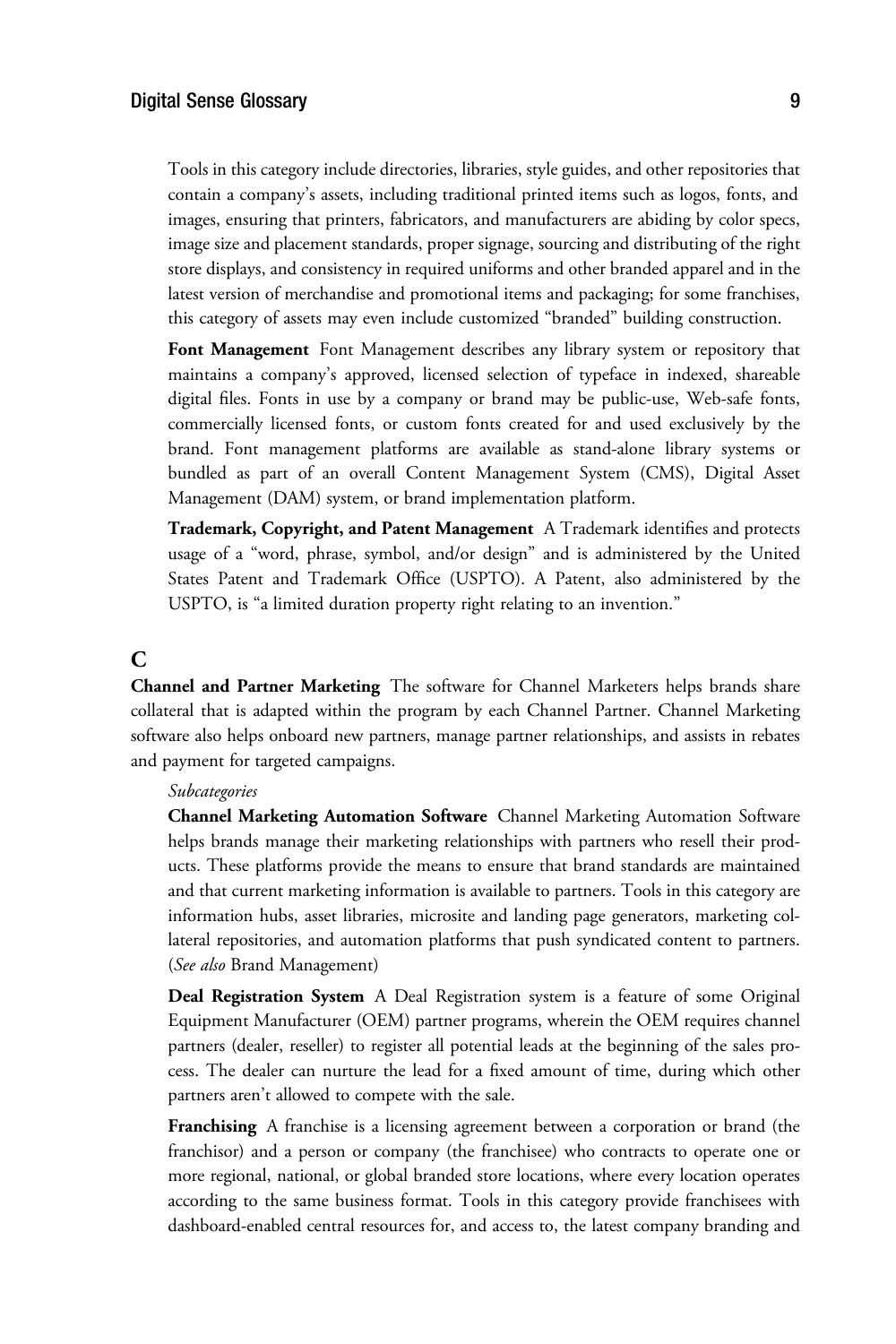marketing collateral, in-store supplies and promotional items, signage, product, promotions, merchandise, worker uniforms, displays, and furnishings.

**Partner Relationship Management** Partner Relationship Management (PRM) encapsulates all of the tools enabling organizations to manage dealers, resellers, affiliates, cobrands, and partners in the indirect sales channel. Features may include deal registration, digital asset management, partner marketing guidelines, collateral templates, collateral translation resources, supplier management, franchise management, product knowledge base, product FAQ, dealer training, dealer certification, sales automation, sales forecasting, loyalty program, price list, site selection tool, Customer Relationship Management (CRM), and more.

**Collaboration Tools** Tools in this category allow individuals or teams, across platforms and time zones, to work together on marketing collateral, campaigns, and brands. Tools include entire suites for collaboration, simple applications for document sharing, and workflow programs allowing real-time decision making.

*Subcategories* **File Sharing Platform** File Sharing tools and applications enable users to share digital content. Tools in this section include collaboration software to allow remote teams to edit files simultaneously over several platforms and, in some cases, in several file types. Some packages allow users to track changes to files and to track sign-offs to finished products.

**Instant Messaging** Instant Messaging apps enable fast exchanges of information when time is of the essence and include text, voice, video, and file sharing in real time over desktop and mobile devices.

**Mind Mapping and Brainstorming Tools** Tools in this category include diagramming software, mind mapping platforms, and virtual whiteboards. These tools make it easier for business and creative teams to collaborate, draw up project plans, and share ideas with each other and with clients. These tools help create visual diagrams and project workflows, keep track of thoughts in brainstorming sessions, help solve bottlenecks, analyze gaps in workflow, map out resources, and spark new ideas.

**Competitive Intelligence** Competitive Intelligence (CI) technology monitors the digital trail left by competitors and notifies the user of changes in websites, e-mail campaigns, social media properties, and in consumers' behavior. Competitive Intelligence software can also track the traditional media campaigns of rivals, noting where they are buying and the success of each campaign.

*Subcategories* **Competitive Intelligence Platform** Competitive Intelligence Platforms allow marketing departments to rank themselves against competitors, offering insights as to where to gain competitive advantages. Among the features many platforms include are testing tools to allow marketers to match campaigns against competitors. Also included are competitive benchmarking tools, key words that drive traffic, and metrics on competitors.

**E-mail Intelligence** E-mail Intelligence programs gain insight into the campaigns of competitors—where they are targeting as well as the frequency of posts. Some packages integrate e-mail intelligence with social media monitoring.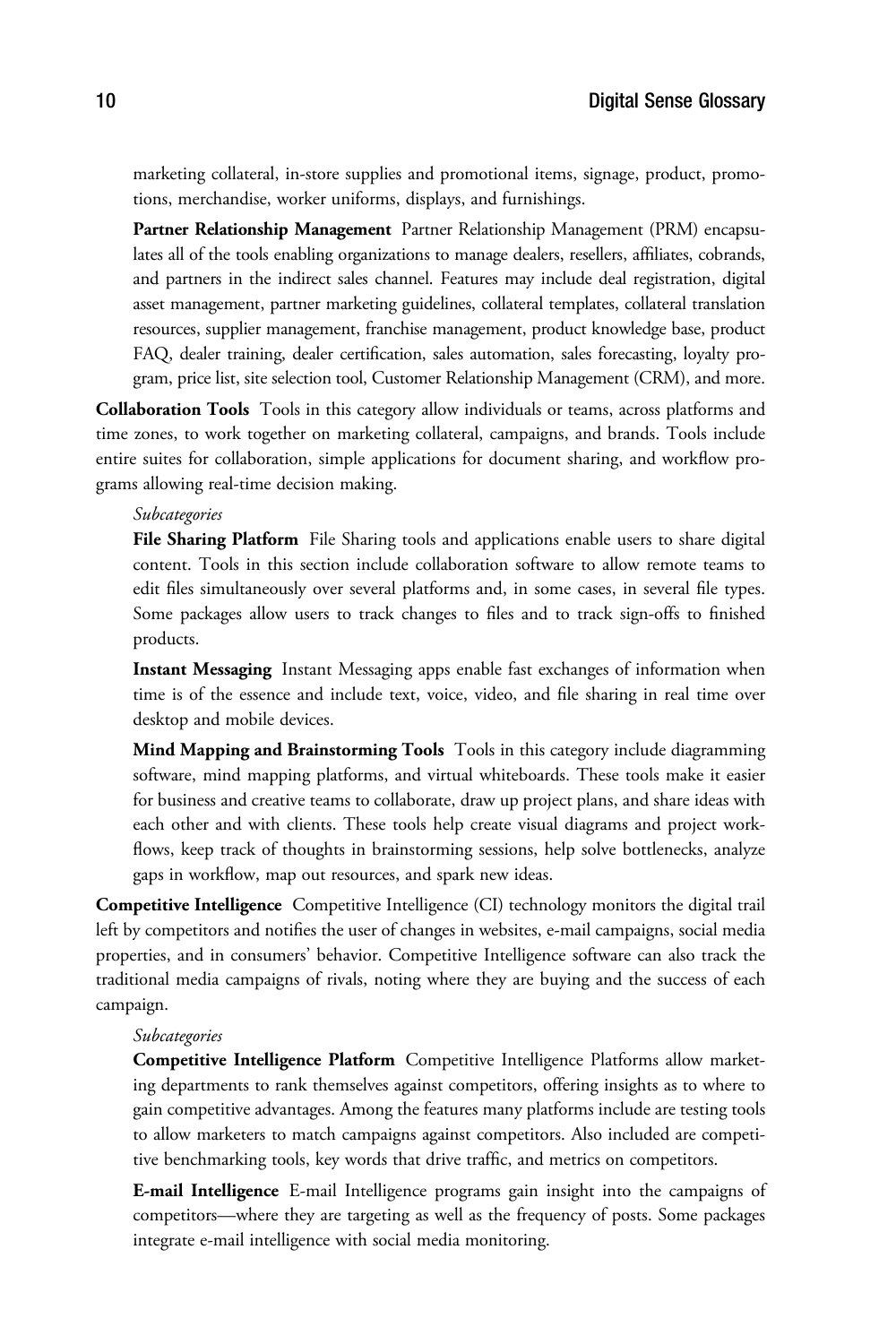**Web Traffic Measurement** Web Traffic Measurement tools size up the competitors' uses of collateral, changes in key words, and frequency of posting on competitor websites. Some packages include monitoring for snippets of source code or specific uses of terminology.

**Contact Center Systems and Administration** Contact Centers use technology to automate simple tasks to produce a more efficient result. Programs serving contact centers can include automatic dialers, programs to funnel customer biographies to callers, programs that produce schedules, and performance evaluations.

*Subcategories* **Autodialers and Robocallers** Autodialers (or autodialers) are automated outgoing telephone systems programmed to dial down a list of telephone numbers sequentially. This tool is used to convey promotional offers and other marketing messaging. If no one answers the call, an autodialer will hang up and move to the next number on the list; if someone does answer, the autodialer will either play a recorded message or transfer the call to an agent.

Autodialers that immediately connect to a call center agent are called predictive dialers. When autodialers reach a recipient with a recorded message, either live or voice mail, it's called a robocall. Robocalls are placed to targeted recipients by automated calling systems programmed to broadcast a message out to a list of telephone numbers all at once. Some vendors refer to these calls as"voice broadcasts" because they are recorded messages sent to a large group at once, not sequentially.

**Call Center System: Enterprise** Call Center Management describes the business practices and the technology solutions that drive the core operations of a call center. Call Center managers optimize their operation with feature-rich software solutions that include agent training, automation, scheduling, tracking, analytics, performance evaluation, and more.

**Data Masking** Consumer privacy is at risk in an era where targeted digital advertising means collecting and warehousing massive amounts of consumer data. To ensure compliance with data privacy regulations and to reassure consumers, call centers use Data Masking software to hide the contents of sensitive data fields to guard against security breaches, namely internal identity theft by call center agents with access to sensitive information.

**Inbound Automatic Call Distribution** Though the deployment method, feature set, and scale are variable, all inbound automatic call distributions (ACDs) are essentially rule-based auto attendant systems that answer incoming calls and guide the callers to the appropriate business department or persons. ACDs route calls based on caller voice command or keypad selection; for example, "Say or press 1 for technical support."

**Interactive Voice Response System** An interactive voice response (IVR) is a telephone system that lets a caller interact with a proprietary information database in some way, often requiring secure password or account authentication, such as with banks or utilities. An IVR may be installed stand-alone or bundled with a call center's Automatic Call Distribution (ACD) System. It should be noted that certain vendors use the terms ACD and IVR interchangeably.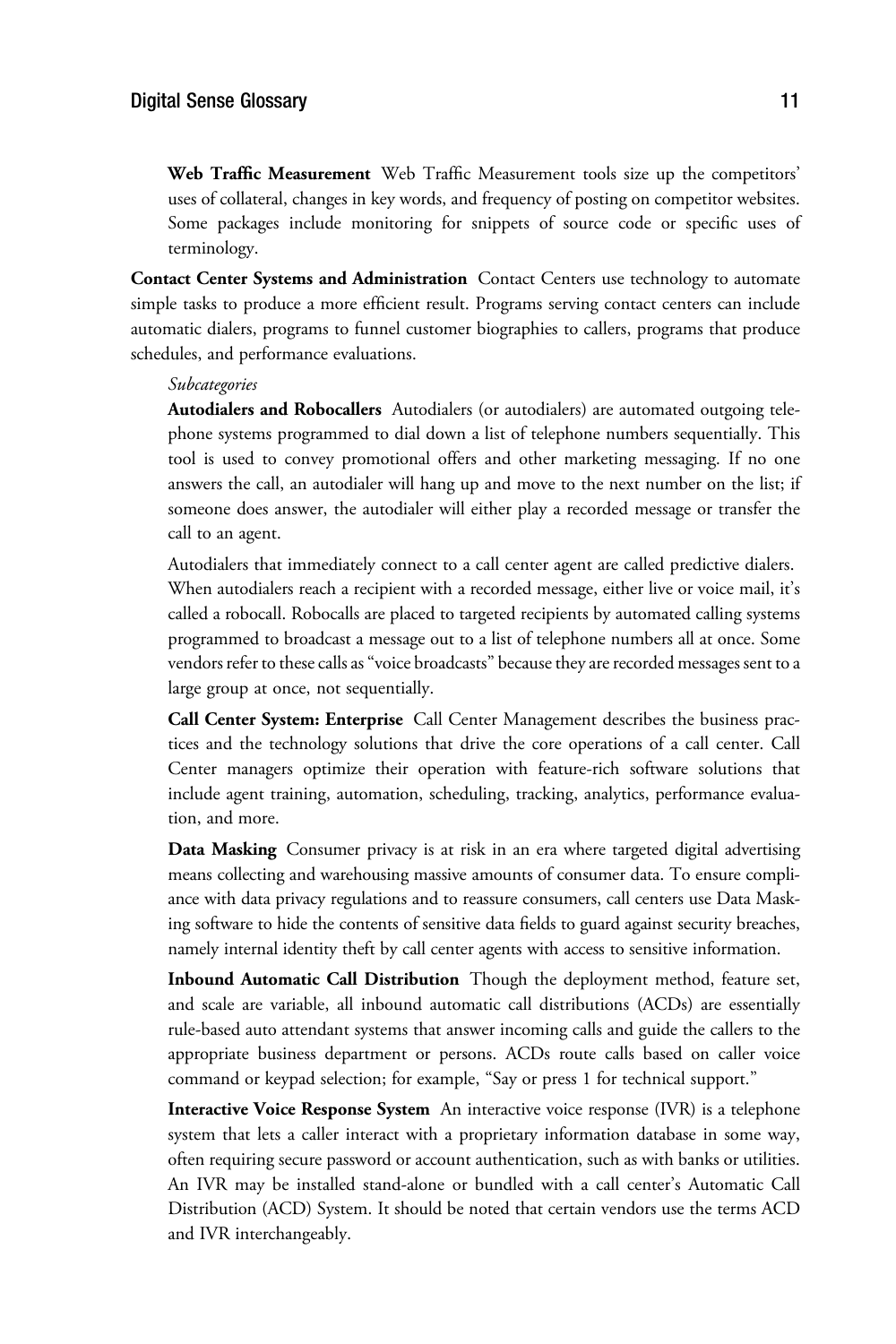**Speech Analytics** Often used interchangeably with Audio Mining, Speech Analytics is a function carried out primarily by software integrated within a call center and used to analyze real-time or recorded conversations between call center agents and inbound or outbound callers. Speech Analytics covers a variety of software technologies, some more advanced than others, that work in different ways but that ultimately are all designed to detect and track predefined spoken words or phrases to compile actionable metrics about customer satisfaction, agent performance, hold times, hang-ups, and any number of other KPIs.

**Content Marketing: Audio** Audio is a great form of content, as people can listen to content on the go. These are some tools that help you with podcasting and effects for your shows.

*Subcategories* **Podcasting** Podcasts are episodic audio files created usually around a theme. Podcast tools allow creators to record and edit audio files, encode those files, and load them to the Web.

**Sound Effects and Clips Library** Sound Effects and Clips Libraries are repositories of music clips, sounds, and effects that are available for download and can be licensed for commercial use.

**Content Marketing: Curation and Discovery** Tools in this category include ways to drive relevant content tailored to audience interests, real-time content personalization engines, and software that helps audiences easily discover and share content. Curation and Discovery of content is distinctly separate from generating original content; rather it is finding, compiling, and presenting relevant content created by others.

**Content Curation** Content Curation tools assist in the search for content that is not created in-house and offer ways to present that content. Curation tools can present content in an index; they may also be used to present curated content in lists or in chronological formats to the customer.

**Content Customization** Content Customization is the broad term for personalizing what content gets seen by whom online. Tools in this category include software platforms or apps coded to monitor user activity, clicks, likes, and shares to display or suggest specially selected content most likely to appeal to certain demographics or situations.

**Content Discovery** Content Discovery tools use search parameters, networks, and/or upward-trending subjects to identify relevant content. Some tools have added sharing features to make repurposing of content easy.

**Social Bookmarking Sites** Social Bookmarking Sites have content curated by their communities. Once content is posted, it can be liked, shared by, or voted upon by members of the community.

**Content Marketing: Design and Illustration** Design and Illustration tools include any software that enables, streamlines, or simplifies the generation of graphic arts content.

*Subcategories* **Animation and 3D** Animation encapsulates the creative artistry and applied technology of setting any kind of visual images into motion. Animation artists and technicians use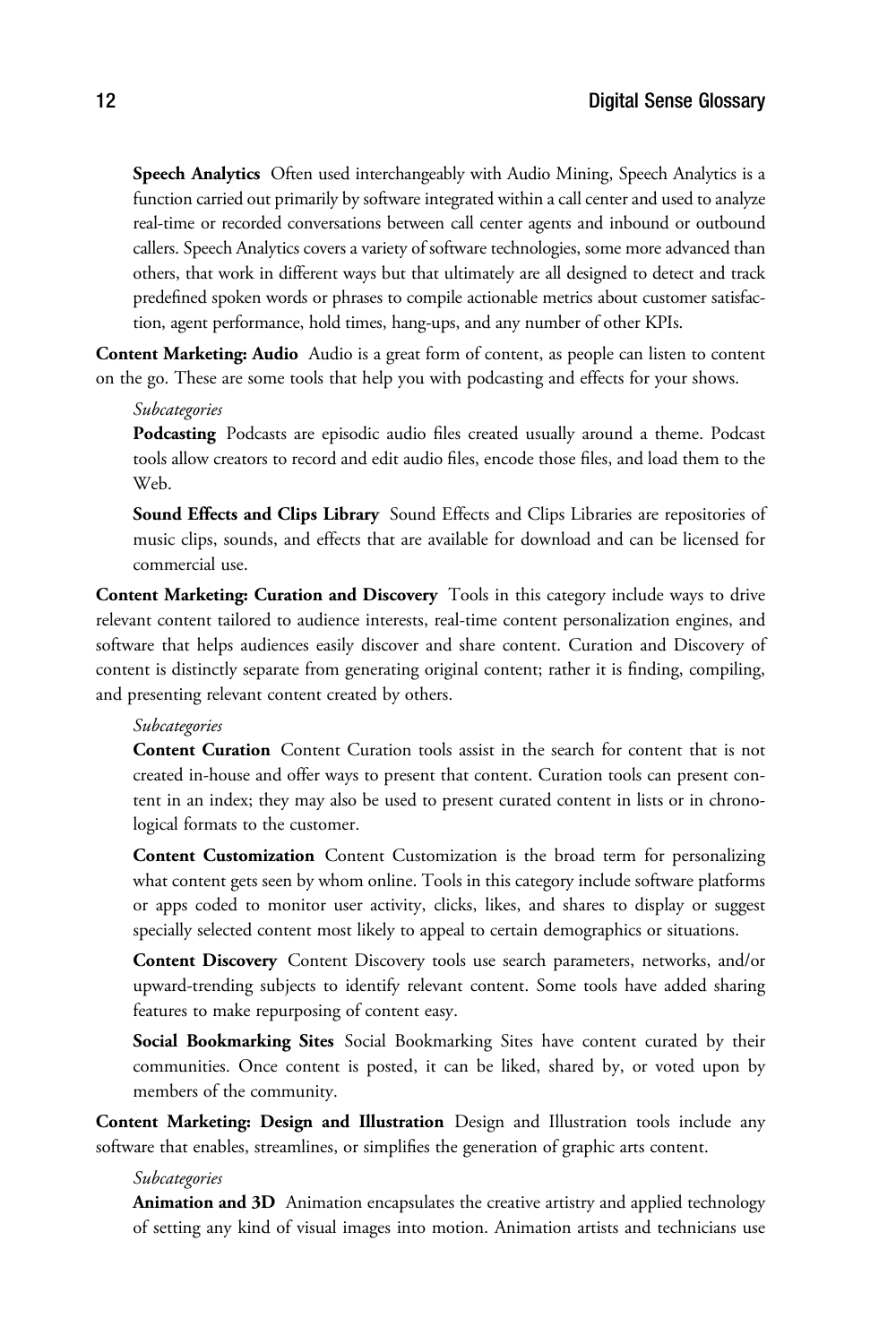tools to create and publish animated content in video games, TV shows, commercial advertisements, and major motion pictures. Tools in this category include updated versions of "old school" animation methods such as flip-books and stop-motion, animation software for 2D and 3D, live-action motion capture, photo-realistic rendering software, GIFs, CGI, and emerging technology.

**Crowdsourcing: Design** Design crowdsourcing platforms are online workforce marketplaces for sourcing freelance creative talent and designers.

**Graphics Software** Graphics Software is used to create and manipulate 2D and 3D digital images. Once relegated to accomplished artists, Graphics Software can now be used sometimes in free versions by those of all skill sets.

**Infographics Creator** Infographics (information graphics) are single-page graphical representations picturing complex ideas in understandable ways. Infographics are designed to inform or instruct. Infographics can be any size, from handout to wall poster. Infographic Creators are drag and drop platforms that make it easy to create professionallooking infographics from a library of templates, shapes, fonts, icons, and tools.

**Logo Maker** Logo Makers are convenient tools that contain a library of images and fonts, accessible through a user-friendly design dashboard.

**Photo Editor** Photo Editor tools allow creators to edit photos and save them in multiple formats. Basic tools allow sizing, cropping, and format changes so photos may be used on different platforms. Entire editing suites allow color correction, customizable toolbars, and the combination of several images to create a finished product.

**Photography and Stock Images** Tools in this category are galleries and directories of photographs and illustrations licensed for commercial use.

**Slide Show Platform** Slide shows are second screen presentations designed to augment the main presentation (PowerPoint presentation, Television program) and are often social in nature, with marketers curating audience commentary on this platform. Tools in this category are desktop or SaaS products that include a gallery of slide show themes and templates, drag and drop design, multimedia integration, and a methodology to upload and share the presentation online.

**Content Marketing: Distribution** Distribution of content that is created in-house, curated from customers, or repurposed from vendors requires selection of platforms, channels, and formats to reach the correct audience. This category includes tools that adapt content to audiences, platforms, and devices.

*Subcategories* **Content Delivery Network** A content delivery network (CDN) delivers the fastest possible Web content, directly contributing to overall user experience by enabling faster loading for content and downloads and eliminating video buffering.

**Content Syndication** Content syndication tools get content distributed across different channels.

**Live Streaming** Live Streaming tools enable the real-time delivery of media over the Internet.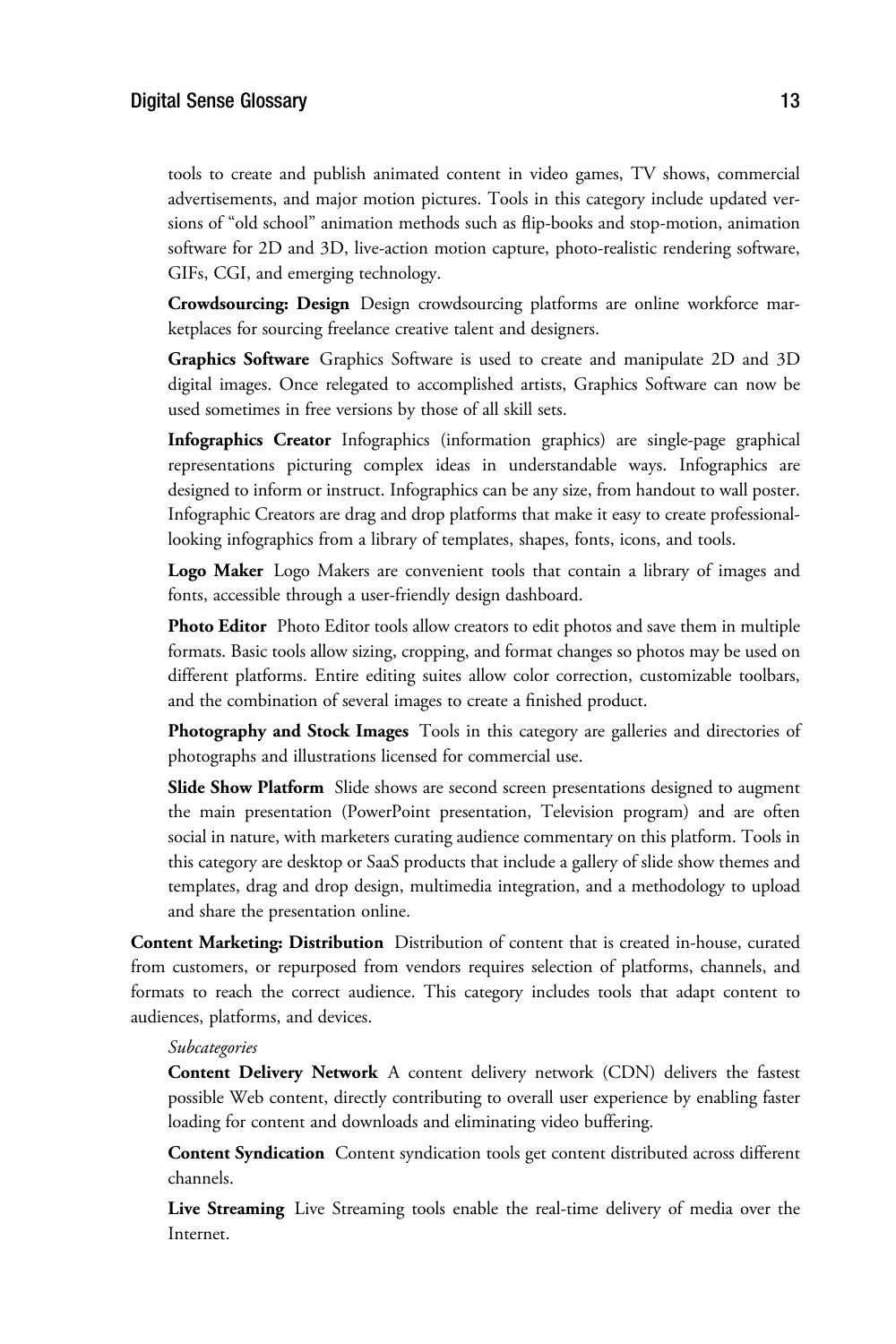**TV Content Distribution** TV Content Distribution describes the service of delivering high-quality video content to the public via traditional and emerging digital, pay or cable TV, satellite, and subscription video-on-demand. Through TV Content Distribution, video content owners allow viewers to watch their content on a variety of appliances, such as video game consoles, set-top boxes, and smart TVs.

**Content Marketing: Performance and Scoring** Content Performance and Scoring tools are designed to ensure marketing content is hitting its marks. Content is measured by performance (number of page views, traffic, video plays) and scored by number of conversions. (*See also* Web Analytics and Optimization)

*Subcategories* **Content Performance Tracking** Content Performance Tracking tools measure Key Performance Indicators (KPIs). KPIs can be Web traffic, form completions, online sales, or other indicators of the success of a marketing plan.

**Content Scoring** Content scoring programs measure how marketing content drives conversions. (*See also* Web Analytics and Optimization)

**Content Marketing: Planning and Management** Tools in this category are designed for organizing and managing content, streamlining the approval processes, and optimizing every aspect of content marketing with analytics.

*Subcategories* **Content Lifecycle Management** Content Lifecycle Management (CLM) tools help organizations define, implement, measure, and control an effective, consistent content management strategy over time. CLM tools help manage the editorial timeline of content on the primary site, e-mail newsletters, social network, and blogs; the tools coordinate collaborative authoring and export to CMS for publishing, collect data to provide insights about content performance, help administer who can see what content and what they can do with it (print, share), and determine how long it remains visible before expiring or going to archive.

**Content Management System** The Content Management System (CMS) enables control over the schedule that triggers publishing new content, verifying how it looks online, maintaining brand style, format, and font for titles and text, assuring good SEO, and controlling revisions, indexing, and archiving. The platforms vary in features, but a good CMS platform should be automated enough for nontechnical users to quickly master its dashboard, with no need for hand-coding any content or calling in a webmaster.

**Content Marketing Platforms** Content Marketing requires long-term strategy, analytics, and automated systems and processes designed for targeting the right audience. Tools in this category are enterprise content planning, creation, strategy, and scheduling toolsets; digital marketing hubs capable of managing multimedia, multichannel, and search; and social content experiences that foster engagement over time.

**Content Marketing: Video** Video is a vital element in today's highly digital marketing ecosystem, incorporating user-generated content as well as content created in-house. Technology is fast evolving to simplify editing suites and analytics to refine content to share across all platforms.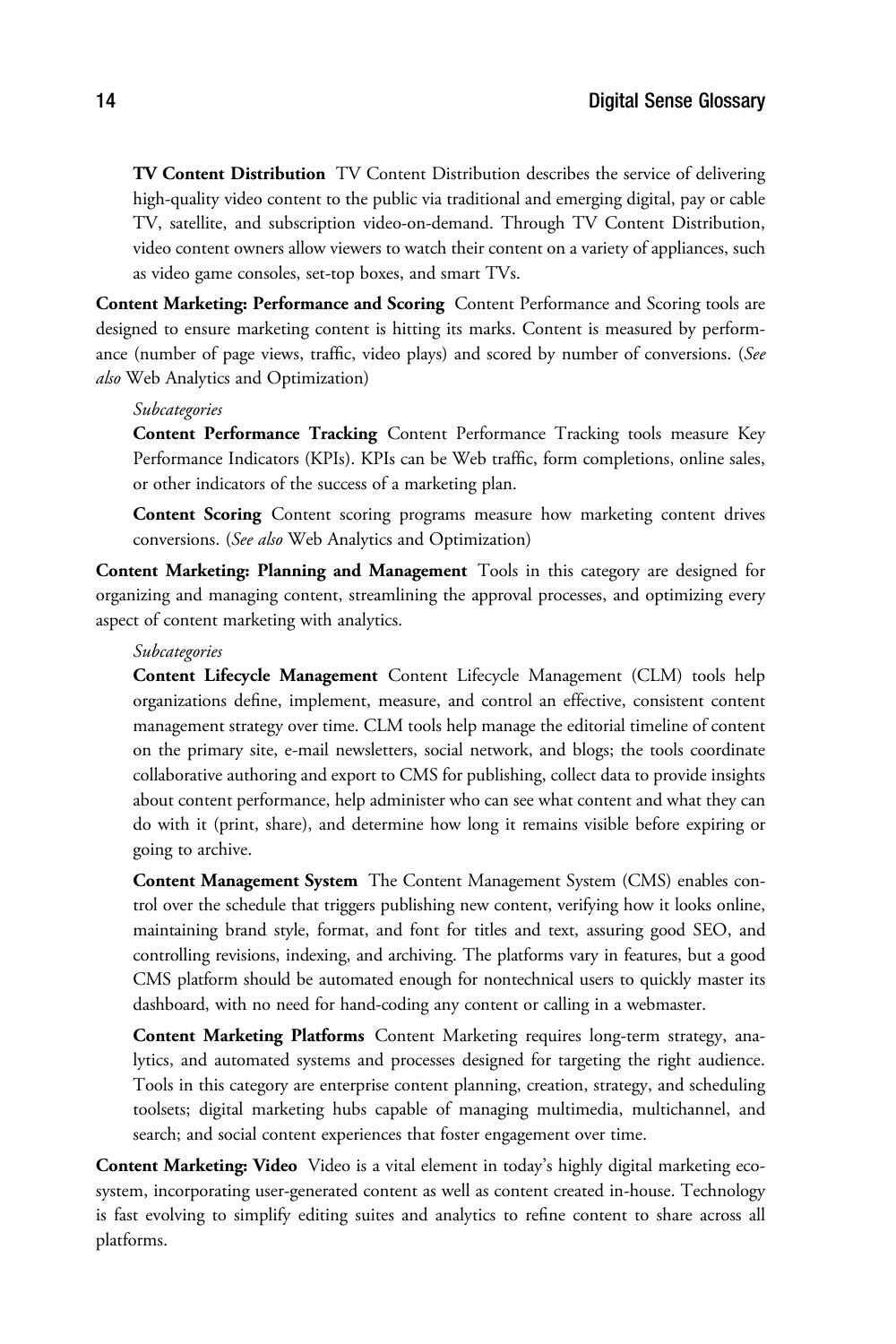*Subcategories* **Video Analytics** Video Analytics tools monitor, capture, and analyze data about videos to monetize content, assist accounting departments with payment, target content toward the user, and track copyrighted video, seeking unauthorized use.

**Video Content Management** Video Content Management (VCM) tools help marketing departments capture, upload, and share videos across many platforms. VCM tools require storage for large files but do offer search tools, basic analytics functions, and transcoding (the process of converting file formats for different devices).

**Video Editing: Software** Video editing tools range from free, simple software for the home hobbyist or webcaster to highly involved suites of Non-Linear Editing (NLE) tools for broadcast professionals.

**Video Encoding** Also known as transcoding, video encoding is the process of converting video from one format to another so that it can be played on multiple devices in multiple regions of the world.

**Content Marketing: Written Content** Written Content Creation tools enable, streamline, and improve the creation and ongoing quality of online written content. Tools in this category can aid writers working simultaneously with designers, assist in proofreading, and provide templates for a number of marketing materials.

*Subcategories* **Copy and Content Writing** Tools that enable quality Copy and Content Writing include team collaboration writing spaces, story development platforms, and script development tools.

**Name and Tagline Generator** Tools in this category can help generate a good name, tagline, slogan, acronym, nickname, or catch phrase for a product, service, program, or company. Creatives seeking branding inspiration enter key words or attributes into an online generation engine, which produces a machine-generated list of possible wordoriented branding choices.

**Proofreading Tool** Proofreading tools are applications that find and fix spelling errors, grammar mistakes, and repeat words. Proofreading tools are powered by advanced linguistic algorithms and are purpose-built to catch complexities that aren't captured in ordinary word processing spell-checkers, for example, contextual spelling errors—words spelled correctly but used incorrectly—and common mistakes made when a writer is working in a second language.

**Talent-Matching Platforms** The platforms of this category match writers and content creators with the needs of marketing departments. Writing styles, industry specialties, and languages are all specialties noted by each platform.

**Templates** Templates are easy-to-use platforms that allow users of all skill levels to create marketing collateral for a number of platforms and in a number of formats. (*See also* Newsletter Creation and Distribution)

**Customer Engagement** Tools that facilitate conversations between customers, brands, and other consumers include interactive community forums, consumer feedback mechanisms,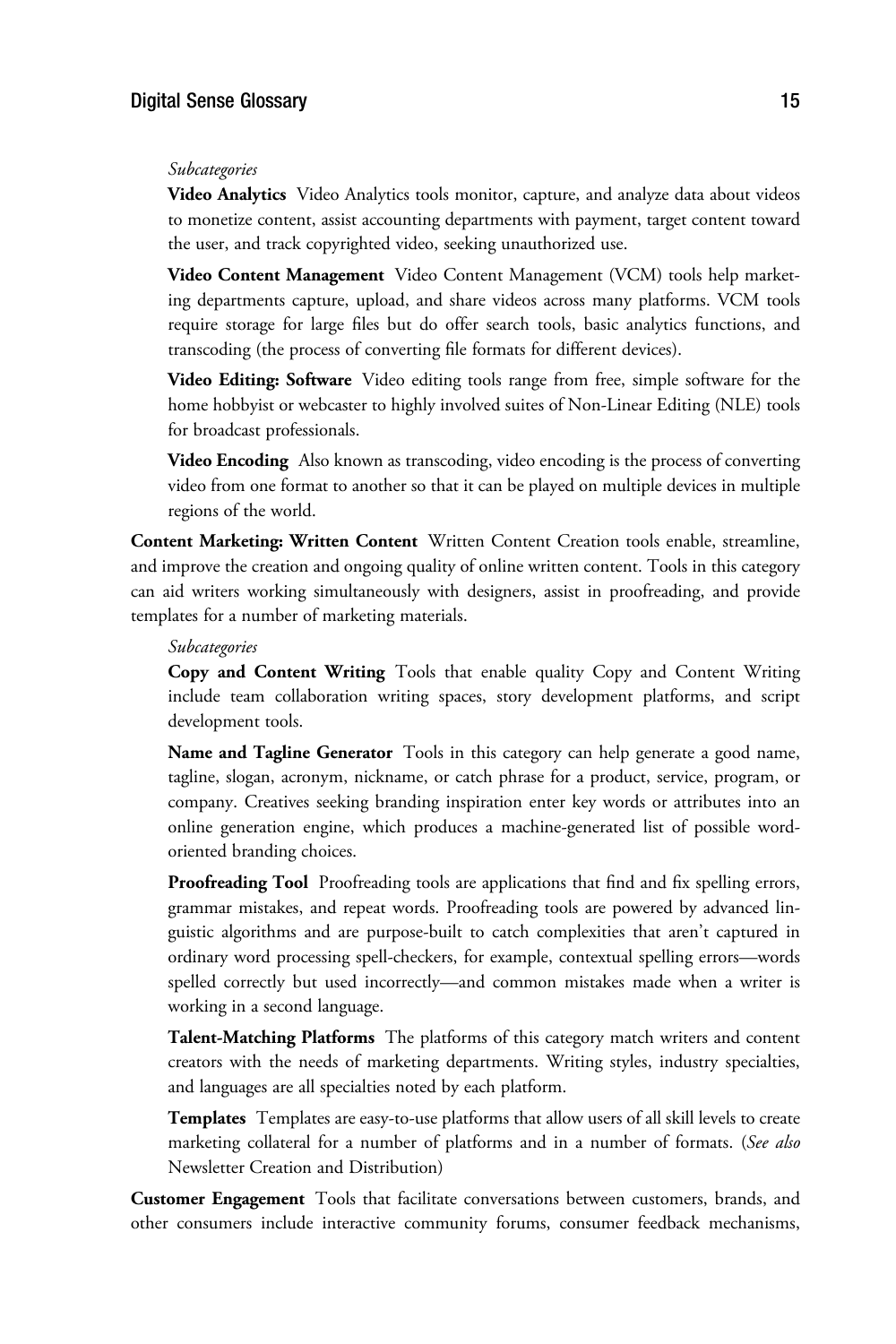engaging calls-to-action, frequent buyer programs, promotional tools, and contests with leaderboards.

*Subcategories* **Contests and Sweepstakes** Contests and Sweepstakes are a creative, easy way for brands to engage users on-site, social, and mobile platforms. The tools in this category make it easy to create branded personality quizzes, meme generation contests, and caption contests and trivia, to name a few.

Gamification Interaction with a brand can be turned into play with Gamification tools. Competition within a social group, scoring, and prizes can be designed to move users toward a goal—be it learning about the product, providing user-generated content, or getting the user to provide information about product use or demographics. Many packages in this category provide lead generation tools to match the data gathered.

**Online Forums** Online forums are platforms for hosting moderated public discussions focused around a common theme or subject matter, structured so that each discussion subtopic is a separate thread with nested replies, organized newest-first. Included in this category are message boards, bulletin boards, and other forums where members and guests pose and respond to questions, opine, debate, and otherwise engage with each other. (*See also* Community Marketing; *see also* Social Network)

Personalization Tools Personalization tools gather data about the customer's browsing, shopping, and buying habits, and then on behalf of the brand, reach out to the customer based on the user's habits. These programs can customize website experiences, send targeted e-mail, and respond via social media.

**Customer Relationship Management Systems** Platforms that manage the interaction and relationships of a brand with past, present, and future customers are called Customer Relationship Management (CRM) systems. Packages range from list-updating software to intelligence-gathering platforms that allow marketers to track every customer interaction.

Various features of different Marketing Automation tools can be customized for large enterprises, mobile, nonprofits, small teams, and integration with Enterprise Resource Planning (ERP), on demand or on-site.

*Subcategories* **Contact List Management** Contact List Management is any desktop, Web, or mobile platform on which an organization can upload to or sync with a list of Contacts with custom details as needed based on business requirements. These are simple caller lists and digital address books.

**Customer Lifecycle Management** These tools measure the success of a Customer Relationship Management program. These programs' analytics can be used to predict the needs of the best customers to find better opportunities for upsell, to time introduction of new products, and to foresee the ending of a customer relationship.

**Data Automation and Cleansing** Products in this category update marketing and sales lists by matching them against proprietary databases or trusted sources. Other product offerings include finding duplicate data, describing social behavior of contacts, and noting the business outcomes for contacts within a list.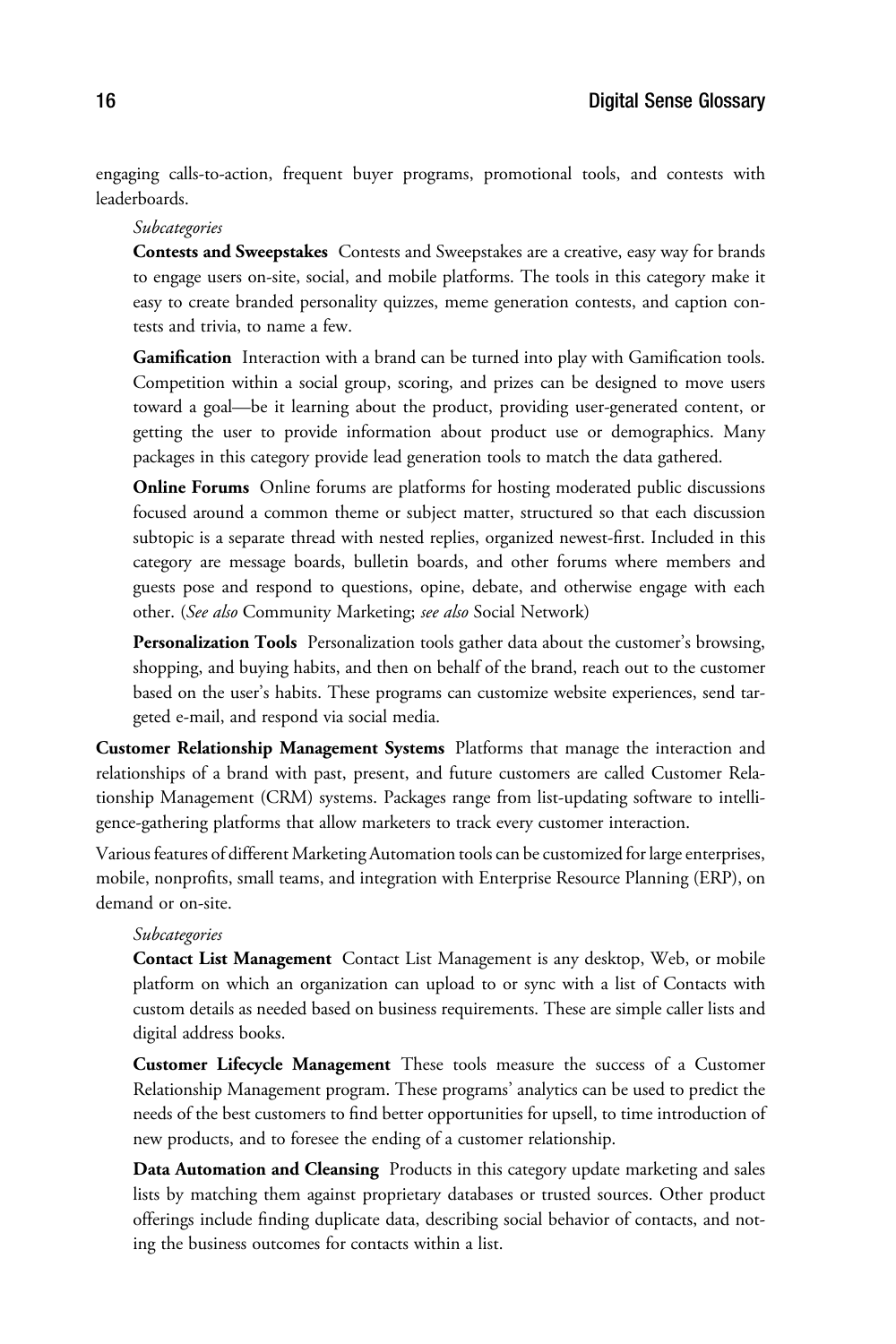**Social CRM** A Social CRM integrates with social media tools or includes Social CRM as a feature. You can pull in all of your connections' social channels and see your interactions on e-mail, social, or mobile. It's a great way to stay top of mind with the most valuable people in your business or life.

**Customer Service and Support** Customer Service and Support tools include knowledge bases, ticketing systems, interactive Q and A software platforms, live chat, mobile messaging, call center software, and service contract administration platforms. (*See also* Contact Center Systems and Administration)

*Subcategories* **Help Desk: Call Center Platforms** Call Center Platforms make more efficient the task of servicing a customer. Programs may include CRM systems, product knowledge bases, inbound call routing technology and call detail records, live chat, and e-mail that integrates with CRM and/or ticketing systems. (*See also* Contact Center Systems and Operation)

**Help Desk: Ticketing System** Help Desk Ticketing System tracks customer issues using an automatically generated sequential ID number, a Ticket Number, which customers and help desk agents refer to throughout the open phase of the support ticket.

**Knowledge Bases and FAQ Generators** Knowledge Bases provide marketing departments with the ability to put how-to guides, product information, and Frequently Asked Questions (FAQs) on the screen of any customer, accessible by predictive software shaping questions directly from customers. An FAQ Generator allows brands to use predictive question-and-answer software to resolve customer queries, with the end result being customer satisfaction and fewer customer-driven support tickets.

**Live Chat** Live Chat is an online messaging application, stand-alone or embeddable, where sales, service, and support agents can chat in real time with users who prefer instant messaging to phone calls.

## **D**

**Digital Asset Management** Digital Asset Management (DAM) tools allow you to archive digital collateral so it may be kept as a record, reused, updated, and shared among groups. Tools range from document storage to full DAM suites.

*Subcategories* **Digital Asset Management Platforms** Digital Asset Management (DAM) describes the systems and processes of cataloging, archiving, and sharing licensed media files, including photos, illustrations, composites, video, sound files, and documents. Digital Asset Management tools are available as stand-alone library systems or bundled as part of a powerful Content Management System (CMS).

**Document Conversion Tool** Tools in this category convert documents from one format to another, for example from MS Word to PDF.

**Document Management** Document Management describes any kind of library system or repository for sharing, tracking, and archiving electronic text-based documents.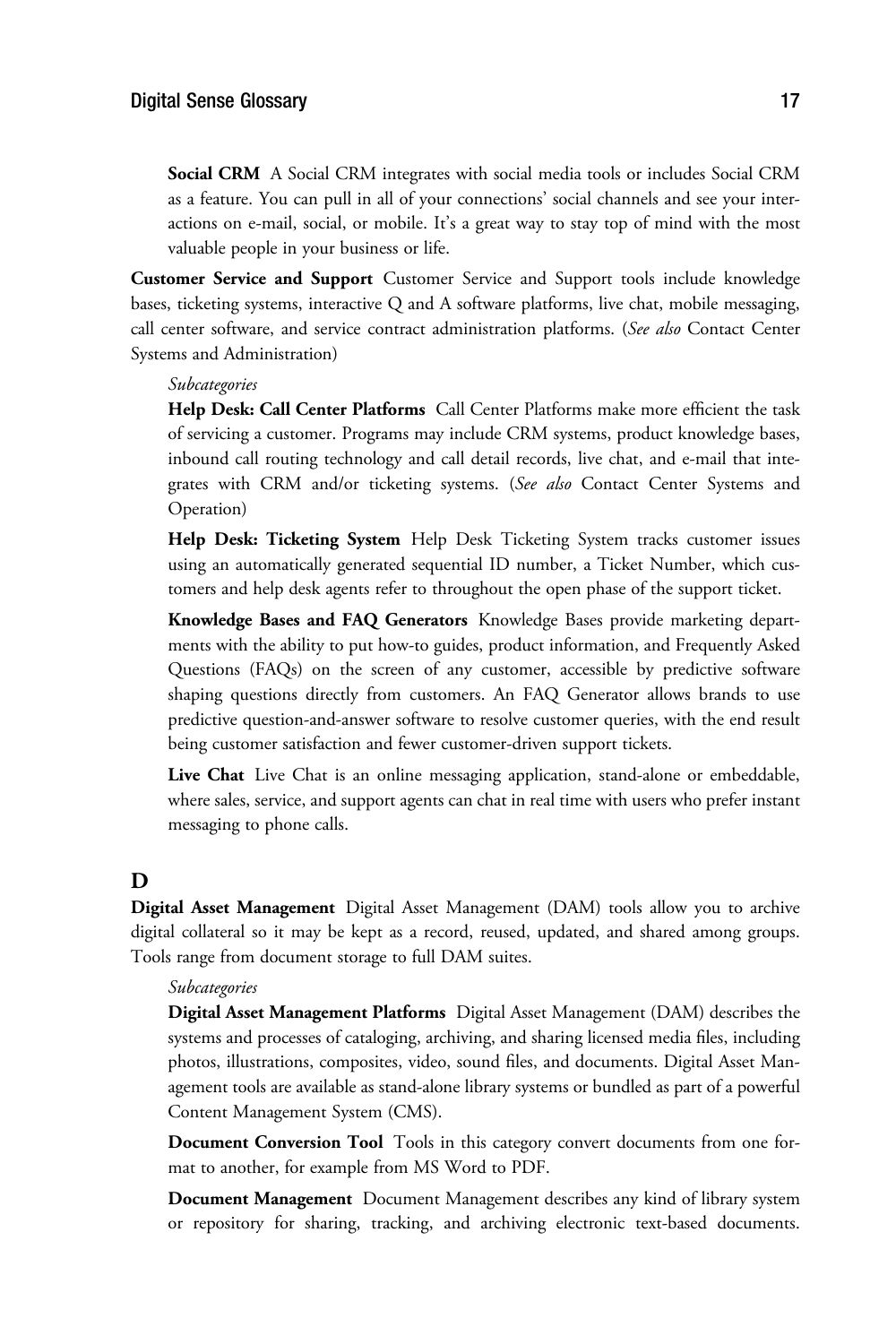Document Management features vary but generally include version control, authoring tools, automatic saving, approval sign-off, and the ability to retrieve prior versions.

**Product Information Management** Product Information Management tools allow enterprises large or small to centralize the source of product information that is then distributed over different channels to different departments that may not be in the same physical space. Product information can include prices, freight rates, marketing collateral, and brand standards. Product Information Packages may include Web Content tools and Digital Asset Management tools. (*See also* Digital Asset Management Platforms)

## **E**

**E-mail Marketing** E-mail Marketing is a broad term that describes the delivery of a marketing message to a consumer through e-mail.

*Subcategories* **E-mail Address Validation and Verification** Tools in this category identify and scrub invalid e-mails from a variety of e-mail list sources, including customer CRMs, e-mail marketing lists, and newsletter and other subscriber lists.

**E-mail Appending Services** Tools in this category take an organization's existing internal target list and match and merge the data with additional data attributes from external lists, including public records, to build a richer, enhanced list.

**E-mail Automation** E-mail Marketing Programs allow brand representatives to build loyalty, trust, and brand awareness by reaching customers directly. Programs range from applications that automate sending, writing, and tracking e-mail campaigns to suites supporting A/B testing, market segmentation, and dashboards to report results.

**E-mail List Building: Scraping** Tools in this category are designed to grow a company's e-mail list by harvesting e-mail addresses from online sources.

**E-mail Marketing Platform** An E-mail Marketing Platform is used to create, deliver, and track large numbers of e-mails sent for marketing purposes.

**Newsletter Creation and Distribution** Tools in this category enable companies to easily convert ordinary e-mails into visually rich formatted newsletters, to manage lists of subscribers, and to keep track of open rates.

**Event and Trade Show Marketing, Live** Event and Trade Show Marketing tools can support every aspect of event planning, from exhibit materials to messaging to ticket holders. Smaller packages support individual aspects of the event, such as selling tickets, registering attendees, creating badges, and tracking budgets, all while generating leads for postevent follow-up.

*Subcategories* **Attendee Registration and Badges** Tools in this category enable event attendees to log in, sign up, register, get tickets, get badges—any number of methods to gain entry to the event.

**Event Organizer Tools** Tools in this category support event websites, promotions, communications, and attendance, with tools to enable easy follow-up on postevent leads.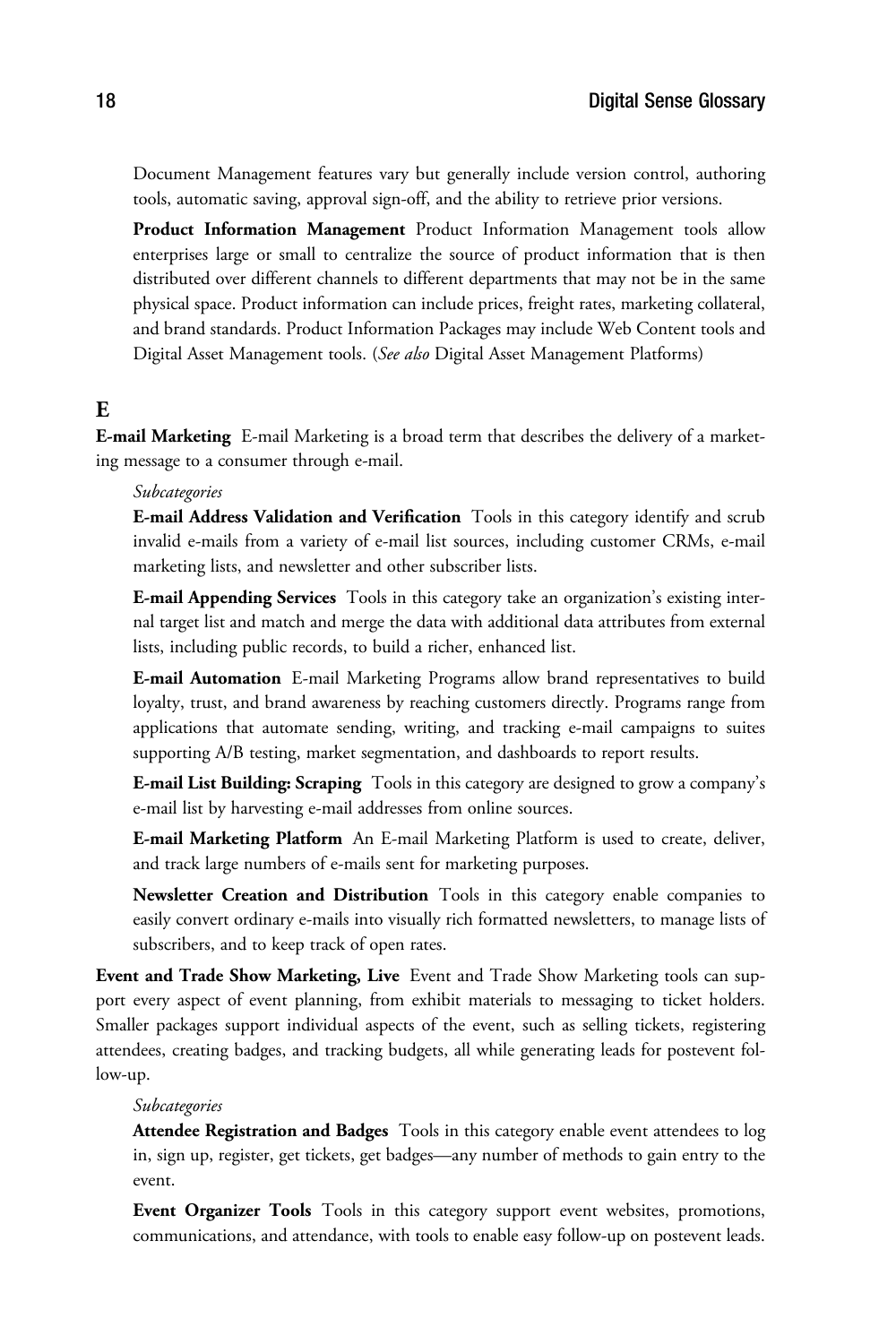**Exhibitor Tools and Materials** Tools to support exhibitors include templates, checklists, and synced calendars designed to help plan out detailed logistics, human resources management, expense planning and tracking, and on-site set-up and teardown coordination.

**Talent: Entertainment** Tools in this category are online directories of professional entertainers suitable for enhancing the trade show experience for attendees. Searchable by city and talent type, the directories allow exhibitors to easily find, view, contact, and hire keynote speakers, live music, magicians, and a virtually limitless selection of performers of all kinds.

**Event and Trade Show Marketing, Virtual** Virtual Events allow marketers to reach customers unable to travel to an event, with the added benefit of gathering customer behavior online. Tools in this category include packages supporting entire events, including job fairs and trade shows; webinar tools allow live events to be broadcast live or played back later.

*Subcategories* **Videoconferencing, Webinars, and Screen Sharing** Tools in this category bring people together online in real time, often providing an alternative to business travel. With tools such as electronic meeting software (EMS), videoconferencing, virtual revenue platforms, webinars, and audio/video and screen sharing applications, organizations can set up team meetings, client presentations, demonstrations, and training sessions with people in different parts of the world.

**Virtual Events** Virtual Events allow audience members from around the world to share an experience on the Web. Tools in this category help marketers create events such as worldwide sales meetings, trade shows, or job fairs. They include packages providing virtual show environments, analytics capturing user behaviors, and functions for networking as part of a community.

## **L**

**Lead Generation** Lead Generation tools automate the process of gathering and qualifying contacts to improve performance. This category also includes tools for measuring purchasing intent and other behaviors to give marketing and sales departments the best windows of opportunity to upsell, cross-sell, or introduce a new product.

*Subcategories* **Business Card Applications** This group includes applications for uploading and organizing digital business cards, plastic business cards that transfer contact information by touching a smartphone, and scanners that can make a digital contact list out of a pile of paper business cards.

**Lead Acquisition** Lead Acquisition tools include Web crawlers that find contact information and virtual assistants that use artificial intelligence to reach out and respond to customer e-mail. All Lead Acquisition tools automate the process of gathering leads. Many Lead Acquisition tools include metrics and can interface with existing Customer Relationship Management (CRM) systems.

**Lead Distribution** Lead Distribution Software is rules-driven routing that can collect sales leads from a number of different sources, qualify them, and forward them to the right agents—local field sales, order administration centers, regional dealers, or affiliates.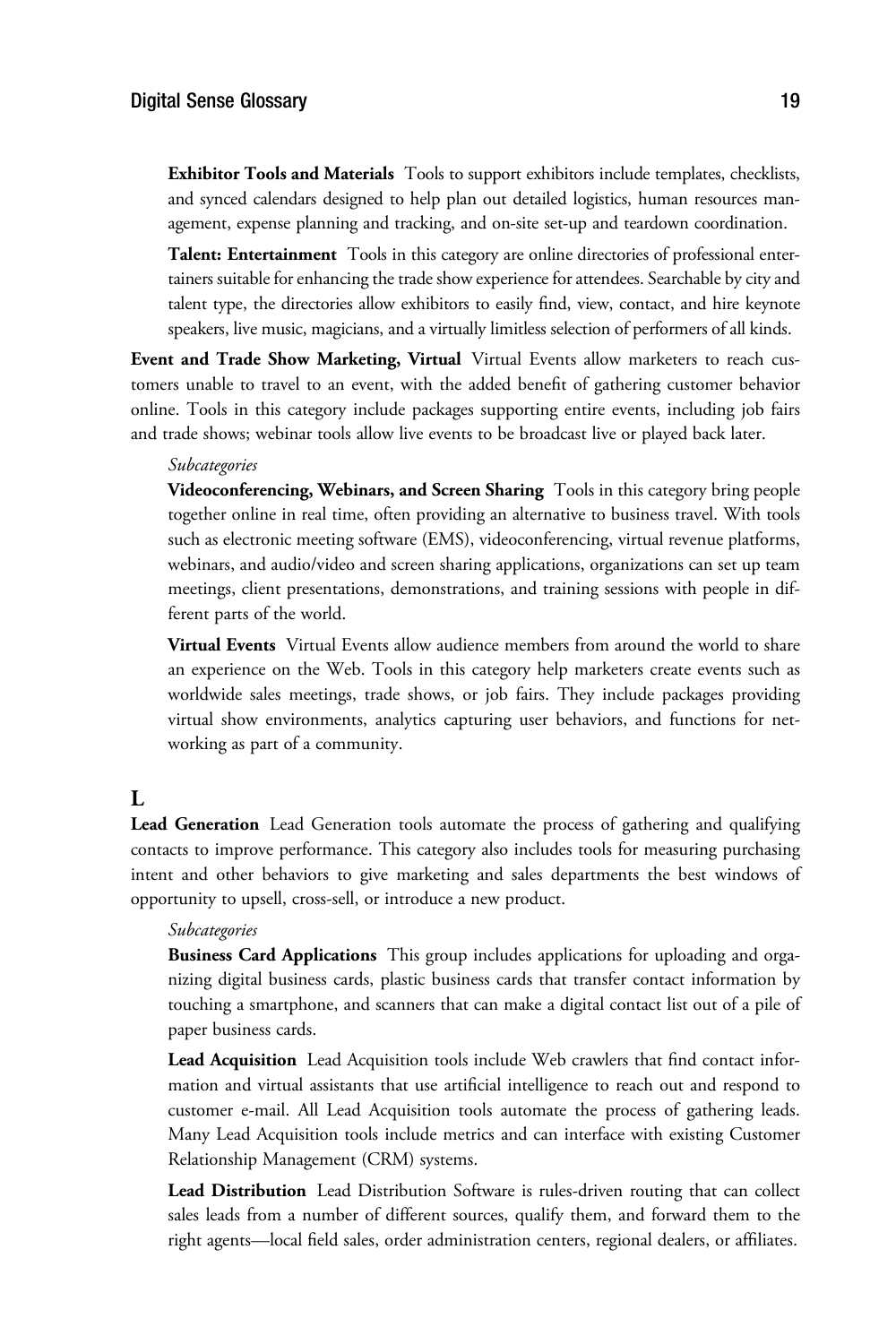**Lead Management** Lead Management tools provide reporting systems for hot or cold leads and can predict what new leads are needed and what conversions need to be made to achieve sales goals.

**Lead Scoring and Grading** Lead Scoring and Grading tools predict which prospects are most likely to become customers. These tools rate visits to the price list pages of a website, engagement with reviews, product information downloads, and free trial activation and match that behavior with customer data to develop a sales lead.

## **M**

**Market Research** The field of Market Research offers a continuously evolving array of tools and techniques designed to learn as much as possible about target customers, how consumers react to goods and services, and how a product or service fares against the competition. Tools in this category include traditional opinion-gathering roundtables, focus groups, and surveys; also included are tools that help brands profile their buyer personas as well as the latest emerging biometric reaction-measuring technology.

*Subcategories* **Biometric Tools** Biometric Tools measure responses to marketing by tracking biological reactions to collateral. These tools range from software programs that mimic human reaction in evaluating materials to eye-tracking motion sensors and software that scores facial expressions.

**Buyer Personas** When developing a target audience, Buyer Persona tools allow marketing departments to create the personification of its ideal customer—accounting for demographics, buying history, behavior patterns, and more. Tools in this group range from custom quizzes to share with customers to data crunchers that produce a concept of the ideal customer.

**Focus Group Tools** Focus Group Tools scale the ability to intensely study customer reaction to marketing materials. Tools include platforms for moderated online communities, remote video tools for recorded interviews, and live streams to view in-field product testing.

**Surveys: E-mail** E-mail surveys are static questionnaires strategically designed to collect customer opinion and insight with the purpose of revealing ways to improve product or service, grow loyalty, and increase revenue.

**Surveys: Online** Tools in this category provide templates and platforms to allow marketers to gain both customer opinions and insights to customer behaviors. (*See also* Business Intelligence)

**Marketing Automation** Marketing Automation and Management encapsulates the advanced end-to-end platforms and other tools that enable companies to acquire higher-scoring leads, automate the nurturing process across all channels, gain more conversions with less manpower and at lower cost per acquisition, and overall manage the logistics of the marketing campaign.

Various features of different Marketing Automation tools can be customized for many uses: B2B, B2C, e-mail, mobile, small teams, multiple channels, CRM integration, behavioral tracking,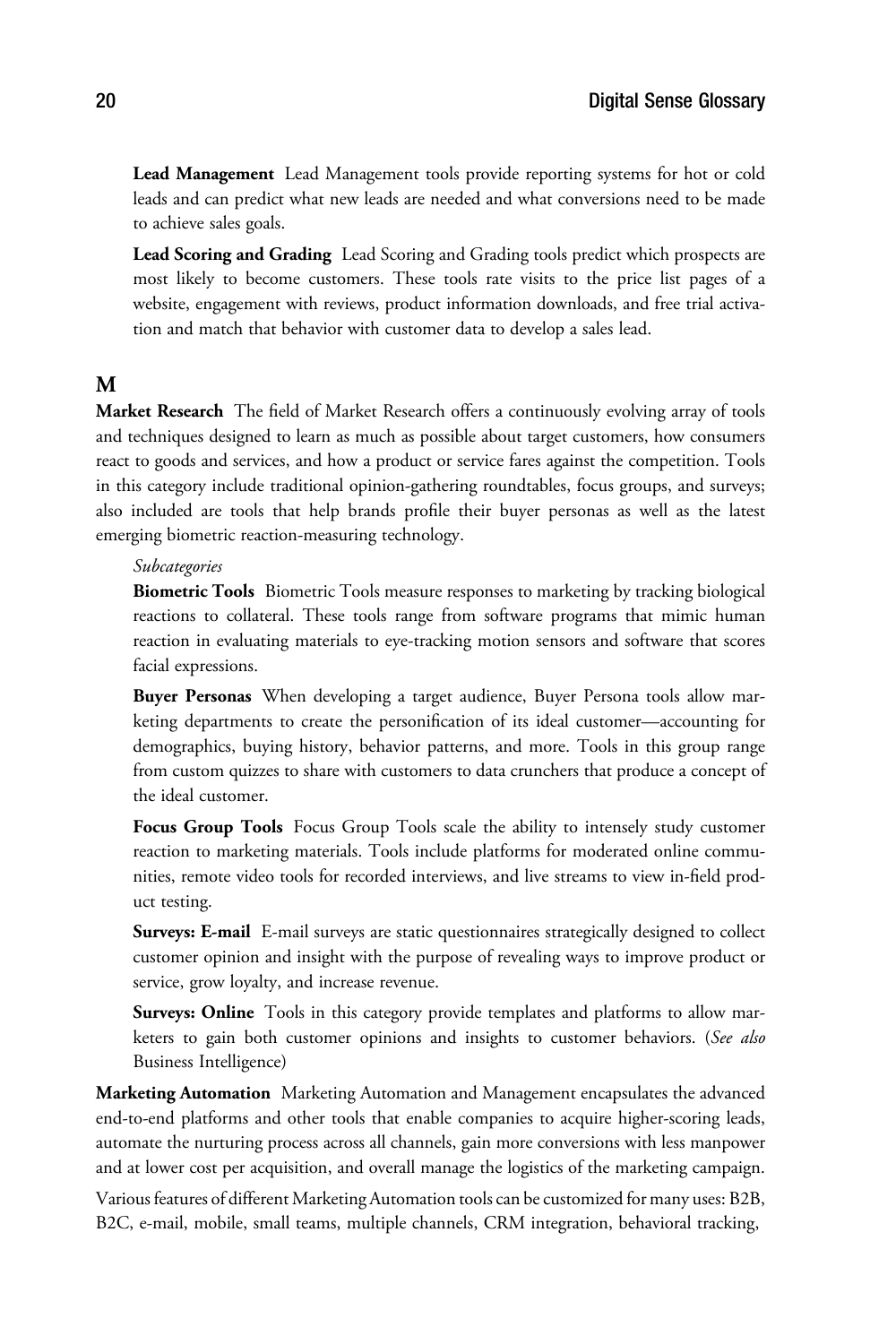## $J<sub>1</sub>$  and  $J<sub>2</sub>$  and  $J<sub>1</sub>$  and  $J<sub>2</sub>$

customer engagement, data management, event triggers, landing page analytics, lead nurturing, lead scoring, project management, and revenue and ROI reporting, as well as a built-in marketing calendar.

**Marketing Mix Modeling** Marketing Mix Modeling (MMM) tools apply the results of collected analytics to measure the real-world impact of marketing campaigns on sales. By analyzing the conversions driven by each initiative across the entire marketing mix, marketers can compile an accurate view of what's working and what isn't so that they can optimize future campaigns and get the best possible Return-on-Investment (ROI).

**Marketing Operations** Products in this category reflect the breadth of technology available to the operations manager. From budgeting software to entire suites dedicated to marketing operations management, the products listed here aid in governance, performance, and planning. (*See also* Marketing Strategy)

*Subcategories* **Application Programming Interface Development and Management** Application Programming Interface (API) Development and Management dictates how software programs will communicate; tools in this category facilitate the production and deployment of APIs.

**Budgeting** Budgeting tools help you plan and manage your advertising and marketing spend.

**Contract Administration** Contract Administration tools allow companies to create contracts to comply with industry and legal standards. Some packages allow for useful features such as electronic signatures. (*See also* Electronic Signature)

**Crowdsourcing** Crowdsourcing tools allow marketers to find, vet, and hire contractors for a number of roles. Programmers, writers, photographers, and designers can be paired with companies needing their talents by industry, experience, and geography.

**Dashboard** As a common Graphical User Interface (GUI) element, a digital Dashboard sits on top of a variety of analytics and other tools, consolidating the data into one array of labeled action buttons, icons, or at-a-glance key metrics. Analytics Dashboards are usually highly customizable, either at the systems administration level, the user level, or both, and they frequently act as vital information hubs, pulling data from numerous sources into one central place.

**Marketing Resource Management** Marketing Resource Management (MRM) tools are project organization platforms that provide a framework where decision-makers can outline, plan, budget for, implement, and control spending on marketing assets required to carry out all marketing activities, from market research to postsales support. Keeping control of all assets surrounding the marketing campaign, the platforms feature automatic progress reports and presentations. Available in standalone versions, they also can be bundled within enterprise Marketing Campaign Management platforms.

**Performance Platform** A Marketing Performance Platform is an all-in-one software solution that enables marketing teams to efficiently manage all aspects of marketing performance across multiple channels and at multiple stages of the customer journey.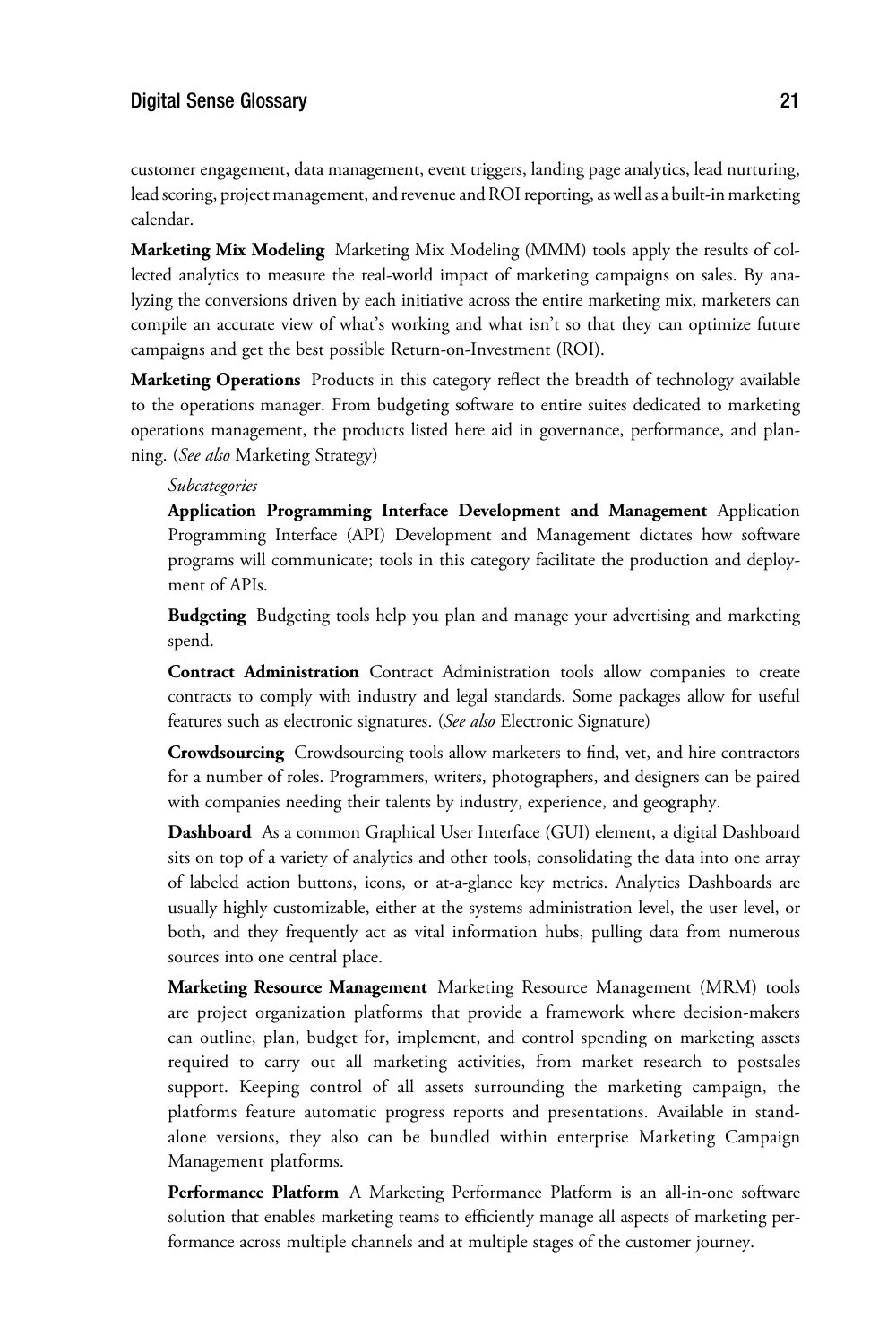**Project Management Software** Project Management tools manage workflow with features including scheduled milestones, timed sprints, user-triggered notifications, file sharing, revision-tracking, and synced calendars.

**Project Management: Agile** Project Management tools in this category integrate Agile software principles with intuitive workflows, collaboration tools, and software for planning, document tracking, and dashboards, noting productivity across projects.

**Marketing Strategy** Marketing Strategy platforms and tools assist marketing departments in setting up processes to create the smartest growth in the shortest amount of time with the least amount of money. Tools in this category are discovery platforms, training platforms, and project management platforms.

*Subcategories* **Discovery Platforms** Tools to find the best marketing technology are listed in this group.

**Planning for Marketers** Templates and scheduling tools tailored to the needs of marketing departments range from simple software apps to platforms integrating goals, budgets, and personnel management.

**Reviews** Reviews of Marketing Technology—unfiltered or with a bias—can be useful in picking a tool. This group contains platforms where reviews can be found.

**Training** Training platforms, modules, and software can be as basic as a training video or as complex as a platform that allows an entire team to tackle marketing strategy.

**Mobile Marketing** Mobile Marketing describes marketing specifically tailored to smartphone and tablet users, leveraging the format and technology available only on those devices, such as geolocation, proximity mapping, and hyperlocal alerts. Mobile marketing tools are uniquely able to provide consumers with time- and location-sensitive, personalized ads, messages, and alerts that promote goods and services while the user is within close proximity to a buying opportunity.

*Subcategories* **App Development: Mobile** Tools in this category include mobile app building platforms, mobile app design framework, app testing tools, prototyping tools, SDKs, and APIs.

**Mobile Analytics** Mobile Analytics tools gather intelligence from consumer smartphones to provide developers, sales, and marketing with insights about consumer activity and usage. Tools in this category are for mobile marketing research and can show user app registrations, length of active sessions, and number of page views, and they can track clicks and detect users who leave the app without doing anything. Data can be broken down by key factors such as device type, OS, ISP, IAP, and geographical location. (*See also* Application Performance Management [APM])

**Mobile Marketing Platform** Tools in this section are platforms to streamline the processes of marketing on mobile devices. Products in this group include reporting on mobile customer habits and mobile advertising, many with geolocation data unique to mobile users.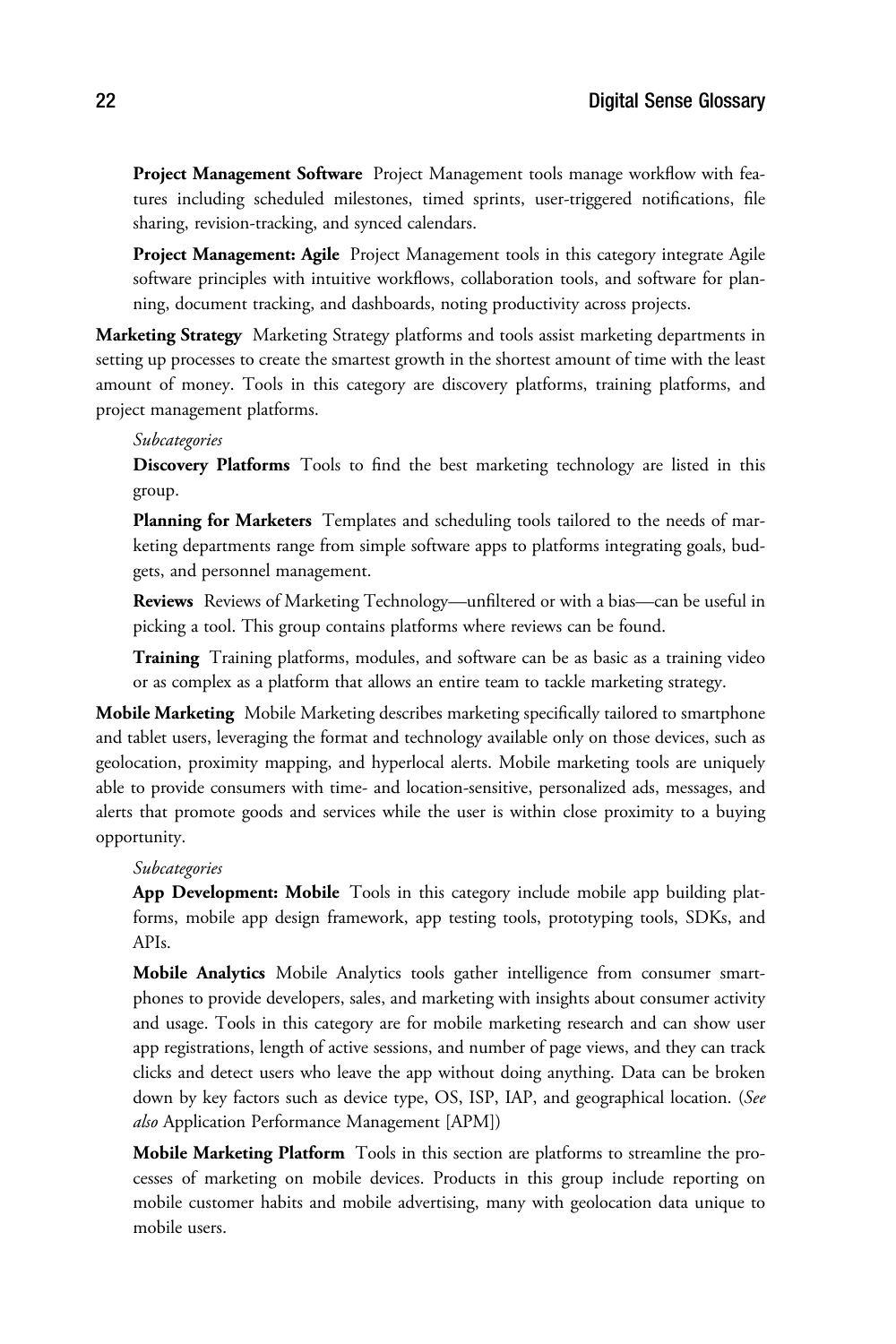**Mobile Social Media** This section contains both social media platforms and advertising tools used to market on those platforms.

**Site Builder: Mobile** Mobile Site Building platforms are easy-to-use development tools to create mobile websites without extensive coding or HTML experience.

**Text Messaging and Alerts** Products in this category facilitate push notifications via Short Message Service (SMS) or texting.

**Mobile Marketing Technologies** Here are tools that help the mobile team be more agile in its marketing approach. You don't need all of these in every app; however, it's good to know what mobile capabilities are out there.

*Subcategories* **App Monetization Analytics** Mobile App Monetization Analytics help app owners, including marketers and game, media, and other app developers, better understand their audience and marketing and advertising performance. These analytic tools help marketers/developers optimize marketing efforts to improve the effectiveness of everything from app downloads, usage, and in-app purchases to advertising performance.

**Augmented Reality** Augmented Reality (AR) is the virtual overlay of contextual digital information generated by a computer onto a physical-world object seen in the device display as it is captured in real time by the camera. Vendors offering augmented reality solutions provide a platform on which to create augmented reality experiences within their apps, mobile Web, and native apps (owned, maintained by the brand).

**Cross-Device Identity-Matching Platforms** These platforms ingest data across digital and offline sources to create one user identity by matching IDs via deterministic and/or probabilistic means.

**In-App Engagement Analytics** These analytical tools offer insights into app usage ranging from downloads, frequency of use, and length of sessions to actions within the apps such as events or progress through conversion funnels.

**Location Intelligence Platforms** Location Intelligence Platforms are data platforms that ingest location signals as raw data (e.g., GPS, Wi-Fi, beacons) and then combine the location data with other data sources to deliver contextual insights.

**Low-Code Application Development Platforms** Low-Code Application Development Platforms give tools to technical and nontechnical staff to allow them to quickly prototype, build, and maintain mobile applications. Low-code platforms rely on declarative development tools—including domain languages, WYSIWYG UX definition, flow diagramming, and visual data modeling—instead of programming languages.

**Messaging Aggregators** Messaging Aggregator solutions provide interconnectivity among wireless carriers for SMS and MMS.

**Mobile Advertising Analytics** These solutions enable mobile marketers to measure and attribute digital, in-store, and/or offline sales lift, among other key metrics, to mobile campaigns.

**Mobile Advertising Platforms** Mobile Advertising Platforms facilitate the distribution of ads to mobile Web or apps, including both mobile ad networks and mobile demandside platforms (DSPs).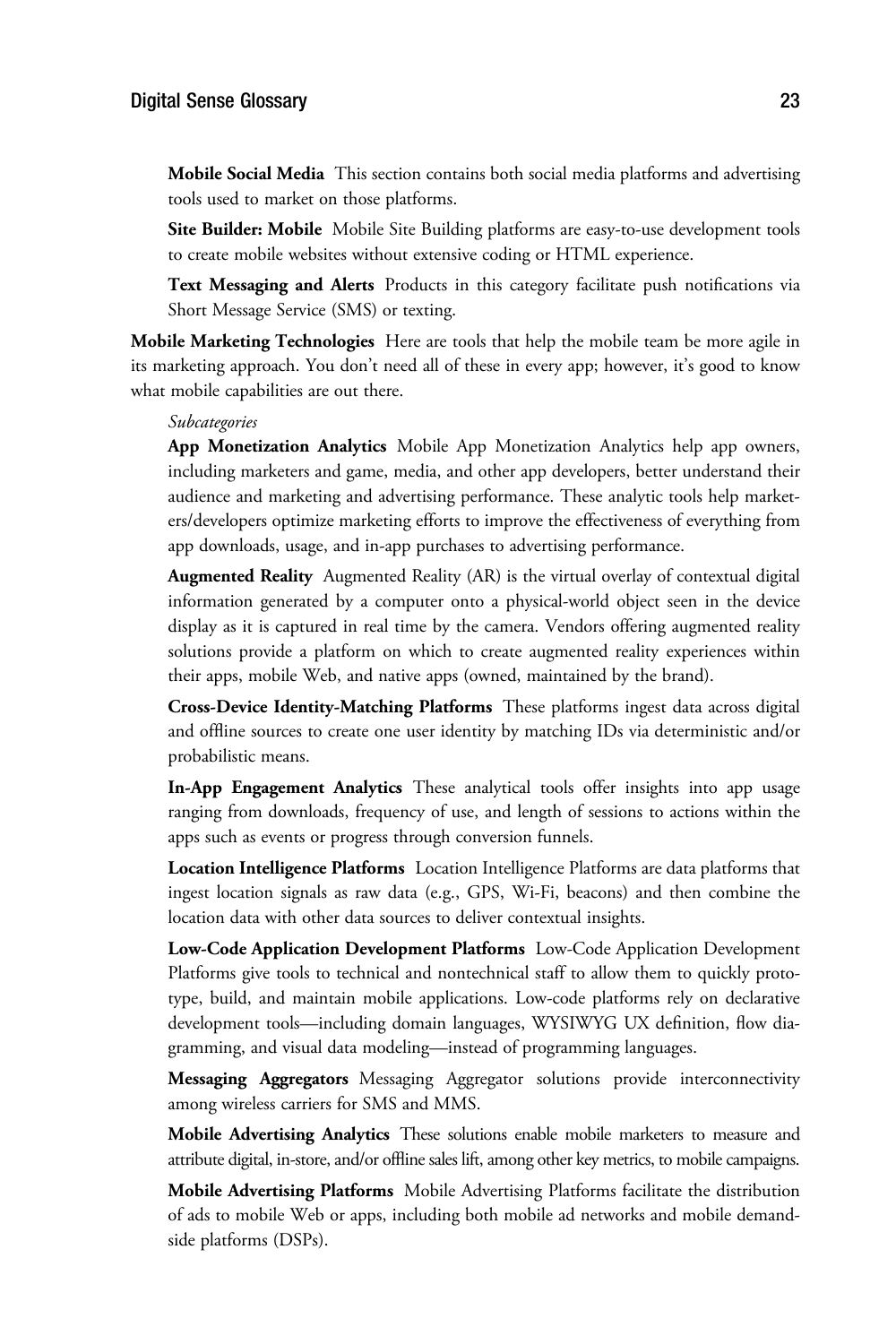**Mobile Beacons** Mobile Beacons are the enabling technology for mobile devices to alert apps or websites (which the user has opted into) when someone approaches or leaves a location. In other words, retail or other venues that have beacons in place can detect where a customer is at any given moment. Then the business can push timely messages to that customer, promoting products or providing other useful information.

**Mobile Engagement Automation** These solutions are marketing technologies that use real-time and contextual insights to proactively engage with known users in the appropriate mobile moment across the customer lifecycle via a mobile device.

**Mobile Messaging** Messaging broadly includes any text or multimedia communication (e.g., SMS, MMS, push notifications, IM, e-mail, etc.) between two parties that occurs on a mobile device. These solutions offer both applications (e.g., coupons, contests, alerts, content, etc.) and linkage to messaging aggregators to simplify the creation and delivery of messages to consumers through primarily one-way, pushed messages.

**Mobile Web Platforms** Mobile Web platforms are solutions that enable the creation of a mobile website based on the existing code base and assets. They are primarily a technical solution, not a services solution.

## **P**

**Product Lifecycle Management** Product Lifecycle Management (PLM) is a highly involved, cross-departmental enterprise that encapsulates the entire "birth to death" cycle of a new product in the marketplace. Tools in this category enable business units (development, sales, marketing) to collaborate and to streamline and automate around the workflow involved in each stage of product management: introduction, growth, maturity, and decline.

Tools in this category range from initial ideation and innovation platforms to "proof of concept" product modeling platforms, beta program management, pricing optimization, and more. Tools in this category are designed to collect feedback and buy-in from company decision-makers, improve product quality with the lowest cost per unit, optimize pricing, and speed a product's time to market.

*Subcategories* **Modeling** Modeling programs are designed to eliminate guesswork, allowing development teams to classify product features and functionality by cost and desirability and to prioritize which attributes are vital for a successful launch and which can wait for subsequent releases. The goal of using a quantifiable tool for Modeling is to create a clear product road map that provides the highest customer satisfaction for the lowest possible cost per unit.

Pricing Optimization Pricing software includes price optimization calculation tools, competitive analysis tools, price list management, and promotions management. The software is designed to help eCommerce and local retailers to define, test, and implement pricing rules and policies to achieve maximum profits.

**Productivity and Workflow** Productivity and Workflow tools are designed to unify and centralize information, eliminating information silos. The tools streamline communication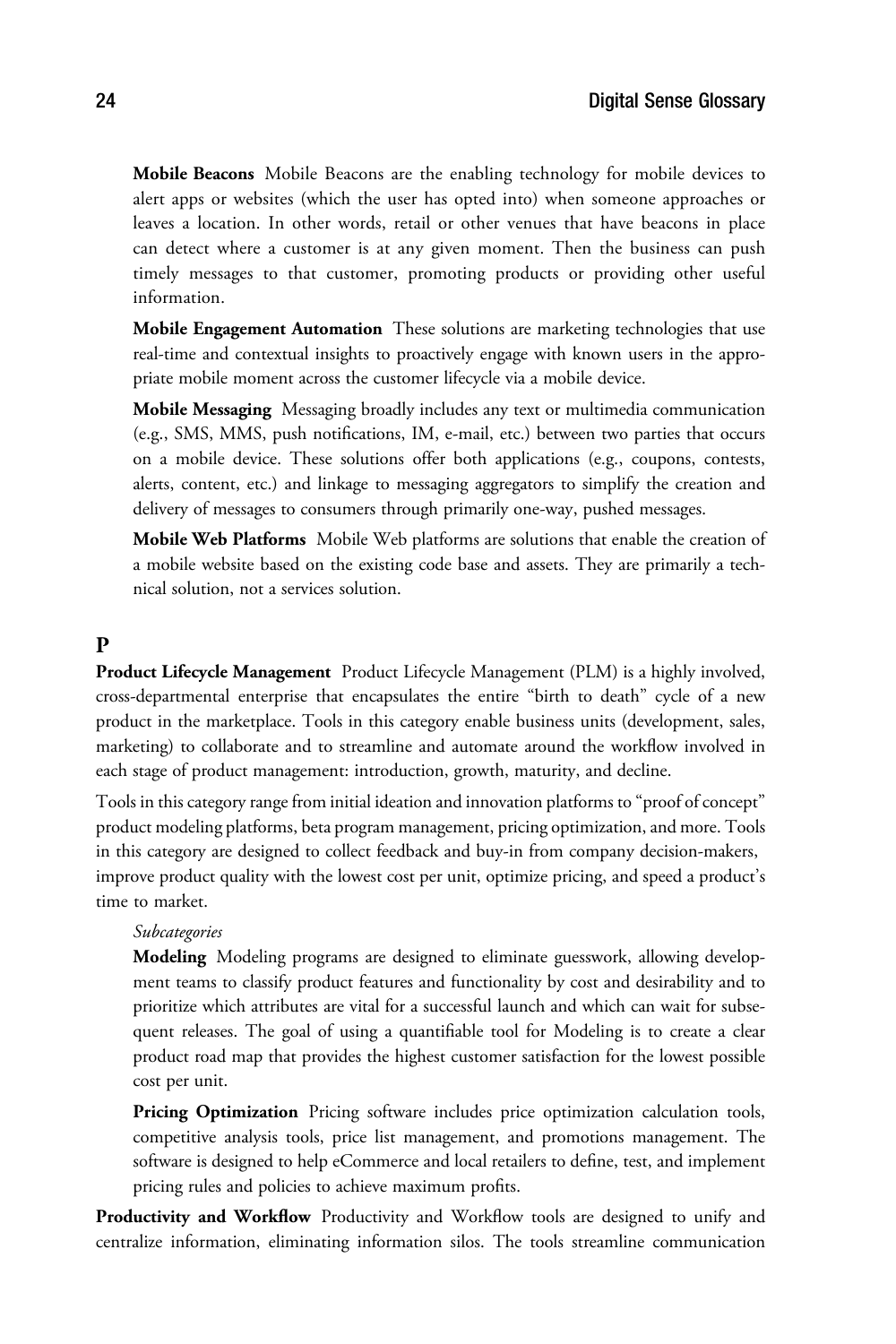## $J<sub>0</sub>$  and  $J<sub>1</sub>$  and  $J<sub>2</sub>$  and  $J<sub>3</sub>$  and  $J<sub>4</sub>$  and  $J<sub>5</sub>$  and  $J<sub>6</sub>$  and  $J<sub>7</sub>$  and  $J<sub>8</sub>$  and  $J<sub>9</sub>$  and  $J<sub>9</sub>$  and  $J<sub>9</sub>$  and  $J<sub>9</sub>$  and  $J<sub>9</sub>$  and  $J<sub>9</sub>$

and share documents, calendars, and milestones so that joint projects get done faster and better without communication barriers between team members.

*Subcategories* **Business Management Platforms** Business Management Platforms help streamline and simplify the enterprise organization operations. These tools support the marketing function but are often part of the entire enterprise.

**Desktop Publishing Software** Desktop Publishing Software enables anyone to create professional-looking documents, presentations, spreadsheets, and more, ready for print and e-mail right from the desktop.

**Electronic Signature Tool** Tools in this category allow contracts, forms, and other official documents to be managed online, with embedded verification tools for electronic signatures.

**Form Building Software** Form Building Software allows marketers to build forms or questionnaires to engage with customers, gather feedback or demographic information, or create order forms. Templates for most packages require little to no technical experience and come with examples for forms and surveys.

**Human Resources** Tools in this category automate the process of recruiting and hiring talent. They may support only the marketing department or may be used across the enterprise.

**Printing Tools** Printing tools are digital solutions to streamline the printing process inhouse or to ease the process of outsourcing printing to a vendor.

**Speech Recognition Software** Speech Recognition Software allows users to speak into a device and have words translated into text.

**Translation** Translation software automates the translation of content, across many platforms, ensuring branding is consistent across cultures and languages.

**Workflow Management** Workflow Management tools help keep organizations on track. With the ability to automate deadline reminders and routine transactions, trigger notifications to managers, share files, share calendars, and more, tools in this category ensure that all operations tasks occur on schedule and in the right order.

**Workforce Optimization** Tools in this group include software packages for time sheets, expense tracking, and human resources tools. Tools in this group may support only the marketing department or the entire enterprise.

**Public Relations** Public Relations tools support the automation of the tasks of public relations and fund-raising. Tools include platforms to target correct members of the media, programs for press release and speech generation, and fund-raising tools. (*See also* Event Organizer tools)

*Subcategories* **Fund-Raising** The tools in this category support fund-raising around a specific event or cause. (*See also* Event Organizer tools)

**Media Relations Management** Media Relations Management platforms include resources for finding the right journalists and bloggers; for creating, distributing, and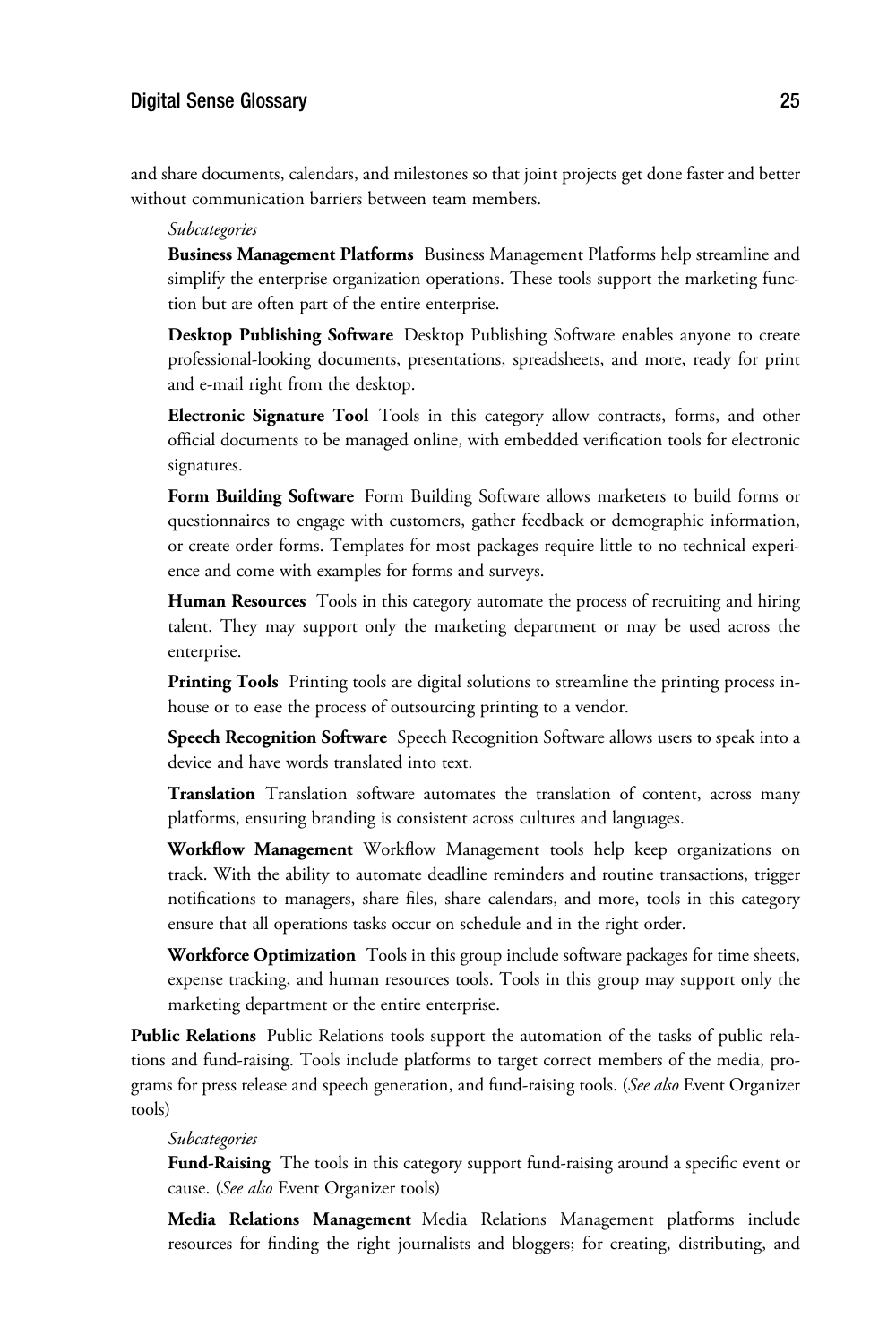tracking news releases; and for monitoring mentions on Web and social media. The platforms also include measurement tools to gain intelligence about campaign success and reporting tools for sharing campaign results.

**Newswires and Press Release Distribution** Services in this category support getting brand news to a wider public. Newswire services publish news (of their own choosing). Tools in this category support automatic release of news from marketers to news services.

**Press Release Generation** Press Release Generation tools include templates for formatted press releases and software programs that support writers guarding against plagiarism, typos, and errors in grammar.

**Speech Writing** Tools in this section include platforms for finding writers, and software supporting the process of writing: spell-check programs, grammar verifiers, and suggested corrections for awkward language.

**Referral Marketing** Referral Marketing describes any tactic that fuels acquiring new customers based upon referrals rather than paid advertising. Also called Word of Mouth (WoM), Influencer Marketing, and Brand Advocacy, it's a powerful path to conversion because the message is holistic and delivered directly to new consumers from existing customers in the form of personal recommendations, online testimonials, and unpaid editorial content.

Tools in this category include Calls-to-Action widgets, incentivized referral programs, refer-afriend apps, tools that help a company search for online brand mentions, and more.

*Subcategories* **Influencer Marketing (Customer)** Influencer Marketing Programs help brands find, engage, mobilize, incentivize, and reward existing customers based on their ability to influence new business through personal reviews, recommendations, and testimonials. Brand Advocate Programs are available stand-alone or bundled as part of a larger customer experience management package.

**Influencer Marketing (Employee)** Influencer Marketing Programs help brands find, engage, mobilize, incentivize, and reward existing customers based on their ability to influence new business through personal reviews, recommendations, and testimonials. Tools in this section help employees leverage their own social media in furtherance of the brand.

**Referral Program** Referral Programs incentivize existing customers to recommend products and services to friends and family and are used to acquire new customers. Tools in this category are platforms that manage the referral process by engaging and tracking participating customers and facilitating award compensation (points, coupons, discounts, cash back, merchandise).

**Retail Marketing: Brick and Mortar** Marketing Technology has changed shopping, and tools in this category include a wide array of purpose-built in-store, online, mobile, and videobased tools. Observation-based and data-driven tools include site selection, in-store shopper research, store layout design diagrammers, merchandising optimizers, mobile location analytics, catalog builders, payment processing systems, and software for managing promotions, coupons, and customer loyalty programs. (*See also* Retail Marketing: eCommerce; *see also* Retail Marketing: Customer Engagement)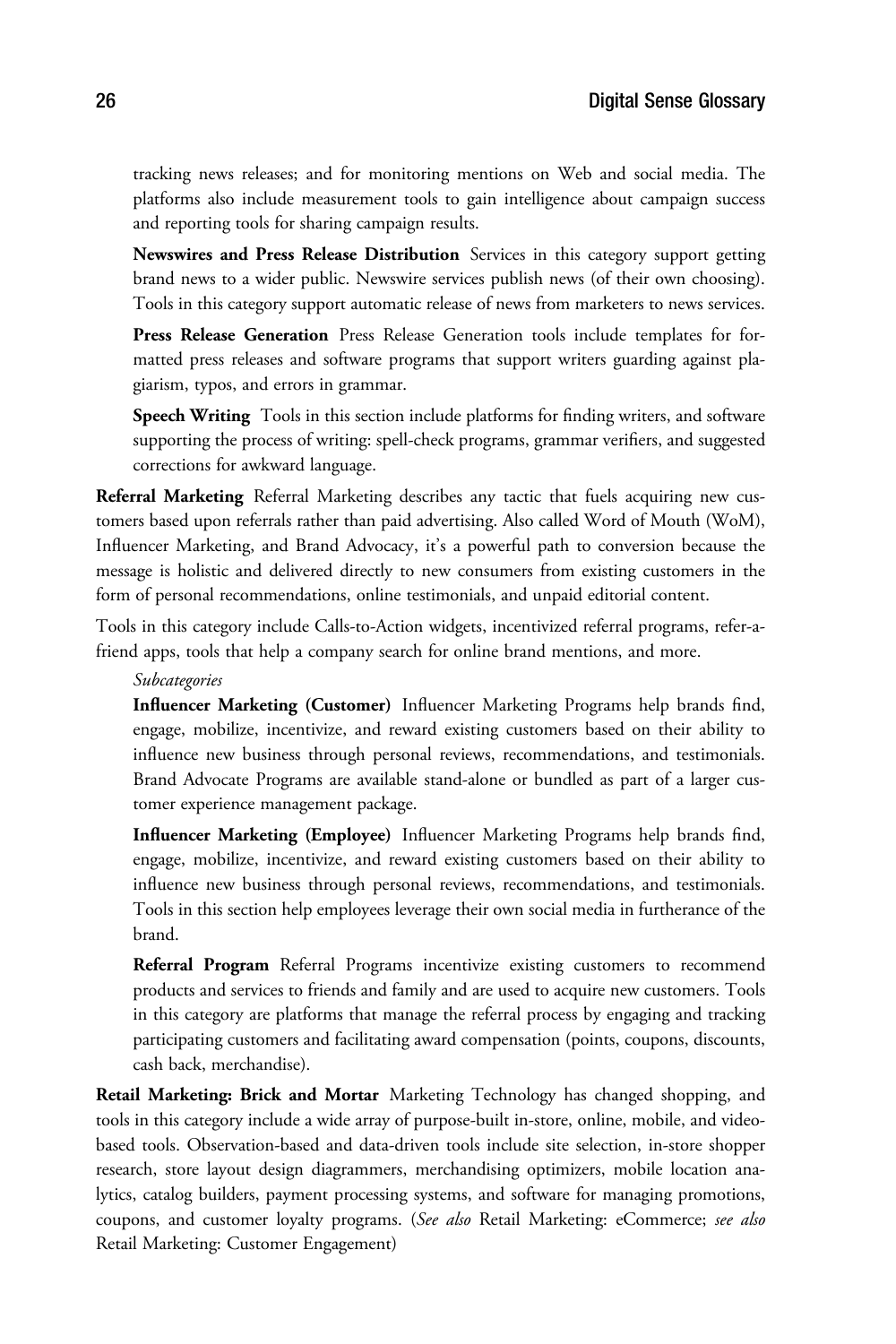*Subcategories* **Catalog Builder** Catalog Builders are software applications that help create, maintain, and publish retail (or wholesale) catalogs, with product descriptions, images, and pricing.

**Coupon and Deal Software** Coupon and Deal Software tools are for the administration of retail promotional discounts. The tools are available stand-alone or as part of a fullfeatured pricing optimization platform.

**In-Store Research and Intelligence** Tools in this category are designed to capture and analyze shopper activity inside a retail store. The technology measures and maps traffic patterns, detects crowd congestion problems, and identifies security risks. The tools help retail stores keep shoppers engaged, improve wait times, keep shoplifting in check, and spot opportunities to enhance marketing to boost sales. (*See also* Mobile Location Analytics)

**Merchandising and Store Design** Merchandising and Store Design is the data-driven and observation-based planning of a retail store's layout, including aisle configuration, placement of signage, placement of cash registers, and even the organization of product on the shelves. Tools in this category include retail space planning software, diagramming software, analytics designed to evaluate and optimize the performance of store locations and sales associates, mechanisms that measure in-store foot traffic, and analytics that provide in-depth insights into retail shopper behavior. (*See also* Mobile Location Analytics [MLA])

**Mobile Location Analytics (MLA)** Mobile Location Analytics (MLA) tools use shoppers' phones to collect data on shopping patterns and foot traffic. Some products in this category can push deals to customers via mobile devices while in-store, based on proximity of the customer to the product.

**Payment Processing System** Payment Processing tools enable businesses to process payment transactions, manage inventory, and centralize reservations. Tools in this category may also service loyalty programs.

**Pricing Optimization: Retail** Pricing Optimization software helps retailers to define, develop, implement, optimize, and monitor a pricing strategy best suited to helping them achieve maximum profits. These data-driven platforms include competitive pricing analysis, price list management platforms, and promotions management software.

**Retail Site Selection** Retail Site Selection tools are powerful data-driven Geographic Information Systems (GIS) purpose-built to define and compare market areas, enabling retailers surveying different sites to view scored results on screen maps. Customizable and scalable down to neighborhoods, the tools enable retailers to make informed decisions about whether to open, close, rebrand, or relocate stores based upon local population income, target market, operations costs, economic conditions, area saturation and competition, zone accessibility, zone walking traffic, and more. The tools perform advanced analytics that combine the functionality of site mapping with sophisticated geographic, demographic, and social data.

**Retail Marketing: Digital Personalization** Customer Engagement platforms include tools to gather information from customers via surveys, mobile devices, or records of browsing and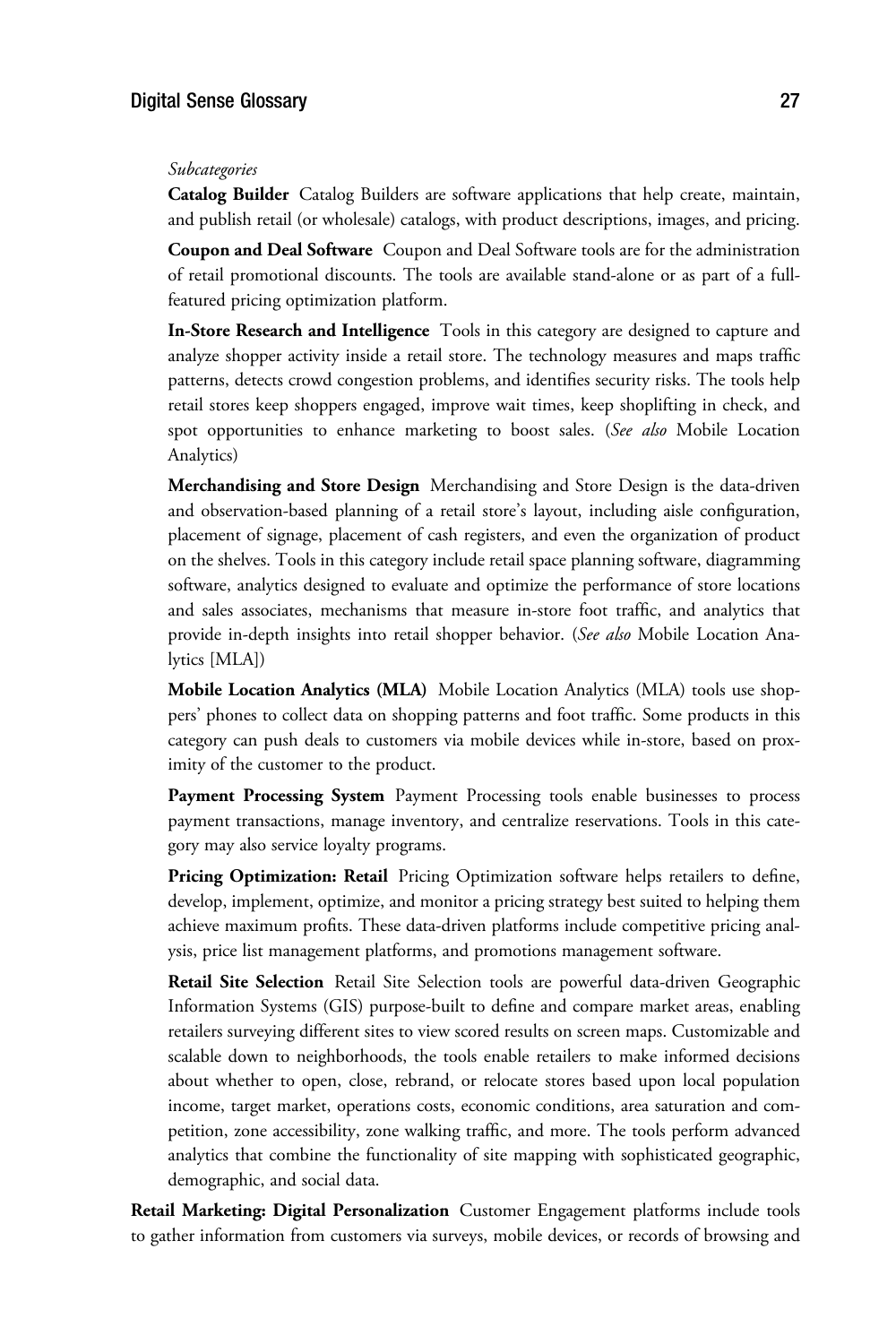buying habits and to analyze those habits to create probable customer intent; these tools then provide options for shoppers, whether served automatically online, at the point of purchase, or even in the aisle where the product is in physical proximity to the customer.

*Subcategories* **Cross-Sell/Upsell and Recommendation** Recommendation tools analyze browsing and shopping behavior, track how much time a unique online shopper spends on which products, and monitors "wish list" and purchasing patterns. These programs then serve customer rewards, deals, or discounts automatically, based upon the predicted customer intent to buy.

**Customer Loyalty Program** Customer Loyalty Program tools drive repeat business, automating the process of awarding customers points for sharing information, promoting repeat sales, engaging with brand social media outlets, or referring other customers.

**Retail Marketing: eCommerce** eCommerce tools enable the creation of a shopping site independent of or in concert with a brick-and-mortar store. These products support online payments, shopping cart software, loyalty programs, and inventory management. (*See also* Retail Marketing)

*Subcategories* **Payment Processing Platform: eCommerce** Online payment processing tools enable eCommerce retailers to process payment transactions, manage inventory, and administer customer loyalty programs, discounts, and coupons. The tools are available stand-alone or bundled within a powerful Online Store Management Platform.

**Shoppable Content** Shoppable Content tools allow marketers to create Web pages full of content with templated "buy" buttons moving the customer toward purchase.

**Shopping Cart Recovery** Shopping Cart Recovery solutions track abandoned carts in eCommerce stores and automatically follow up with shoppers via e-mail to attempt to entice a sale. They are available stand-alone as add-ons or plug-ins or featured bundled with Shopping Cart Software. (*See also* Retention and Churn)

**Shopping Cart Software** Shopping Cart is a software app, add-on, or plug-in that integrates with a website, blog, or social media page and enables transactions for donations, goods, or services. It is available stand-alone or bundled within a powerful Online Store Management Platform.

**eCommerce Management** eCommerce Management tools include large platforms where brands can offer products for sale with other merchants as well as specific tools for managing crowdfunding, preorders, and other retail needs.

**eCommerce Website Building Tools** eCommerce Platforms are tailored to the unique functions of retail and are built to serve businesses of many different sizes, with and without physical presences. (*See also* Web Design Software and Site Builders)

**Sales Enablement** Tools in this category help B2B and B2C sales teams and their partners standardize and automate tasks at each stage of the sales process. The tools are designed to produce better demand forecasting, nurture the pipeline, boost conversions, manage retention efforts, provide a framework in which to organize, maintain and distribute product knowledge,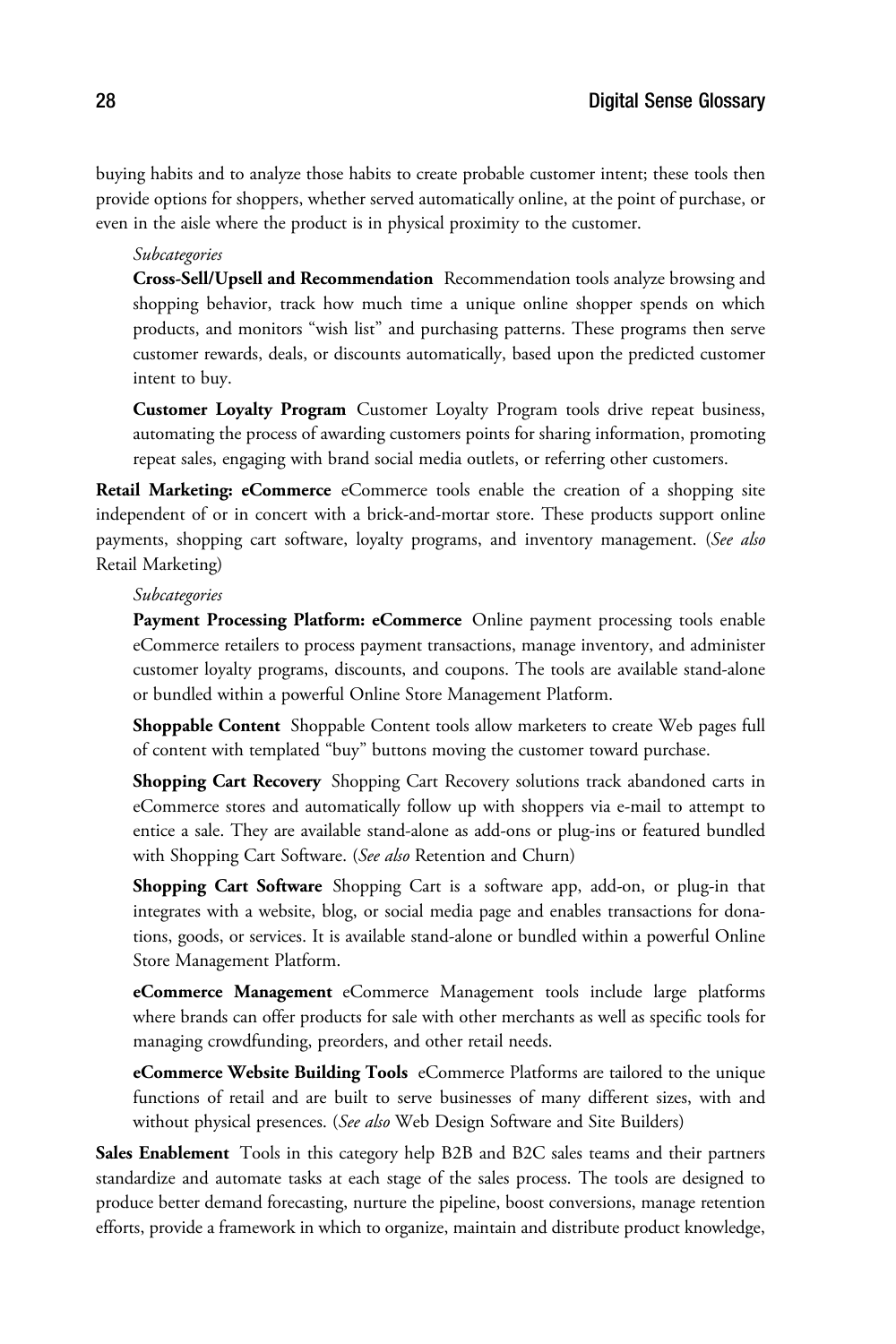## $J<sub>2</sub>$  and  $J<sub>2</sub>$  and  $J<sub>2</sub>$  and  $J<sub>2</sub>$  and  $J<sub>2</sub>$  and  $J<sub>2</sub>$  and  $J<sub>2</sub>$  and  $J<sub>2</sub>$  and  $J<sub>2</sub>$  and  $J<sub>2</sub>$  and  $J<sub>2</sub>$  and  $J<sub>2</sub>$  and  $J<sub>2</sub>$  and  $J<sub>2</sub>$  and  $J<sub>2</sub>$

produce reliable metrics to gauge overall sales success, and manage overall sales cycle operations. (*See also* Lead Generation)

*Subcategories* **Demand Forecasting Software** Demand Forecasting tools analyze data from market indicators, historical data from previous sales cycles, and internal key performance indicators to better forecast sales performance.

**Field Sales** Field Sales tools have a highly mobile component to serve a sales force working remotely. Tools include support for mobile demonstrations (iPad, tabletenabled); programs and platforms can track work performed in the field. Mobile Sales Enablement tools include training modules, templates to suggest paired goods and services for upsell, and human resources support for mobile workers.

Gamification and Incentive Management Sales gamification systems are designed to increase sales performance by creating an engaging and competitive sales performance management environment. Tools in this category apply scores, points, and other wellknown game mechanics to setting, meeting, and beating sales goals.

**Pipeline Management** Pipeline Management tools automate the processes along the sales journey from first prospect contact to actual purchase. Programs, sometimes called "sales productivity" packages, can include prescriptive selling options, one-click connections to buyers, and real-time scoring of leads. Tools in this category often integrate with Customer Relationship Management tools.

**Product Demonstration** Product Demonstration tools allow the automation of all or parts of demonstrations for buyers. Features include enablement on mobile platforms for teams in the field and entire product demonstration platforms.

**Product Knowledge and Training** Tools in this product range from full training programs to software programs allowing sales staff quick access to up-to-date product specifications and marketing collateral. Product Knowledge and Training platforms may be part of an all-in-one Partner Relationship Management (PRM) or sales force enablement platform.

**Proposal Automation and Management** Tools in this group automate the process of creating sales proposals and quotes. Platforms may include tools for content creation, rebates, coupons, or other deals.

**Sales Force Automation** Sales Force Automation (SFA) platforms make more efficient the process of turning prospects into customers. Platforms make it easier to access product information, marketing collateral, and customer contact information and often automate the reporting process for sales representatives. Many platforms integrate with Customer Relationship Management systems.

Sales Force Automation platforms may be optimized for mobile, integrated with inventory and order management, and can generate real-time sales metrics and analytics.

**Sales Metrics** Sales Metrics tools rate and measure Key Performance Indicators (KPIs) for sales. Tools in this category highlight revenue trends, compare closing rates amongst sales by agent or territory or product line, reveal root cause of poor sales performance, and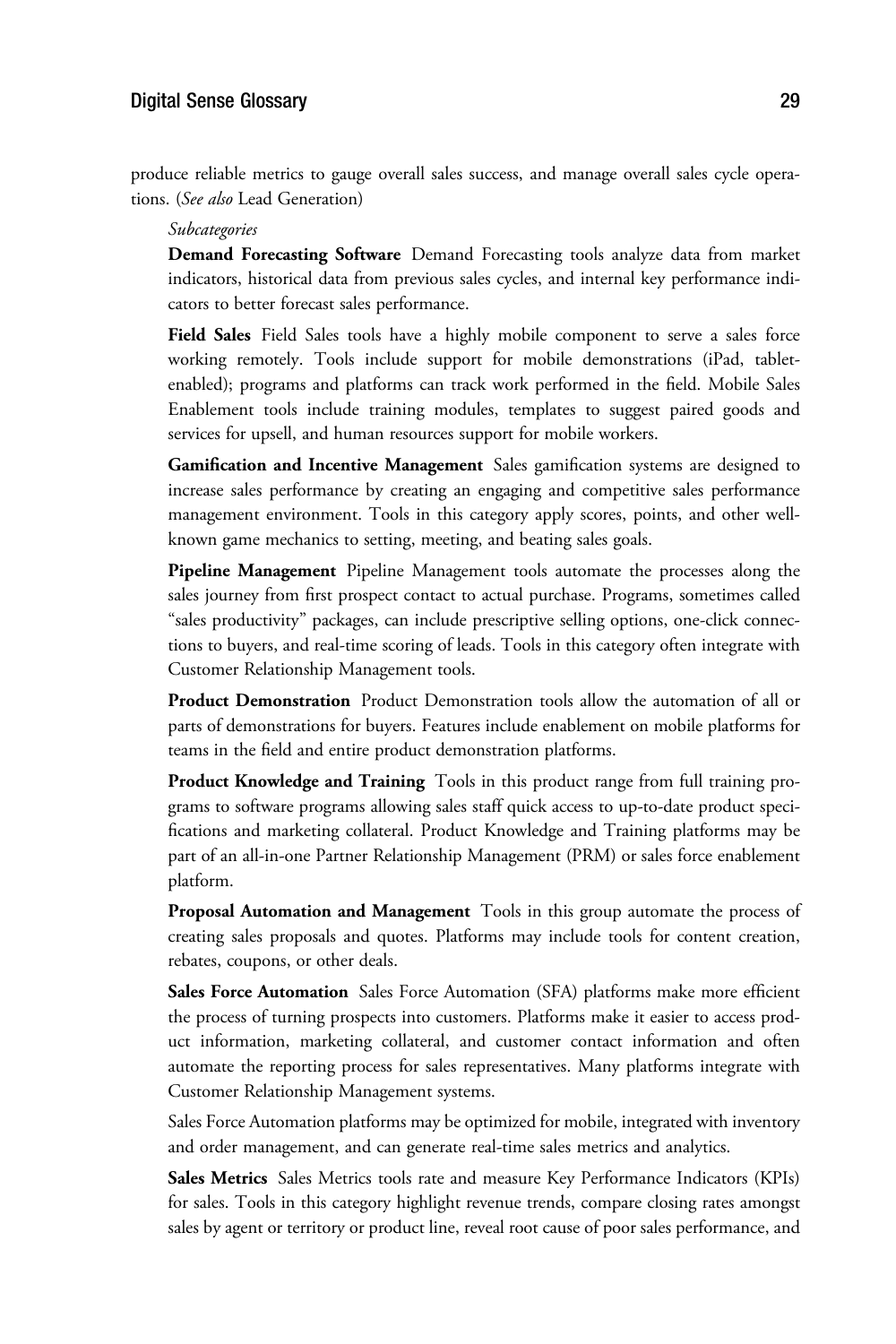more. (*See also* Lead Scoring; *see also* Conversion Funnel Analysis; *see also* Predictive Analytics)

**Sales Territory Management** Sales Territories are defined based on geography, for example by world region, state, or by zip code. Tools in this category are centralized collaboration platforms that collect and store historical sales data, visually map out territories by assigned agents, keep track of quota and other KPIs, and uncover any gaps in sales coverage.

**Schedules and Calendars** Tools in this section include personal calendar sharing apps for productivity, marketing calendars to allow for strategic planning, and scheduling platforms to be used in an office or across an enterprise.

*Subcategories* **Appointment Scheduling** These tools help you find open appointment times quickly, book repeat appointments, manage multiple schedules, and e-mail appointment reminders.

**Calendar Sharing and Syncing** These tools help you sync up your calendar with other people's in and out of your organization.

**Marketing Calendars** A marketing calendar is a document that maps out the dates when marketing tasks will be performed.

**Search Engine Marketing** Search Engine Marketing (SEM) is the strategic online promotion of brands and products within the search engine environment. SEM covers both paid search (SEA) and organic (unpaid, or SEO). The tools in this category help plan, create, manage, and optimize paid and unpaid campaigns, including SEA daily task automation, optimizing for SEO, management of key words, and results reporting.

*Subcategories* **AdWords** AdWords is Google's proprietary key word–driven advertising service. Tools in this category primarily help marketers define, drive, and measure AdWords campaigns for the best results. There are also integration apps, widgets, and plug-ins that connect the data from AdWords to a company's existing database or system, plus a variety of tools that enhance, support, automate, and optimize AdWords functions.

**Click Fraud Protection** Tools in this category monitor search engine PPC traffic, detect suspicious impressions, and alert for Trojans and bot-generated traffic. The tools are designed to protect Pay-Per-Click advertisers from harmful click fraud, ensuring more authentic search engine data.

**Creative and Ad Text Optimization** Ad Text Optimization (ATO) is performanceenhancing technology that is used to boost the click-through rate (CTR) of a Pay-Per-Click (PPC) ad on search engines. Ad optimization may come stand-alone as a plug-in or add-on, integrated into an A/B Testing tool for campaign performance, or built into powerful Ad Servers that are programmed to report impressions and clicks, postclick and postimpression activities, and interaction metrics. (*See also* A/B Testing: Ad Campaign Performance)

**Key Word Management** Key Word Management tools help keep track of hundreds, even thousands, of key words, automatically suggest new relevant key words, add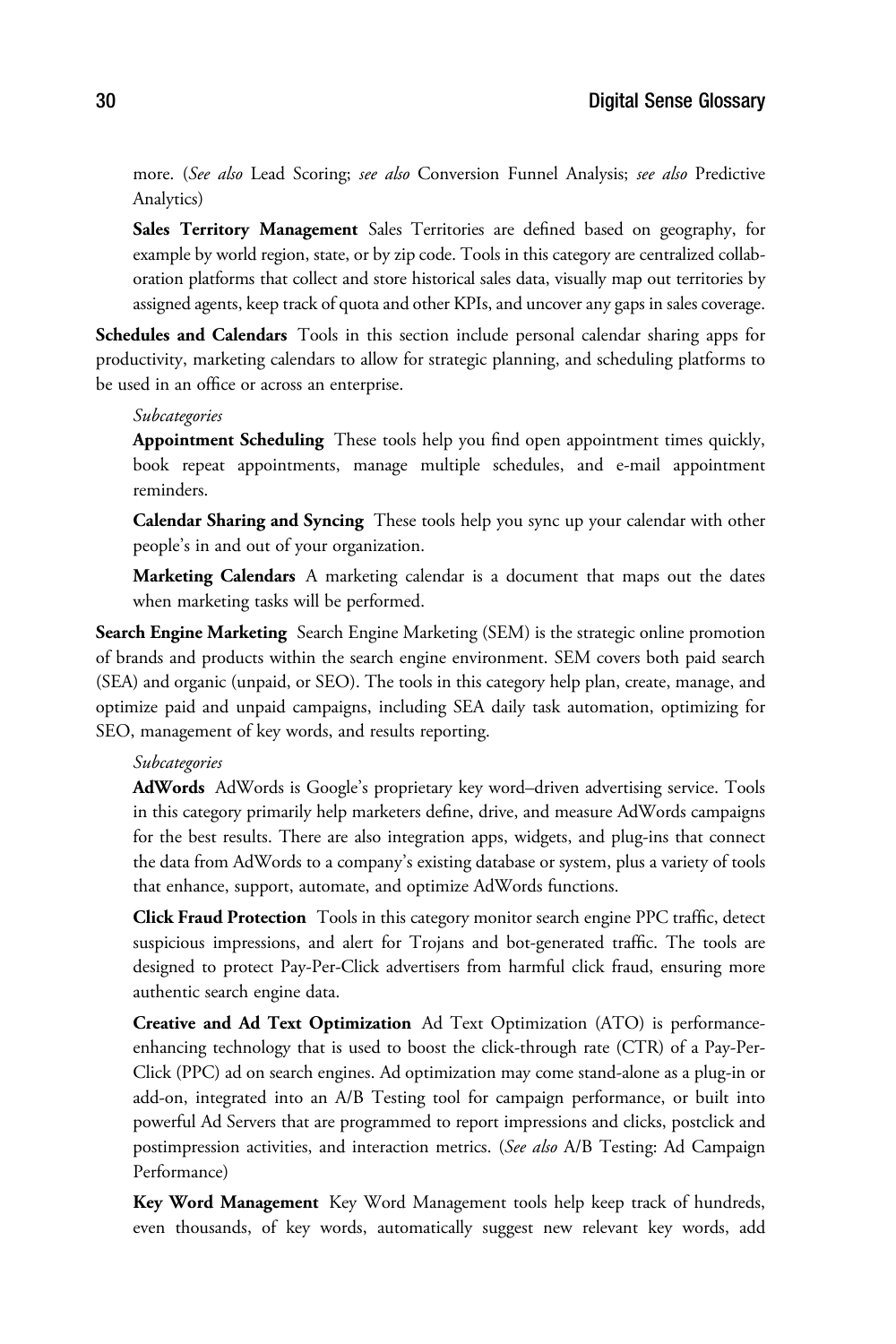appropriate modifiers to key words automatically, and measure performance results. The goal is to improve key word relevancy and therefore boost ranking on search engines.

**Link Building** Link Building seeks to get reputable, high-caliber external websites to link back to your page. Since Search Engines use links to discover and rank pages, the more quality links to your page, the higher your page will rank in Search Engine Results Pages (SERP). Tools in this category help facilitate the building of high-quality links, automate and manage link outreach, track current backlinks, and monitor and report on link profile growth over time.

**Search Engine Advertising** Search Engine Advertising (SEA) is a highly targeted paid advertising method. Advertisers pay to make sure their product or service is ranked highly in the sponsored area of the Search Engine Results Page (SERP). Tools in this category are SEA technology platforms that provide automated SEM tasks, tools that allow advertisers to launch and manage SEA campaigns, management of multiple campaigns simultaneously, and bid management tools. (*See also* Key Word Management)

**Search Engine Optimization** Search Engine Optimization (SEO) tools provide data to help marketers grow organic search traffic. Tools in this category give marketers information to align content to achieve a brand's goals with content and page optimization tools, linguistic analytics engines, Web crawlers, and key word suggestion tools.

**Social Media Marketing** Social Media Marketing is designed to boost brand recognition, customer engagement, and advocacy through a variety of marketing activities that leverage social network platforms. Social Media Marketing tools automate content generation and analytics and can position content to be seen and shared. These tools are available as stand-alone platforms or may be bundled into an enterprise-grade Social Media Management tool set.

*Subcategories* **Avatar Makers** Avatars are thumbnail images that represent a person or brand online. Tools in this category are point-and-click platforms allowing users to create their own custom Web and mobile avatars.

**Hashtag Marketing** Hashtags are emerging as a holistic social media campaign tool, fueling site-wide "conversations" and calls-to-action based around a brand name or a relevant trending hashtag. Tools in this category help find good hashtags to adopt for a campaign based on number of key word or phrase mentions, help automate the hashtag campaign, and recruit social influencers to post with your hashtag.

**Social Engagement** Social Engagement tools integrate with website builders to help brands share content over social media properties. Tools range from plug-in applications to platforms helping social media managers respond to customers on specific platforms.

**Social Gaming** Social Gaming tools enable brands to create their own games, quizzes, sweepstakes, and contests within a social network environment to promote brand engagement and awareness in an interactive, fun way.

**Social Influencer Marketing** Social Influencer tools help marketers seek out, engage, and recruit Social Influencers. (*See also* Influencer Marketing; *see also* Customer Loyalty)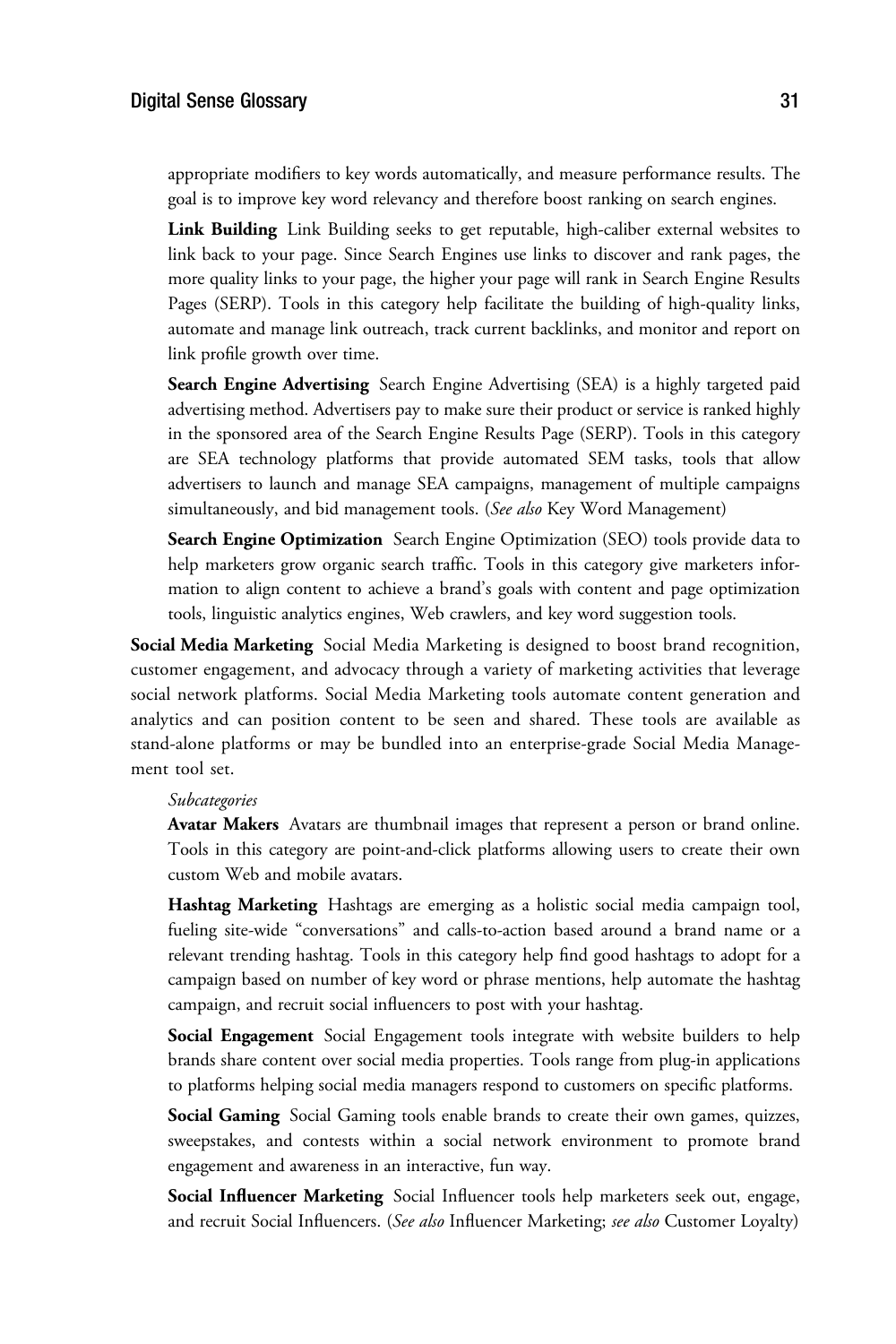**Social Media Content Creation** Social Media Content Creation tools curate content to be repurposed by brands and distribute content over several brands' media properties. Some programs include posting tools (such as delayed posting) and simple analytics. (*See also* Content Curation)

**Social Media Management** Social Media Management tools organize social media content, trigger scheduled posts automatically, and streamline cross-posting by delivering content to a variety of social sites at once. Managing social media includes organizations participating in online discussions.

**Social Network** Social Networks are free websites where registered members of the public gather to form social groups and interest groups, and interact with each other to share opinions and insights, photos, and videos. The tools in this category are Social Networks, also called Social Media Networks.

**Social Network Hosting Platform** Any organization can create, launch, and run its own private social network with the tools in this category. These platforms provide a template or a blank GUI, highly customizable for hosting an internal social network community.

**Social Sampling** Social Sampling tools are Product Discovery Platforms that use both exclusivity and sharing tools to get products, samples, and reviews into the hands of influencers and to allow those influencers to share those products and samples with others.

**Web Analytics and Optimization** Web Analytics and Optimization tools tell business leaders everything they need to know about how visitors are interacting with the website, providing enough information to guide toward site improvement. Tools in this category range from powerful enterprise-grade, all-in-one Analytics Platforms, user experience (UX) testing tools, user tracking and replay applications, and heat mapping software, to simple embeddable Web traffic counters.

*Subcategories* **A/B and Multivariate Testing** A/B and Multivariate Testing tools make it easy for developers, marketers, and designers to set up two, three, or more versions of a website, advertisement, or other online content element and "test" visitor response to see which version works better to achieve a goal. The goal may be a click-through, a user registration, or a sale. A/B and Multivariate Testing tools are available stand-alone or bundled with enterprise-grade Web analytics platforms.

**In-Page Web Analytics** In-page Web Analytics track all site visitor activity within one specific page, right down to the click. With click tracking, eye tracking, replay, and heat maps to reveal which parts of a page get the most attention, marketing teams can learn enough about how users navigate the page to make improvements in usability.

**Site Mapping** Site Mapping tools generate small XML or HTML files that list each separate URL within a site's many pages, including URL metadata. Once mapped and listed, it's easier for both humans and search engine crawlers to locate the right content. Site mapping is a key success factor of a well-optimized website, especially suited for very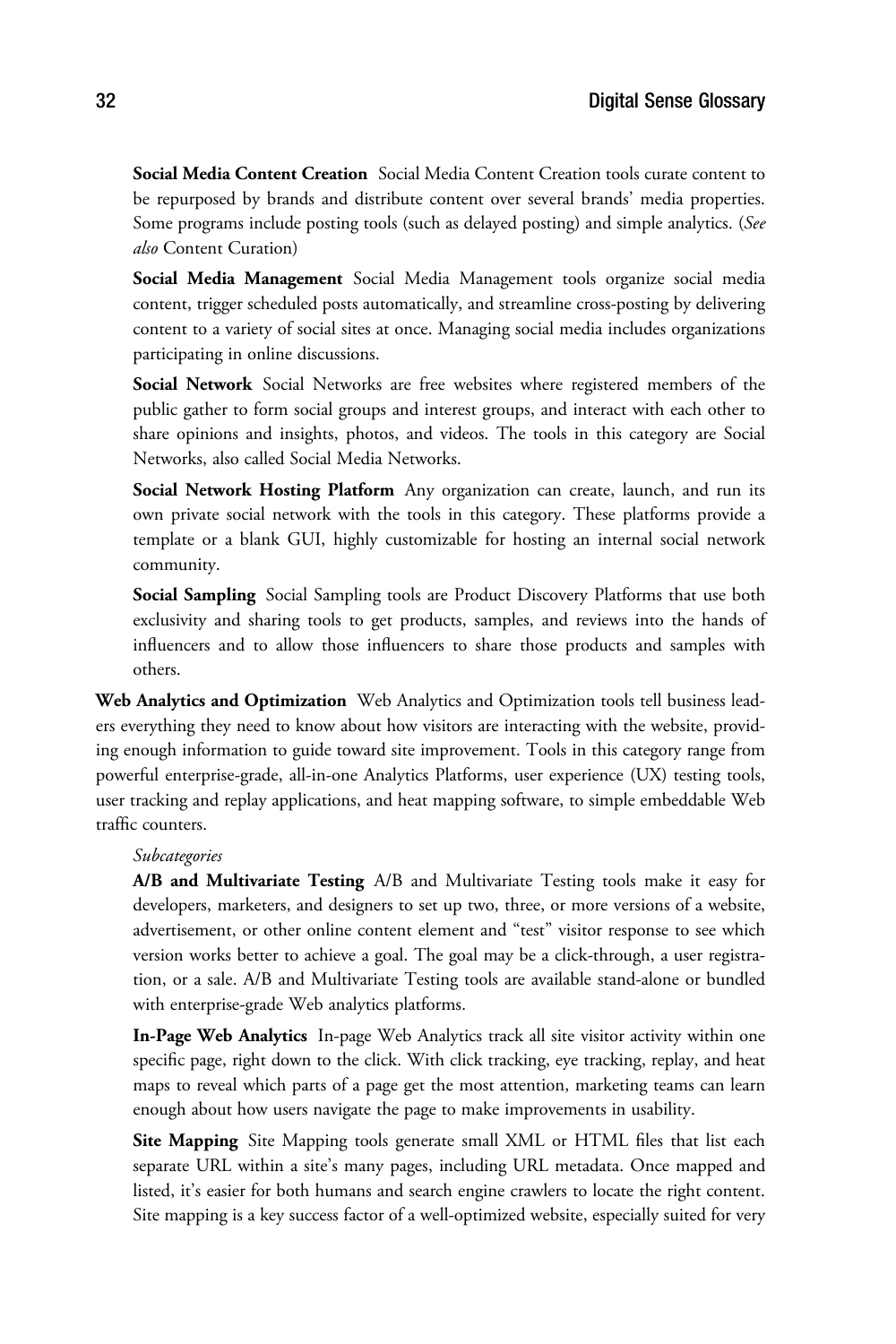## $J<sub>0</sub>$  and  $J<sub>1</sub>$  and  $J<sub>2</sub>$  and  $J<sub>3</sub>$  and  $J<sub>4</sub>$  and  $J<sub>5</sub>$  and  $J<sub>6</sub>$  and  $J<sub>7</sub>$  and  $J<sub>8</sub>$  and  $J<sub>9</sub>$  and  $J<sub>9</sub>$  and  $J<sub>9</sub>$  and  $J<sub>9</sub>$  and  $J<sub>9</sub>$  and  $J<sub>9</sub>$

large, multipage sites, brand new start-up sites with few backlinks yet, and sites containing mostly rich media content.

**Traffic Counter** Traffic Counters are small, often free or freemium, add-ons, apps, or plug-ins that embed in website or blog code and count unique site visitors. Also called hit counters, these tools may gather additional data such as visitor's browser, location, key words that led the visitor to the page, number of visits, and more. (*See also* Web Analytics)

**Usability: User Experience (UX) Testing** Tools in this category enable Web developers, designers, and marketing teams to test the usability of their software and apps on real people, on real browsers, and devices. The users are willing participants in site usability testing, going through a sequence of in-page events and activities while being tracked by the tool and answering questions about their experience.

**Visitor Analytics** Visitor Analytics tools track site visitors on an individual basis to follow their activity, right down to the mouse click. With tools such as mouse tracking and journey replay, marketing teams can discover how users are navigating the website from page to page, the length of time visitors spend viewing content, when and even why they click away, and detect when they return and for what purpose. They are available as stand-alone user-level trackers, bundled into a User Experience Testing Tool, or bundled within Web Analytics platforms.

**Web Analytics** Web Analytics tools, also referred to as Digital Analytics tools, can be as simple as widgets used to monitor one action on a website or as complex as a suite monitoring customer interactions. These tools can identify and track unique visitors and return visitors, can collect their geographical location, IP address, device type, and more, and can track everything a visitor does online, in real time. Web Analytics platforms consolidate data results into one single dashboard for further analysis over time, providing valuable insights that ultimately drive improvement actions. (*See also* <sup>360</sup>° Customer View)

**Web Development and Design** Web Development and Design tools automate the process of Web design so that business users of almost any skill level can publish and maintain an engaging website.

*Subcategories* **App Development: Desktop, Web** Tools in App Development enable developers to create, publish, modernize, and optimize their apps from the first line of code to the last. This category contains preintegrated, ready-to-use templates, packaged sets of routines and protocols, multichannel conversion tools, and more. (*See also* App Development: Mobile)

**App Performance Monitoring and Testing** App Performance Monitoring and Testing tools constantly monitor app performance and detect and report downtime, lag time, error messages, and other performance issues, enabling app developers to find and fix bugs quickly before users are inconvenienced.

**Call-to-Action Tools** Call-to-Action (CTA) Tools prompt customers to respond to an offer on a brand site of social media properties. Tools range from notification bars posted via simple widgets to targeted ads based on customer geolocation.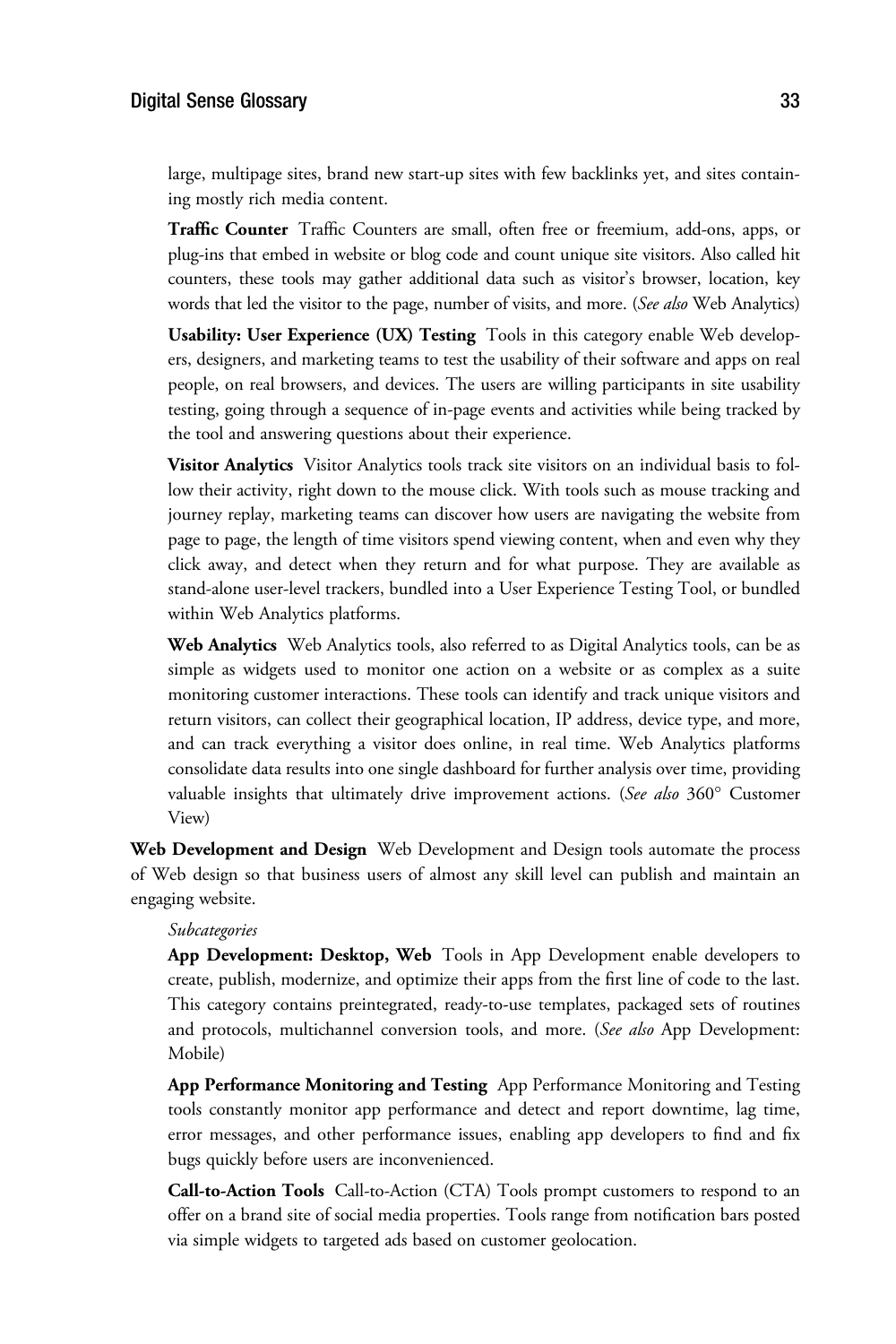**Guided Tutorial** Tools in this category enable the easy addition of on-screen help for new site visitors. These tools simplify the creation of overlays, clickable "help" boxes, mouse-over pop-ups, and other navigational aids.

**Icon Gallery** Icons are graphical representations of programs, files, or functions that appear on the screen and within the control panel of electronic devices. Tools in this category include button designing software, image libraries, wingdings directories, and Infographics software.

**Landing Page Builder** Landing Page Builders give marketers the tools to create specialized experiences for customers coming through different campaigns. Landing page tools can provide an analysis of the source of user visits, conversion rate, and A/B testing.

**URL Shortener** Handy tools for dynamic websites with hundreds of pages, URL shorteners can abbreviate a lengthy, multicharacter URL into a short one that's memorable and visually appealing for use in e-mails or limited-character Tweets or texts.

**Web Content Management System** A Web Content Management System (CMS) enables business users to manage website content without needing to learn HTML, CSS, or any other programming language. CMS tools include user-friendly authoring and dashboard tools that make it simple to update site content.

**Web Design Software and Site Builders** Web design tools range from free, opensource WYSIWYG editors and templates that need no code or programming to fullfeatured professional-grade Web design suites. Today's Web Design Software and Site Builder tools encourage users of any skill level to create, publish, and maintain an engaging Web presence.

**Web Performance and Security** Web Performance and Security is site watchdog software built to eliminate site downtime, detect page load errors, detect broken links, provide secure user authentication, safekeep sensitive user data, and perform continuous monitoring for site health. Tools in this category operate in the background and serve a critical role in User Experience (UX).

*Subcategories* **Cloud Replication and Recovery** Tools in this category keep websites up running at speed and at scale through fail-over redundancy, data replication for critical data, load management, and continuous monitoring, protecting, and recovering for cloud-based applications.

**Internet Security** Internet Security encapsulates the system of methods used to protect online data. Tools in this category include multifactor authentication codes (*see also* User Authentication), strong encryption, location-based mobile device tracking, file shredding, antiphishing, malware protection, and antispyware.

**Site Health and Monitoring** Tools in this category are used to continuously monitor website health and to provide alerts for broken links, lags in performance, site overload, and downtime.

**User Authentication** Tools in this category are add-ons and plug-ins designed to authenticate user log-ins, enable Single Sign-on (SSO), and detect and prevent breaches in website security.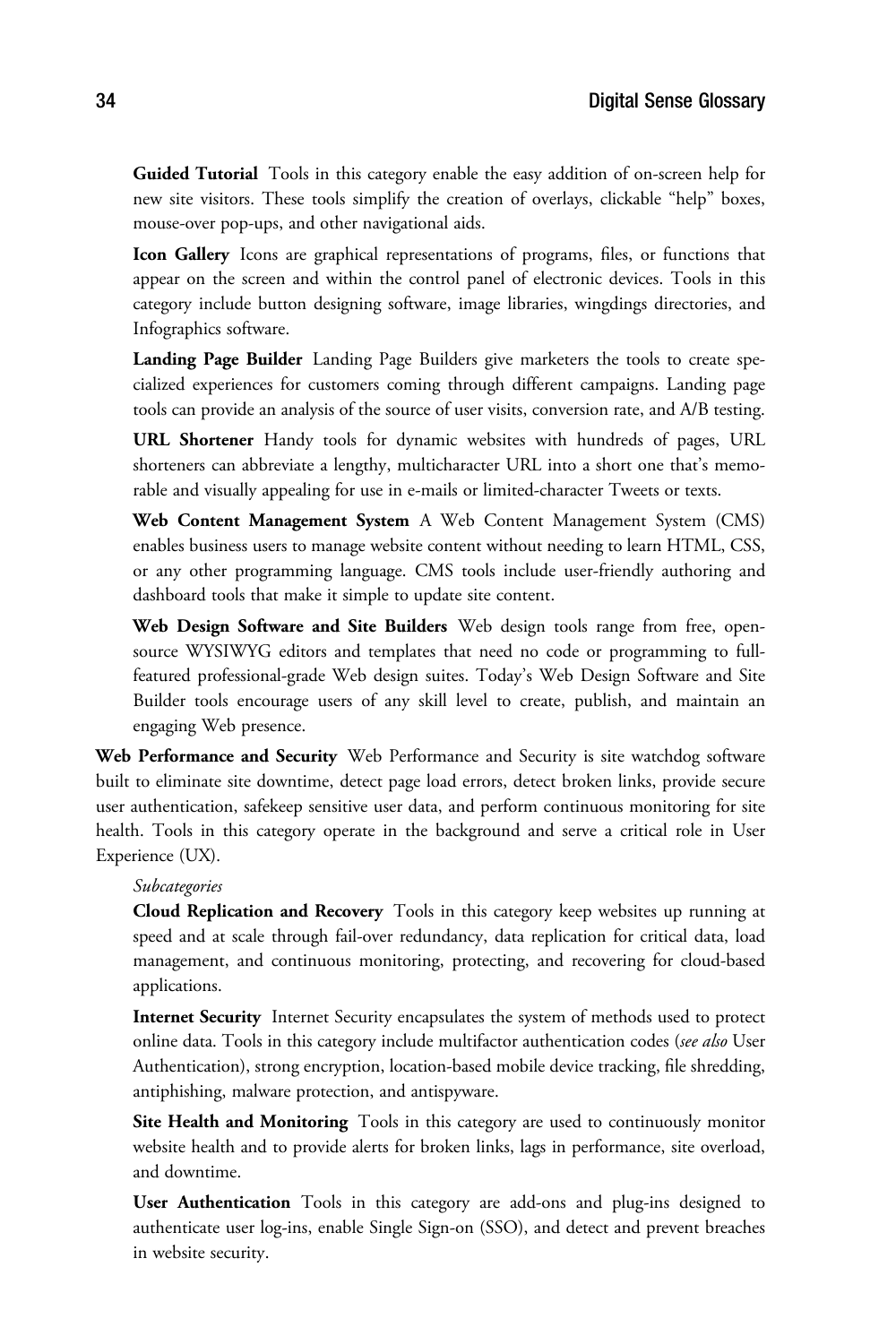## **CONTENTS**

| xiii                       |
|----------------------------|
| xvii                       |
| xxi                        |
| xxix                       |
| xxxiv                      |
| xxxvii                     |
| 1                          |
| $\boldsymbol{\beta}$       |
|                            |
| 3                          |
| 4                          |
| 8                          |
| 9                          |
| 11                         |
| $\boldsymbol{\mathit{11}}$ |
| 14                         |
| 16                         |
|                            |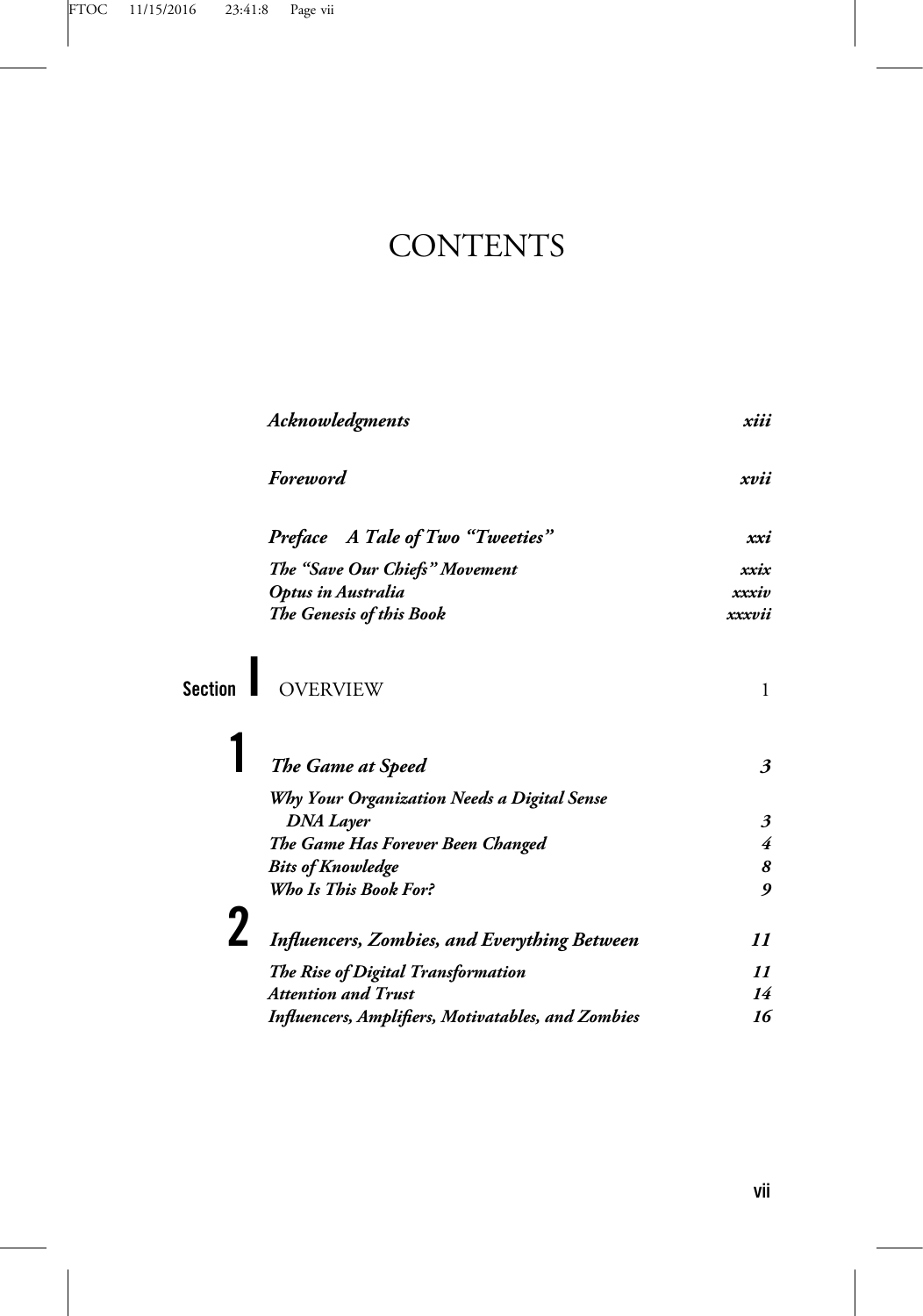| Section BUILDING A CUSTOMER-CENTRIC |  |
|-------------------------------------|--|
| ORGANIZATION                        |  |

| <b>Introducing the Experience Marketing Framework</b>      | 25        |
|------------------------------------------------------------|-----------|
| The Framework to Ask Powerful Questions                    | 26        |
| <b>The Experience Marketing Framework</b>                  | 28        |
| Customer Experience Is the Battleground in a Digital World | 30        |
| Takeaways from Introducing the EMF                         | 31        |
| The Insights Layer                                         | 33        |
| The Customer Is the Main Thing                             | 34        |
| <b>Customers, Competitors, and Forces</b>                  | 37        |
| <b>The Customer</b>                                        | 38        |
| The Importance of Persona and Customer Journey Mapping     | <i>40</i> |
| <b>Audience Development Exercise</b>                       | 41        |
| <b>Look Honestly at Your Competitive Landscape</b>         | 43        |
| The Customer Is the Asset                                  | 47        |
|                                                            |           |

## 5 *Mind over Organizational Matter 61 Mind and Brain Mechanics 101 62 Substance Is All Around Us. We Just Need the Thought. 64 The Stick-Person Explained 67 Understanding the Mind Using the Stick-Person Graphic 69 The Six Intellectual Faculties 74 What to Do When the Zombies Attack 80 Break through Your Comfort Zone 80 Nothing Stays the Same! 81*

*"Use the Force, Luke!" 50 The 6 Ds (Phases) as Classified by Peter Diamandis 51*

| 91                |
|-------------------|
| 93                |
| 93                |
| 98                |
| <i><b>100</b></i> |
| 102               |
| 105               |
|                   |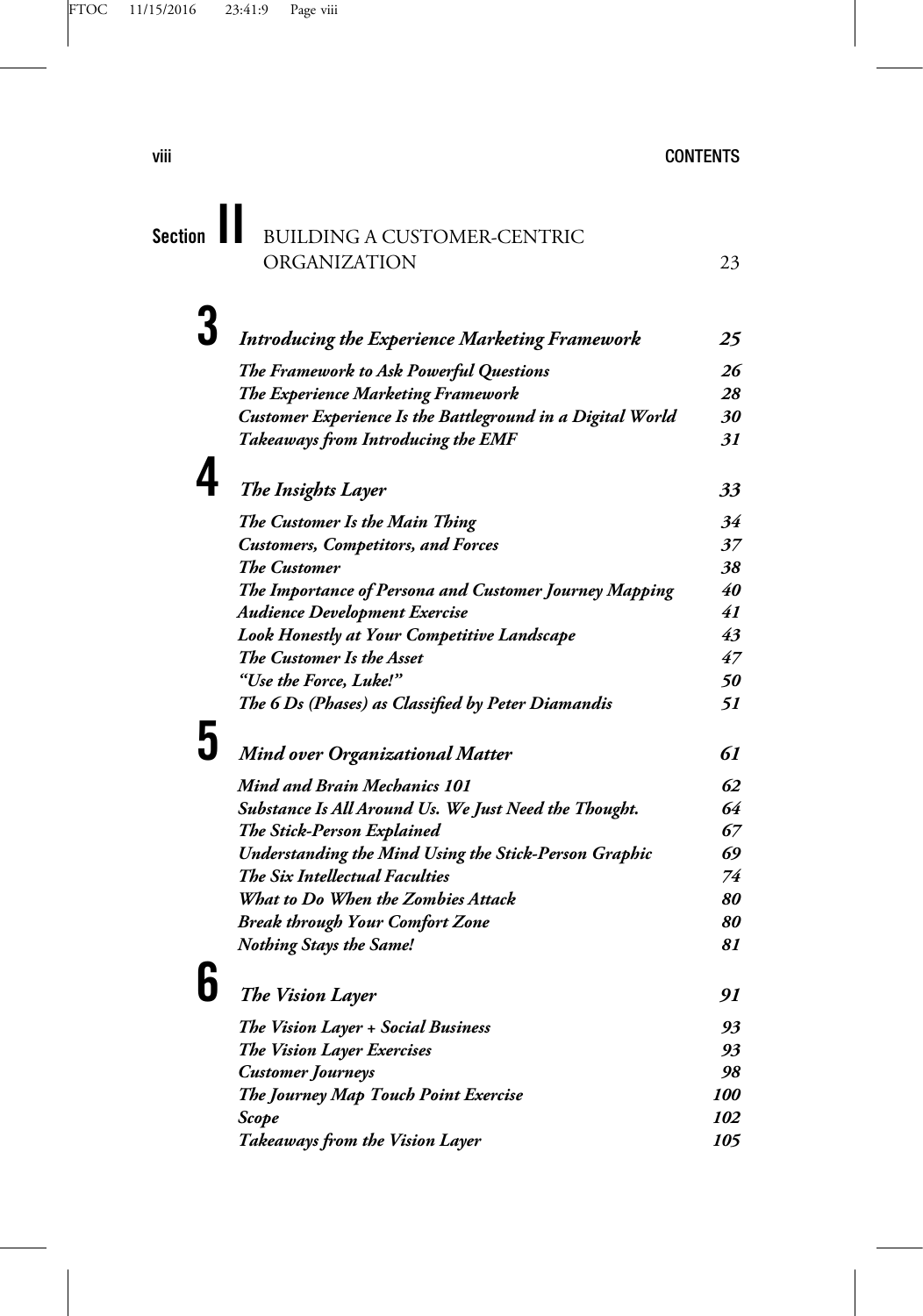|  | <b>The Success Layer</b>               | 107 |
|--|----------------------------------------|-----|
|  | What Is a Social Business?             | 110 |
|  | Begin with the End in Mind             | 112 |
|  | Loops, Love, and ROI                   | 115 |
|  | <b>Optimizing the Operational Loop</b> | 120 |
|  | <b>Audit 1: ROT Content Audit</b>      | 120 |
|  | <b>Audit 2: Brand Guidelines Audit</b> | 125 |
|  | Audit 3: Heuristic Audit               | 125 |
|  | <b>Good Governance Guidelines</b>      | 126 |
|  | Takeaways from the Success Layer       | 128 |

Section  $\prod$  SOCIAL BUSINESS STRATEGIES AND TACTICS 129

| <b>Social Business Strategy for Marketing</b>             | 131 |
|-----------------------------------------------------------|-----|
| Appropriate Campaign Goals                                | 135 |
| <b>Content Marketing and Paid Media Amplification</b>     | 139 |
| Case Study: Fort Collins Startup Week Goes Global         |     |
| on \$2,500                                                | 144 |
| <b>Search Engine Optimization (SEO)</b>                   | 145 |
| Key Determinants Impacting Your Organic Search            |     |
| Ranking                                                   | 146 |
| <b>Enterprise Paid Search</b>                             | 148 |
| <b>Predictive Advertising Management</b>                  | 149 |
| <b>GEO Targeting and IP-Based Advertising</b>             | 150 |
| <b>Social Business Strategy for Sales</b>                 | 153 |
| <b>What Is Social Selling?</b>                            | 154 |
| <b>Why Is Social Selling Important?</b>                   | 154 |
| <b>Goals for Social Selling</b>                           | 154 |
| <b>Who Should Own Social Selling?</b>                     | 155 |
| The Social Selling System                                 | 156 |
| <b>Social Selling Implementation</b>                      | 156 |
| <b>Social Selling Challenges</b>                          | 158 |
| <b>Account-Based Marketing (ABM)</b>                      | 158 |
| Case Study: #Closing \$Millions for Pennies on the Dollar | 160 |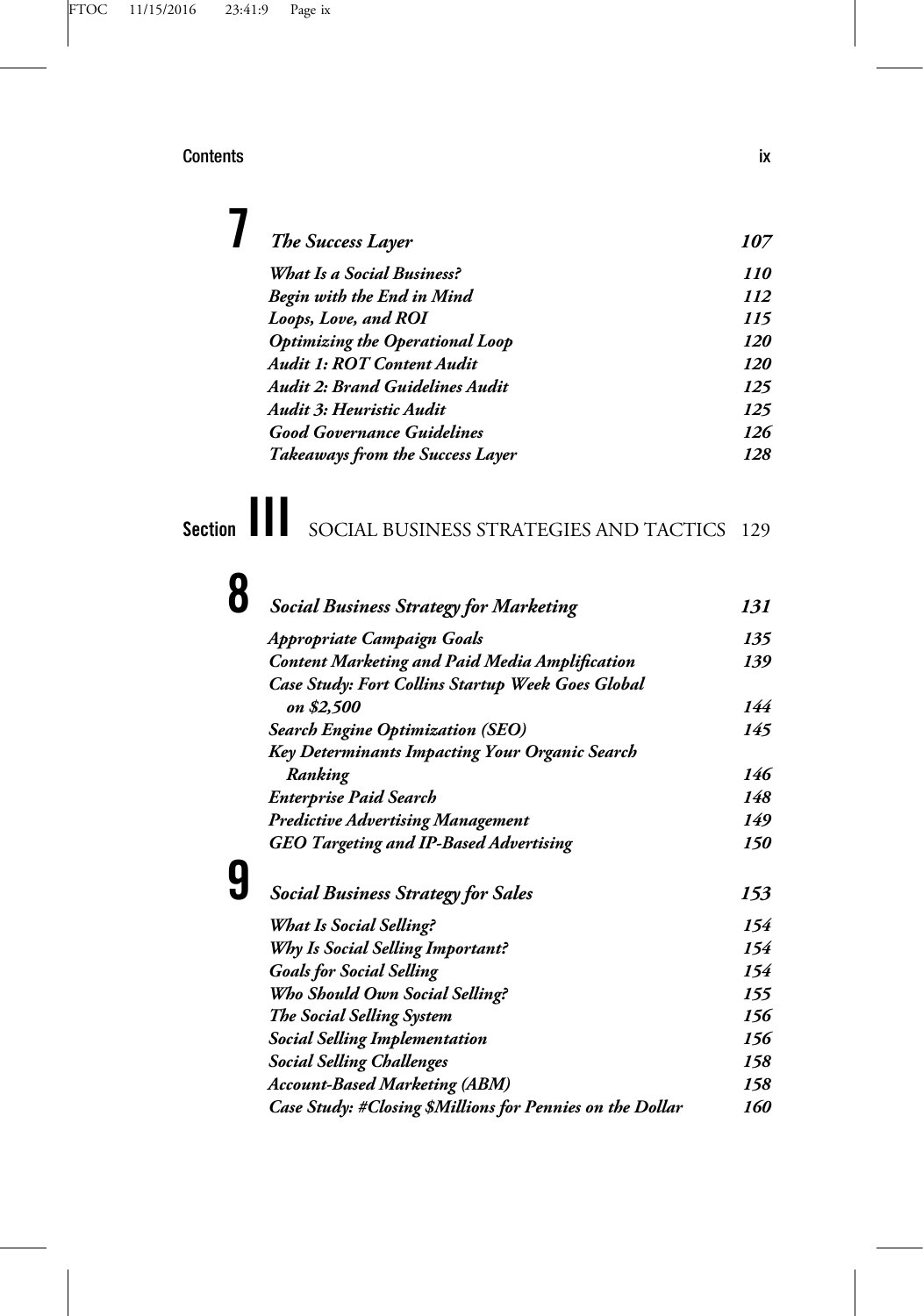|    | <b>Social Business Strategy for Influencers and</b>                |     |
|----|--------------------------------------------------------------------|-----|
|    | <b>Employee Advocates</b>                                          | 163 |
|    | <b>Influencer Marketing Tech Is Fragmented</b>                     | 164 |
|    | Key Trend 1: Decline of Advertising Due to the Massive             |     |
|    | <b>Increase in Ad Blockers Globally</b>                            | 164 |
|    | Key Trend 2: Rise of Influencer Programs Is Leading to             |     |
|    | <b>Greater Need for Efficiencies and Proving ROI</b>               | 164 |
|    | Key Trend 3: CMOs Are Driving the Budget Increase in               |     |
|    | <b>Marketing Technology Spend</b>                                  | 165 |
|    | <b>Key Trend 4: Four Critical Factors Are Fueling the Chaos</b>    |     |
|    | in Influencer Marketing                                            | 165 |
|    | <b>The Five Categories of Influencer Marketing Tech</b>            | 165 |
|    | <b>Influencer Marketing Platform "5 Capabilities" Model</b>        | 166 |
|    | <b>The Influencer Marketing Manifesto</b>                          | 167 |
|    | <b>Community: Size and Type of Audience</b>                        | 167 |
|    | <b>Content: Format and Type</b>                                    | 167 |
|    | <b>Channel: Social Networks and Sites</b>                          | 168 |
|    | <b>Credibility: Topical Relevancy</b>                              | 168 |
|    | <b>Chemistry: Brand-Influencer Fit</b>                             | 169 |
|    | <b>Controversy: Lack of Resonance and Transparency</b>             | 169 |
|    | Employee Advocacy                                                  | 169 |
|    | <b>Employees Are the Most Credible Voices in Your Organization</b> | 170 |
|    | <b>Employee Advocacy Drives Sales</b>                              | 170 |
|    | <b>Who Is Doing Employee Advocacy Right?</b>                       | 171 |
|    |                                                                    |     |
|    | <b>Social Business Strategy for HR</b>                             | 173 |
|    | <b>Social Recruiting</b>                                           | 173 |
|    | Use Social Media to Evaluate Cultural Fit                          | 175 |
|    | <b>The New Face of Social Recruitment</b>                          | 176 |
|    | <b>Play Sherlock</b>                                               | 177 |
|    | Case Study: #Hirecarlos: How to Get Your Dream Gig with            |     |
|    | <b>Social Media</b>                                                | 178 |
|    | Case Study: Finding \$500,000 Worth of Talent for \$250 in Ads     | 182 |
|    | <b>Themes for Your Advertising</b>                                 | 183 |
| 12 | <b>Social Business Strategy for Customer Service</b>               | 187 |
|    | We All Want the Same Simple Pleasures                              | 188 |
|    | <b>Social Media Triage</b>                                         | 191 |
|    | <b>Audit Your CX Center of Excellence</b>                          | 193 |
|    | <b>Where to Begin?</b>                                             | 194 |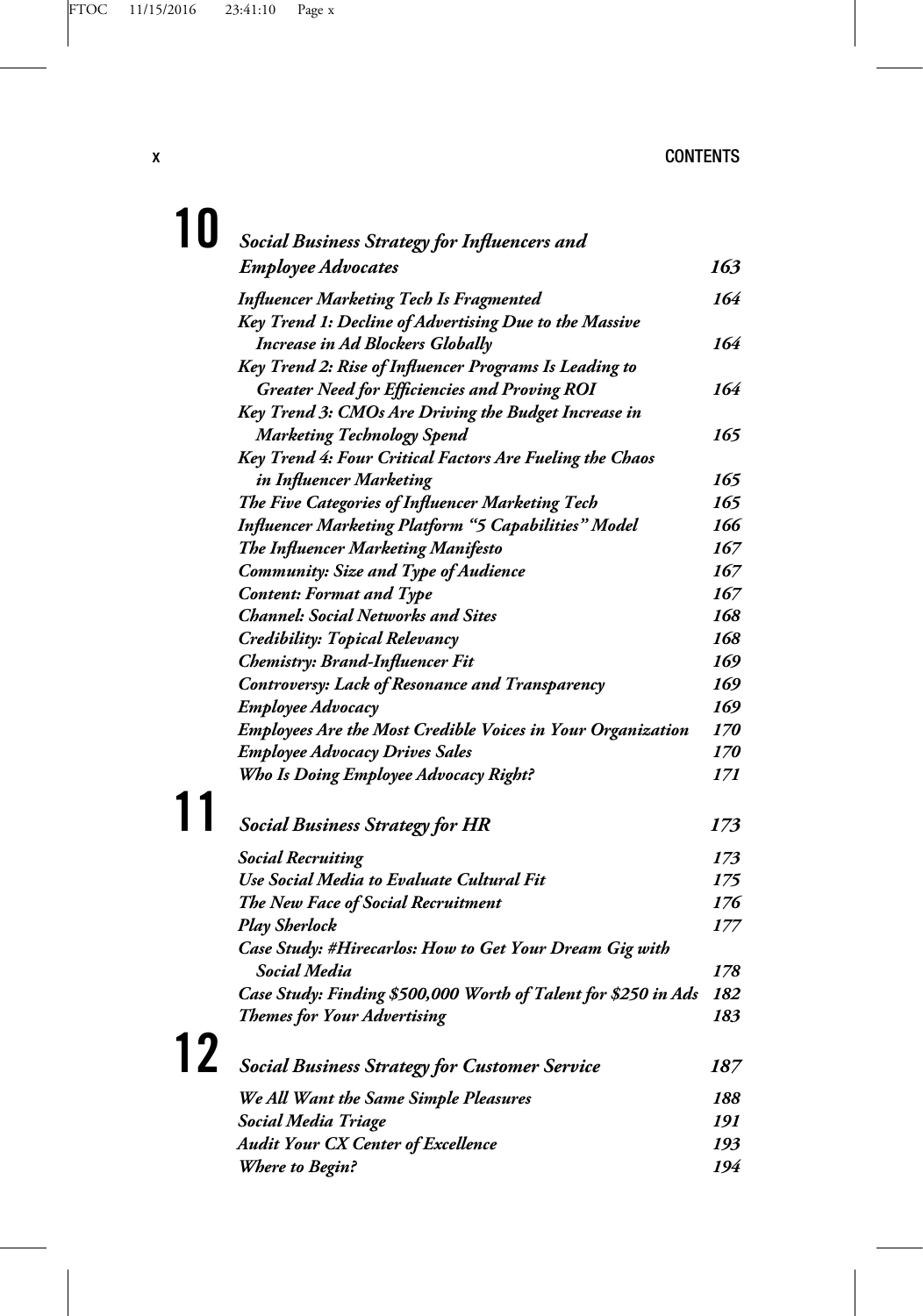# Section **IV** DATA AND AUTOMATION 197

| 13             |                                                                    |            |
|----------------|--------------------------------------------------------------------|------------|
|                | Designing Your Ultimate Marketing Stack                            | 199        |
|                | <b>How to Build a Solid MarTech Stack</b>                          | <i>200</i> |
|                | <b>Bottoms Up</b>                                                  | <i>200</i> |
|                | <b>CRM</b>                                                         | <i>201</i> |
|                | <b>Marketing Automation</b>                                        | 201        |
|                | Tag Management                                                     | 201        |
|                | Analytics and Tracking: You Need to Track Your Performance,        |            |
|                | Ads, Technology, and Everything Else                               | 202        |
|                | <b>Invest in Keeping Your Stack Open</b>                           | 202        |
|                | <b>Monitoring the MarTech Stack</b>                                | 207        |
|                | <b>MarTech That Drives Business Growth</b>                         | 211        |
|                | <b>Agile Is Your Savior</b>                                        | 212        |
|                | <b>Marketing Technology Frameworks and the EMF</b>                 | 212        |
|                | Always-On Assessment, Evaluation, and Adoption                     | 213        |
|                | No Single Platform Winner aka "Marketing Operating                 |            |
|                | System"                                                            | 213        |
|                | <b>Build, Buy, Or Rent?</b>                                        | 214        |
|                | <b>Mobile Marketing Technology Stacks</b>                          | 214        |
|                | Drive Internal Buy-In and Stakeholder Influence by<br>Measured ROI | 215        |
| <b>Section</b> | FUTURE-PROOFING                                                    | 217        |
| 14             | <b>Building A Personal Brand, BRO</b>                              | 219        |
|                | <b>Business Relationship Optimization</b>                          | 219        |
|                | <b>Ass Kiss It Forward</b>                                         | 221        |
|                | <b>ProSumerTribuDucers</b>                                         | 223        |
| 15             | Avoiding Obsolescence and the Road Ahead                           | 227        |
|                | <b>Dead Ideas</b>                                                  | 227        |
|                | <b>Experts Evolve into Sensemakers!</b>                            | 229        |
|                | Lifelong Learning as a Habit                                       | 229        |
|                | 5G, IoT, AI, VR, and Drones, Oh My!                                | 230        |

*The Fourth Industrial Revolution 231*